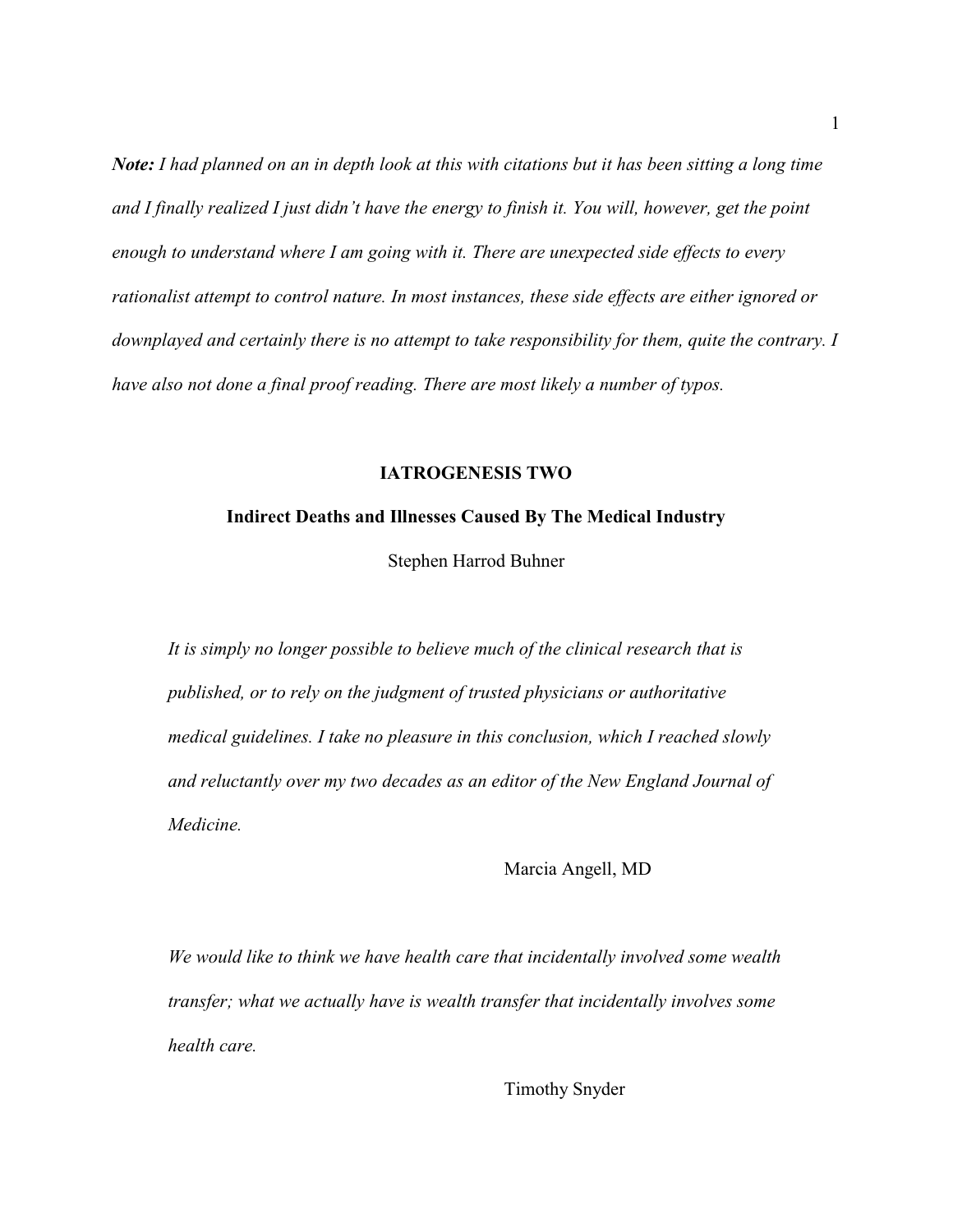What is essential to understand (if you really want to understand health care in the west) is that the medical industry/system in the United States and the western world is a grouping of interlocked cartels, each utilizing and supporting the others in order to maintain their control over health care. They do this in order to sustain and continually increase the enormous amount of money they make each and every year.

There are four of these cartels: physicians, hospitals (which are increasingly bundled together and owned by large corporations), pharmaceutical corporations, and medical device manufacturers. As a group, as I explored in "Iatrogenesis One," create direct harm to patients, including death and severe disability (iatrogenesis). But they also are responsible for indirect iatrogenesis that in its aggregate far outnumbers the costs, deaths, and disabilities of direct iatrogenesis. More directly, the medical industry is one of the most dangerous corporate industries on the planet, creating substantial harm to individuals, groups, the social structure, and the environment.

There are reasons why so few people know this, reasons why it rarely appears in the media, or on ecological activists' radar. We've been led to believe that physicians and western health care have our best interests at heart, that their behaviors are benign, that pharmaceuticals are generally beneficial when we take then, and that they are ecologically harmless. Nothing could be further from the truth. (There is an additional element: the belief that "modern" medicine is based on science, that it is the only kind of health care that *is* based on science, and that all other forms of healing are some form of quackery or a holdover from when people were governed by superstition and not reason. The belief is that if enough money and time is given, this form of health care, rationality itself, will eliminate all disease, perhaps even death itself.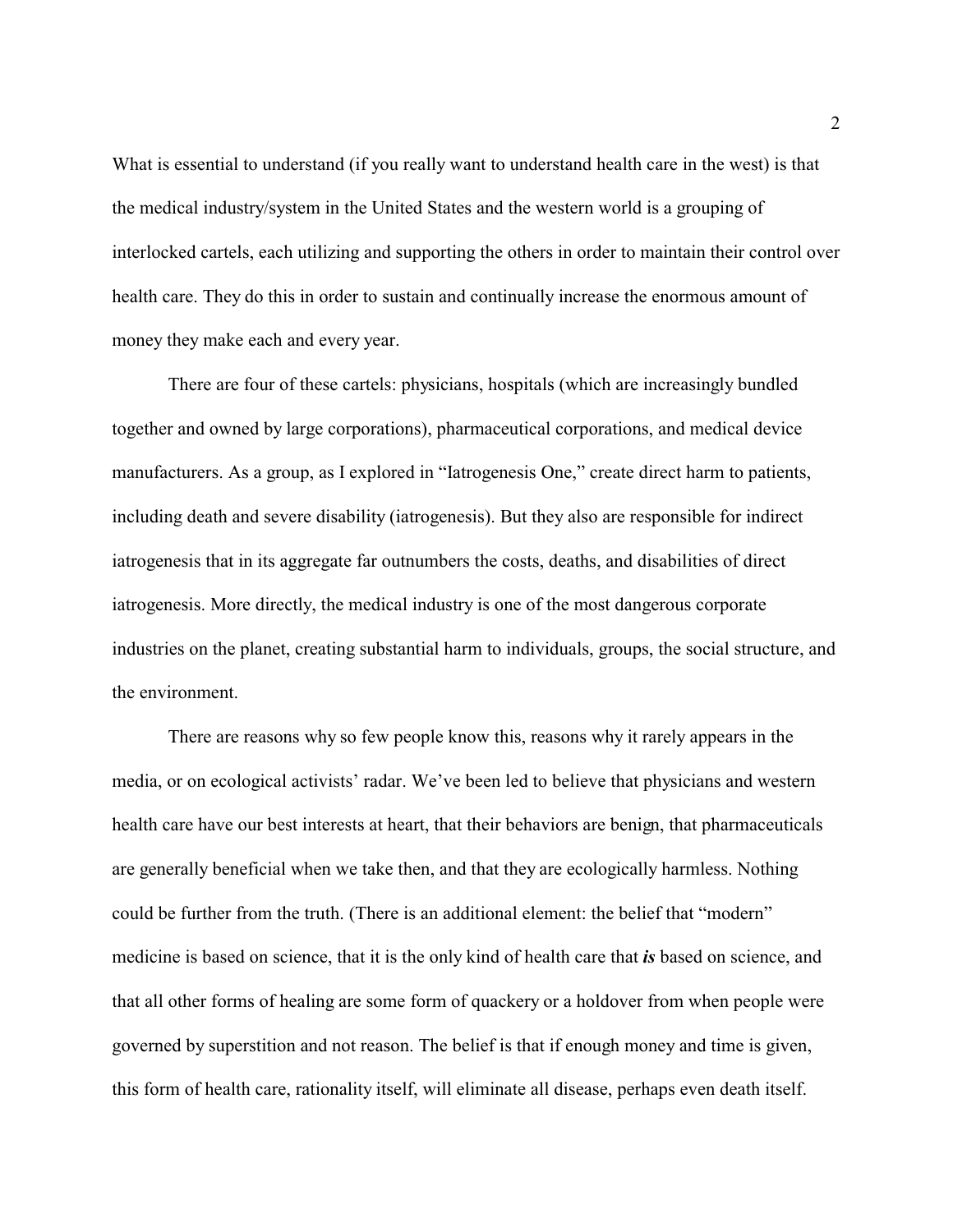This, too, is far from the truth.)

I have already written about direct iatrogenesis, which results (conservatively) in more than 700,000 deaths a year in the United States, making it the number one cause of death each year. This second installment looks at indirect harms and covers a number of topics, all of them relatively superficially since full coverage is impossible in a short monograph. To be clear, it is not possible to come up with an aggregate of death and disability figures for indirect iatrogenesis simply due to the fact that no one has been looking for them. Nor is it possible to come up with an aggregate figure for costs associated with its social harms. Nevertheless, as you look over the following material I think you will get a pretty good idea of the severity of both impacts and costs.

There are many aspects to indirect iatrogenesis (such as radioactive waste – which I cover to some extent in *The Lost Language of Plants* – and the funeral industry – embalming is very toxic but so are the many elderly bodies that are buried or burned, simply from the extreme amounts of chemical drugs in them at death. Also in *The Lost Language of Plants*.)

But here, I will only look at four: **pharmaceuticals** (in the most depth), **plastics** (next most depth), **the drug war**, and, as a group: **health care inequality, predatory pricing, and bankruptcy.** 

First up: the pharmaceutical industry. (Note: this material was expanded and then incorporated into my book *Earth Grief: The Journey Into and Through Ecological Loss*.)

## **The Ecological Impacts of Pharmaceuticals and the Medical Industry**

*Pharmaceuticals are now major environmental pollutants, and are ubiquitous in*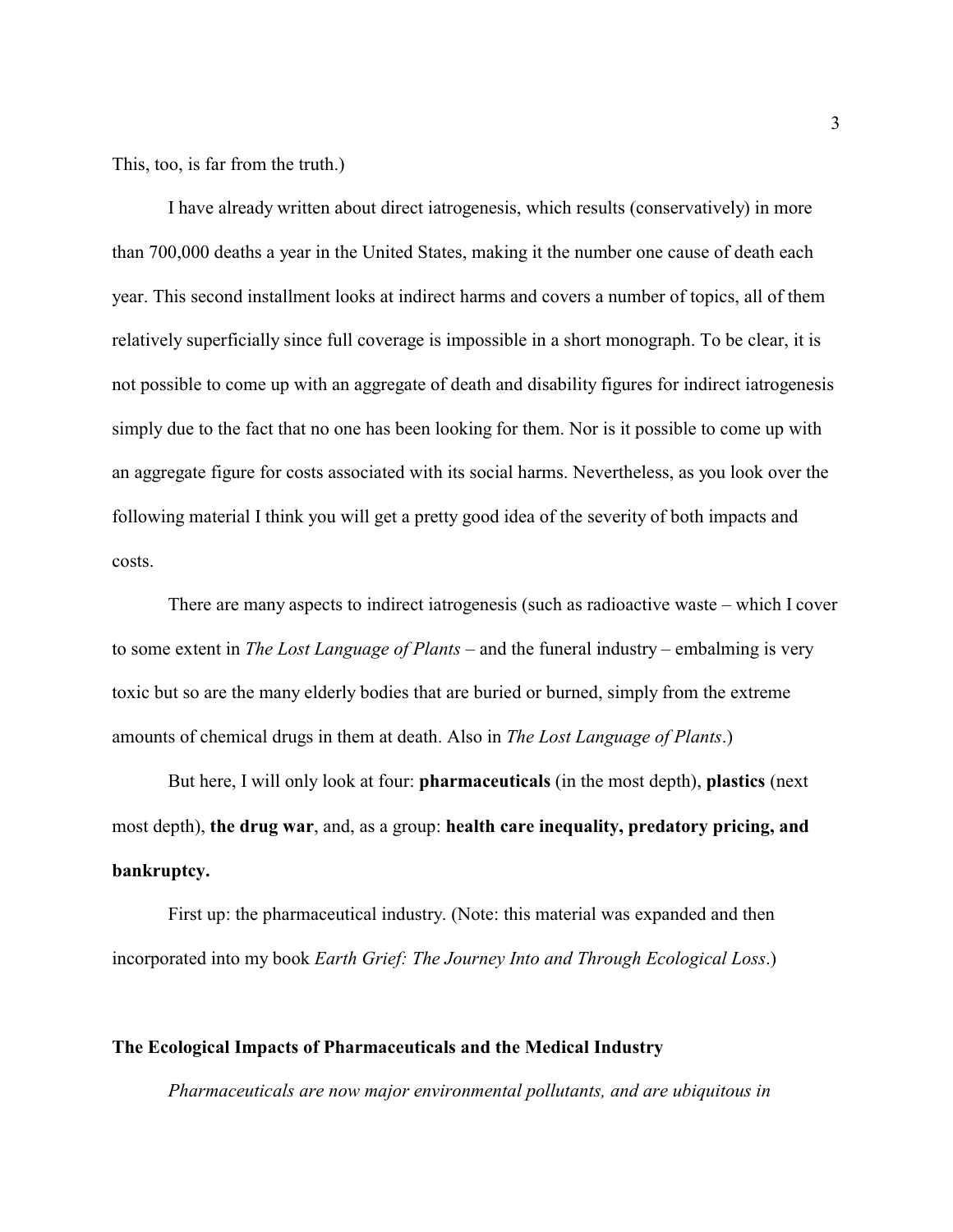*waters and soils. Unlike other environmental pollutants pharmaceutical pollutants are not yet regulated globally . . . . But the pitfalls of pharmaceutical pollutants extend beyond acute effects to delayed effects from bioaccumulation, amplified effects from drug-drug interactions, exacerbation of drug resistance, and reduction in aquatic and terrestrial food production.* 

Kamba, et al

*What will it mean to raise our babies on water contaminated with low levels of birth control drugs and athlete's foot remedies plus Viagra, Prozac, Valium, Claritin, Amoxicillin, Prevachol, Codeine, Flonase, Ibuprofen, Dilantin, Cozaar, Pepcid, Albuterol, Naproxen, Warfarin, Ranitidine, Diazepam, Bactroban, Lotrel, Lorazapam, Tamoxifen, Mevacor, and dozens of other potent drugs, along with hair removers, mosquito repellents, sunburn creams, musks and other fragrances? No one knows, but evidently we're going to find out, learning by doing.* 

### Peter Montague

#### *What is the collateral damage of the pharmacist's pipette?*

#### Dale Pendell

Few people know that one of the world's primary and most dangerous sources of ecological destabilization is the medical industry. While it's relatively common knowledge that agricultural chemicals possess deleterious side effects this same awareness has not extended itself to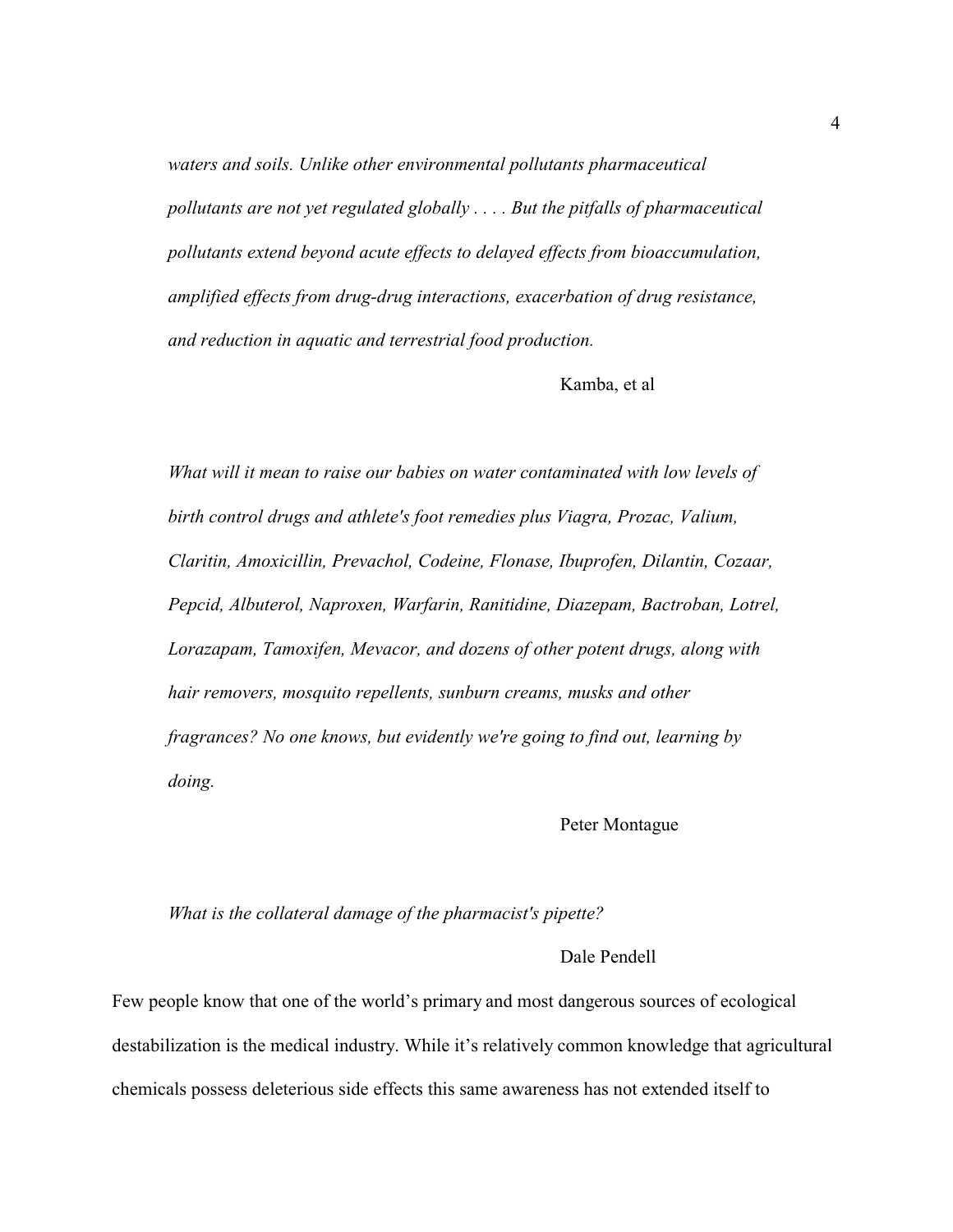pharmaceuticals (which are often identical to agricultural chemicals). People have simply bought into the belief that the medical industry is rather benign, that pharmaceuticals are one of the great innovations of the species, and oddly enough, that such drugs are ecologically free of harm. Nothing could be further from the truth.

*Axiom Six: When a giant corporate industry that makes billions of dollars in profits every year tells you they have your best interests at heart, they are lying. In addition, they are always hiding things they don't want you to know. This usually involves the ways in which their business is and has always been deleterious for the health of democracies, people, the planet, and every life form on it. The only distinction to be made between such giant corporations is the degree of harm they cause.*

Here are some facts about pharmaceuticals and the medical industry that you will not have heard before . . .

#### \* *Nearly all pharmaceuticals are made from petroleum.*

Thus, we will not be getting rid of oil. Ever. The entire medical system depends on petroleum for almost everything it needs to function, from the drugs it uses to the plastics that make its hypodermic syringes, tubing, IV bags, counter tops, and so on and on and on. This is not the way it was fifty years ago when nearly everything they needed was reusable or recyclable. (Hypodermic syringes, for instance, were made of glass and simply sterilized after use so they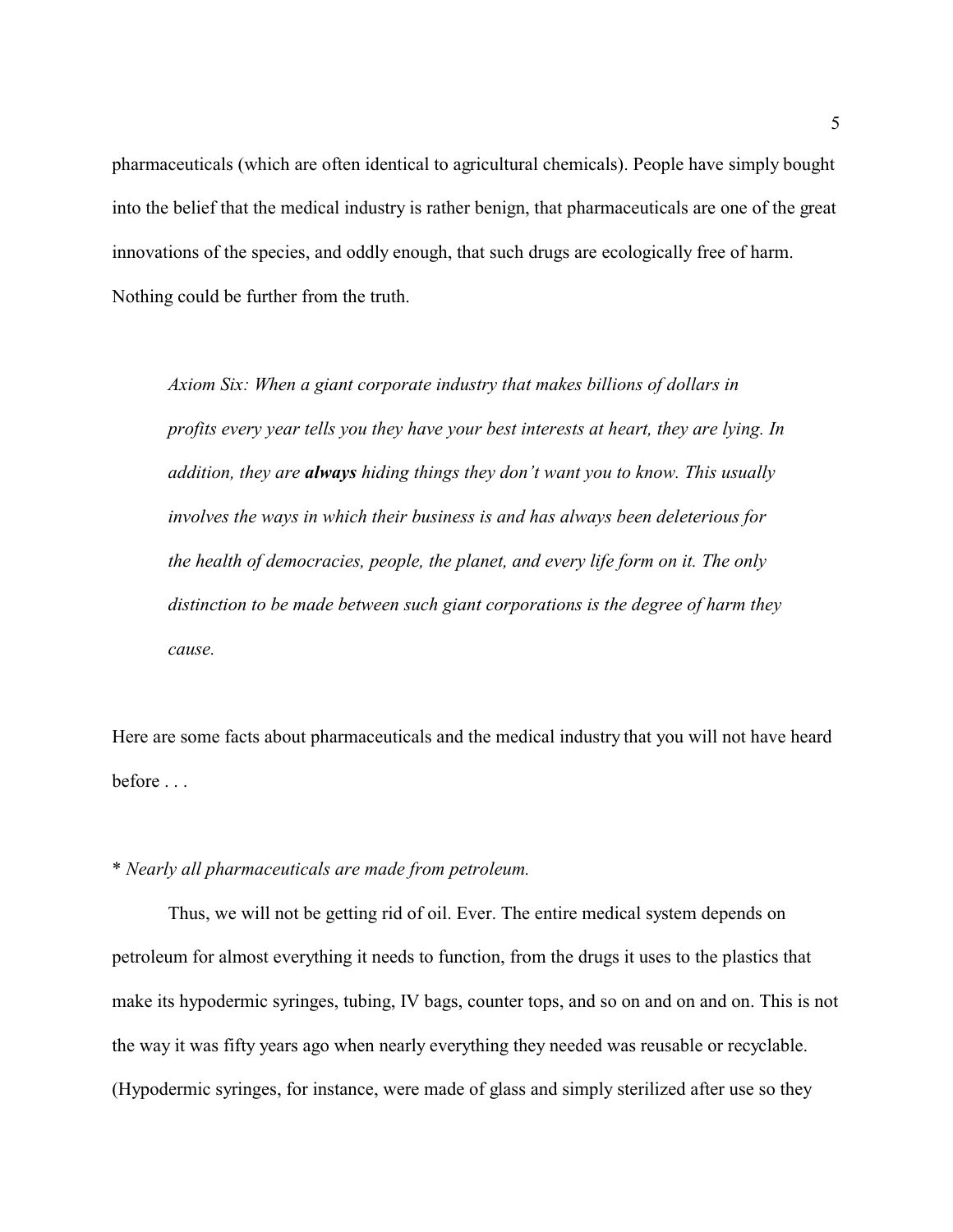could be used over and over again). Everything they used was made of glass and paper and cotton and metal, most pharmaceuticals were inexpensive, and there weren't very many of them.

## \* *Very few pharmaceuticals are biodegradable.*

Unless exposed to high heat, sunlight, or oxygen for extended periods, pharmaceuticals continue to be functionally active for decades or even centuries. Few drugs are exposed to either. Most of the time they are excreted from our bodies into the water in our toilets or thrown into landfills (sometimes a small portion of the world's expired drugs are incinerated which, of course, comes with its own problems). Most drugs travel into darkness where they are safe from harm, where they remain active . . . and eternal.

When pharmaceuticals enter the waste stream, sooner or later they become part of the streams, rivers, lakes, or underground aquifers of this planet. Sooner or later, those thrown into landfills contaminate groundwater as well. As only one example, researchers have tracked a plume of contaminated groundwater from a landfill at Jackson Naval Air Station in Florida that has been slowly moving underground for more than 40 years now. It still contains metabolically active drugs including pentobarbital, meprobamate, and phensuximide – a barbiturate, a tranquilizer and an anticonvulsant.

\* *When people take pharmaceuticals, the largest portion of the ingested drugs, in either their pure form or their metabolized byproducts, are excreted into the toilet where they immediately enter the waste stream where they remain active indefinitely.* 

Pharmaceuticals are not foods and most of the time the body does not use them similarly,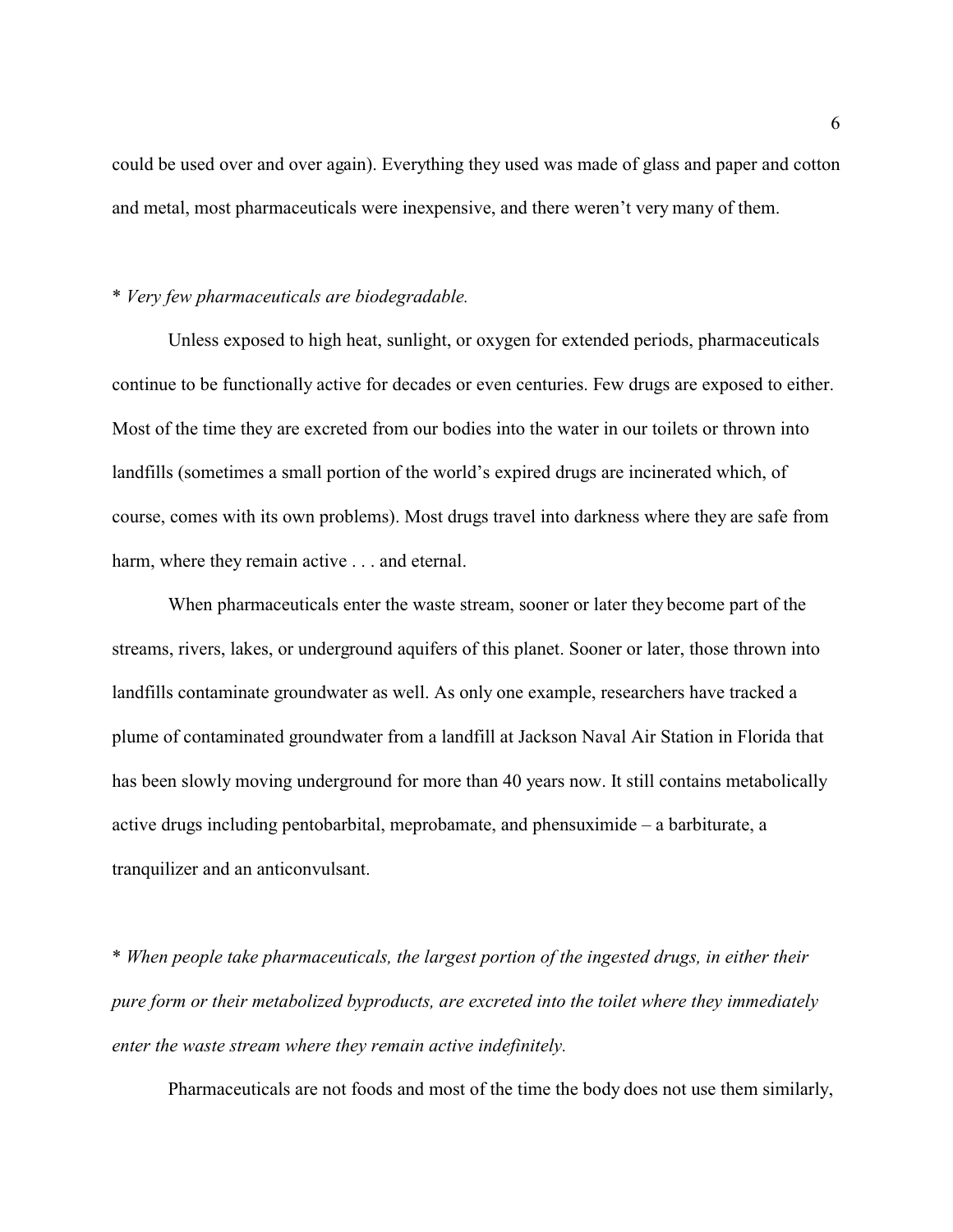that is, the majority of them are not broken down and their molecules incorporated into our bodies the way that food is. They are either excreted unchanged or in metabolized form, meaning that as the body processes them it creates biological byproducts which are then also excreted. Fifty to ninety-five percent of the drugs (depending on the drugs) that people take are excreted chemically unchanged or unmetabolized into the waste stream. And they remain pharmacologically active once they are.

Nearly all medical drugs are intended to force the body to function within a certain range that researchers have decided is "normal." That is, drugs for high blood pressure force the high pressure to reduce by making the body behave. They do not cure the disease (or condition) which is causing the high blood pressure. You take the drug, the body is forcibly altered, the drug is excreted during the day, its actions slowly fall, blood pressure rises again, and you have to take the drug once more. That is why drugs have to be taken throughout the day – what determines how often you take it is the drug half life, that is, how quickly the drug leaves the body.

Many people take these kinds of drugs for the rest of their lives. And the pharmaceutical industry likes it that way. They love drugs which have to be taken for a lifetime in comparison to drugs such as antibiotics which are taken short term (and actually cure a disease condition). This is one of the main reasons that the world's drug companies are getting out of the antibiotic business.

Daily-use drugs make pharmaceutical companies money forever. And billions of people all over the planet are taking them and excreting them or their metabolites into waste streams every day of their lives – for years and years and years.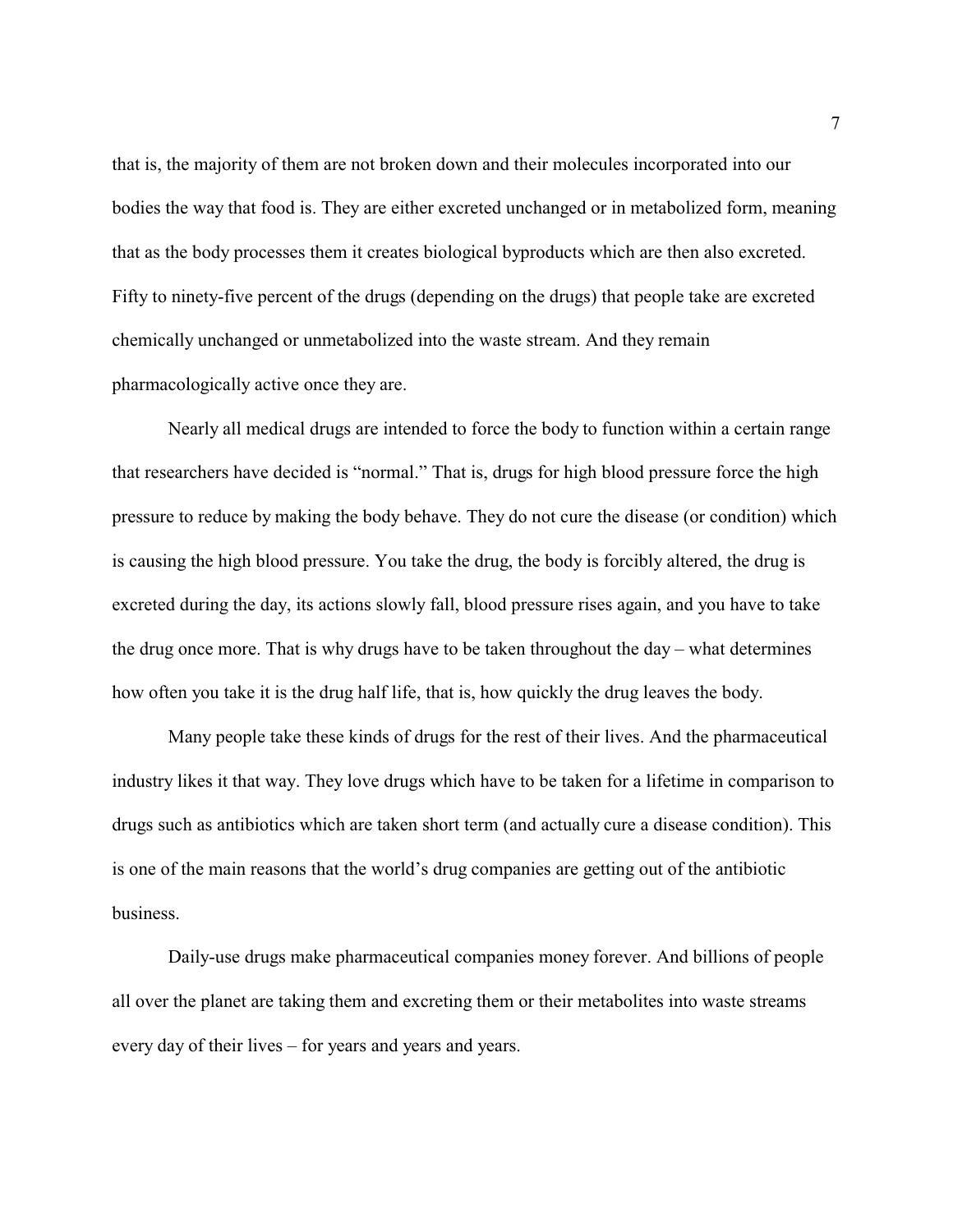\* *Water treatment facilities are unable to remove the hundreds to thousands of pharmacuticals that enter the waste stream every day.* 

Waste treatment is still locked into a late nineteenth-century, early-to-mid-twentiethcentury mindset. It isn't very good nor is it ecologically oriented.

*This is a main reason that innovation in waste treatment is extremely rare – the other big factor is the western world's people's extreme discomfort with (and fear of) poop and pee and menstruation. (There is a widespread belief that humans are angelic beings trapped on top of biological sewers.)*

*The fanatical use of wet wipes instead of toilet paper these days is to get all that nasty poop off people's asses. The wipes are then flushed down the toilet in their millions along with additional millions of tampax every day of every week of every year. These combine with fats from cooking and become the source of all those fatbergs blocking sewer systems in cities around the world.* 

*Individual waste treatment systems do exist that are about the size of a home heating/air conditioning unit and can be placed in any house. They treat the water so well that it is purer than tap water; it is then recycled back into the home water supply. The solids are processed into a sterile powder. Systems like these are not allowed to be used. They don't pass building codes. And I don't know if they ever will. (Drinking old pee water? No way! We are a civilized people!)*

For the most part, waste treatment remains focused on the big stuff (floaters) and some common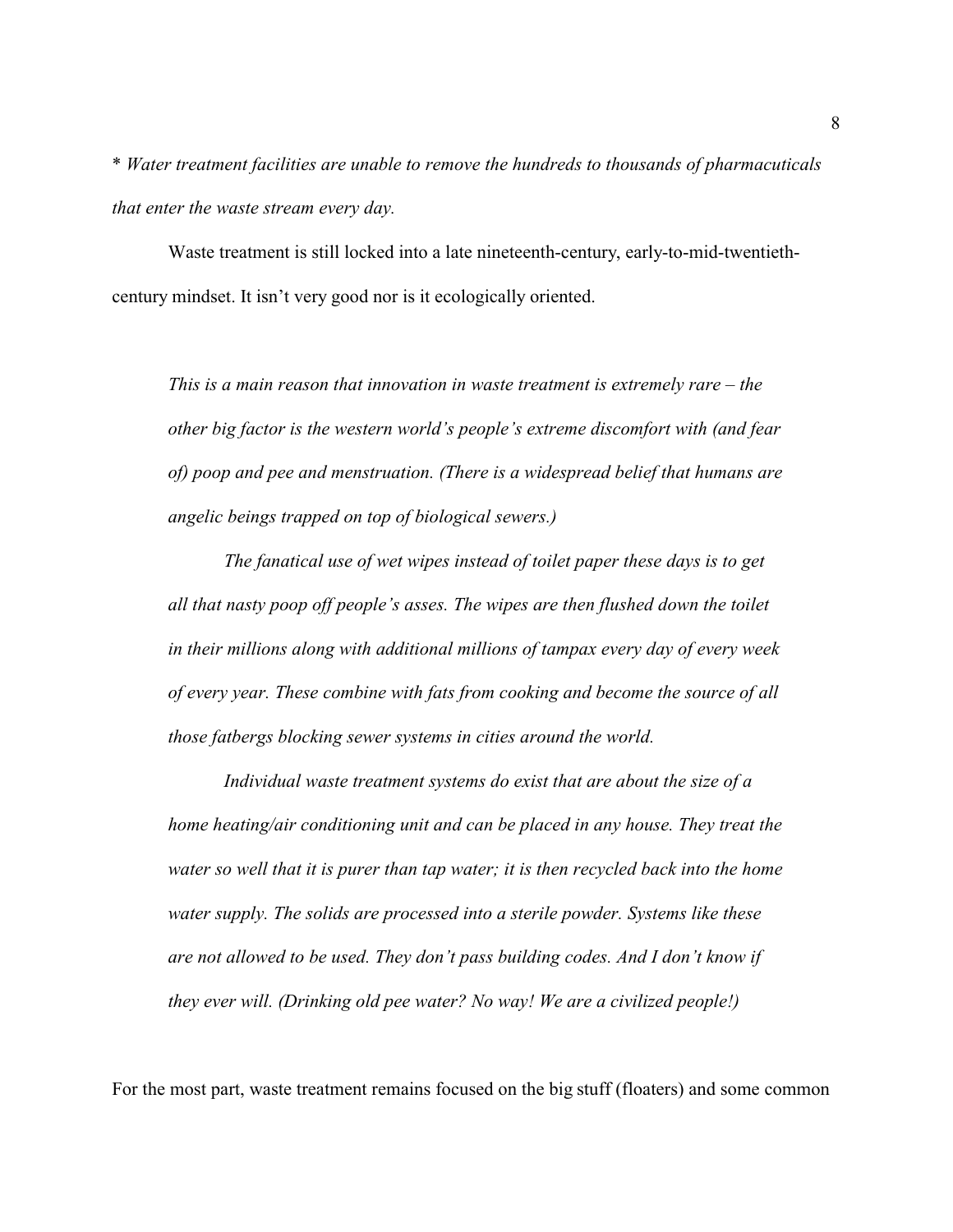infectious agents, not the thousands of drugs that have been created since waste treatment plants were invented.

Most people tend to think of waste treatment plants as treating household excretions and waste but at least half (and sometimes far more) of what goes into waste treatment plants now comes from industry. This includes all kinds of manufacturers such as chemical plants; hospitals (who dump massive amounts of drug-contaminated human waste, expired medications, and other wastes into the water and solid waste streams); other medical "care facilities" (physician, dentist, and veterinary offices and nursing homes flush as much as *250 million pounds* of expired or excreted pharmaceuticals down the drain every year in the U.S.); mortuaries (who liquify internal organs and flush them down the drains – organs that are often highly toxic from end-of-life medical treatments, as well as massive amounts of embalming fluids and cosmetics); and pharmaceutical manufacturing and bottling plants. Very few waste treatment plants are designed that can properly deal with either the chemicals that these sources dump into them or those from people's toilets. It is a case of nineteenth- and early twentieth-century technology meeting twenty-first-century waste. And as is true of all infrastructure in the United States now, no one wants to pay for upgrading the system.

As the waste streams from homes and industry flow into and through treatment plants, two things come out: liquid and sludge. Both contain significant amounts of pharmaceuticals (including those from illegal drug labs as well as drug users – an unforeseen side effect of scientists and the medical industry which created those substances to begin with) and personal care products such as the sunscreens, lotions, perfumes, hair conditioners, and shampoo that wash off during bathing. The sludge is either put into landfills or spread on fields as fertilizer in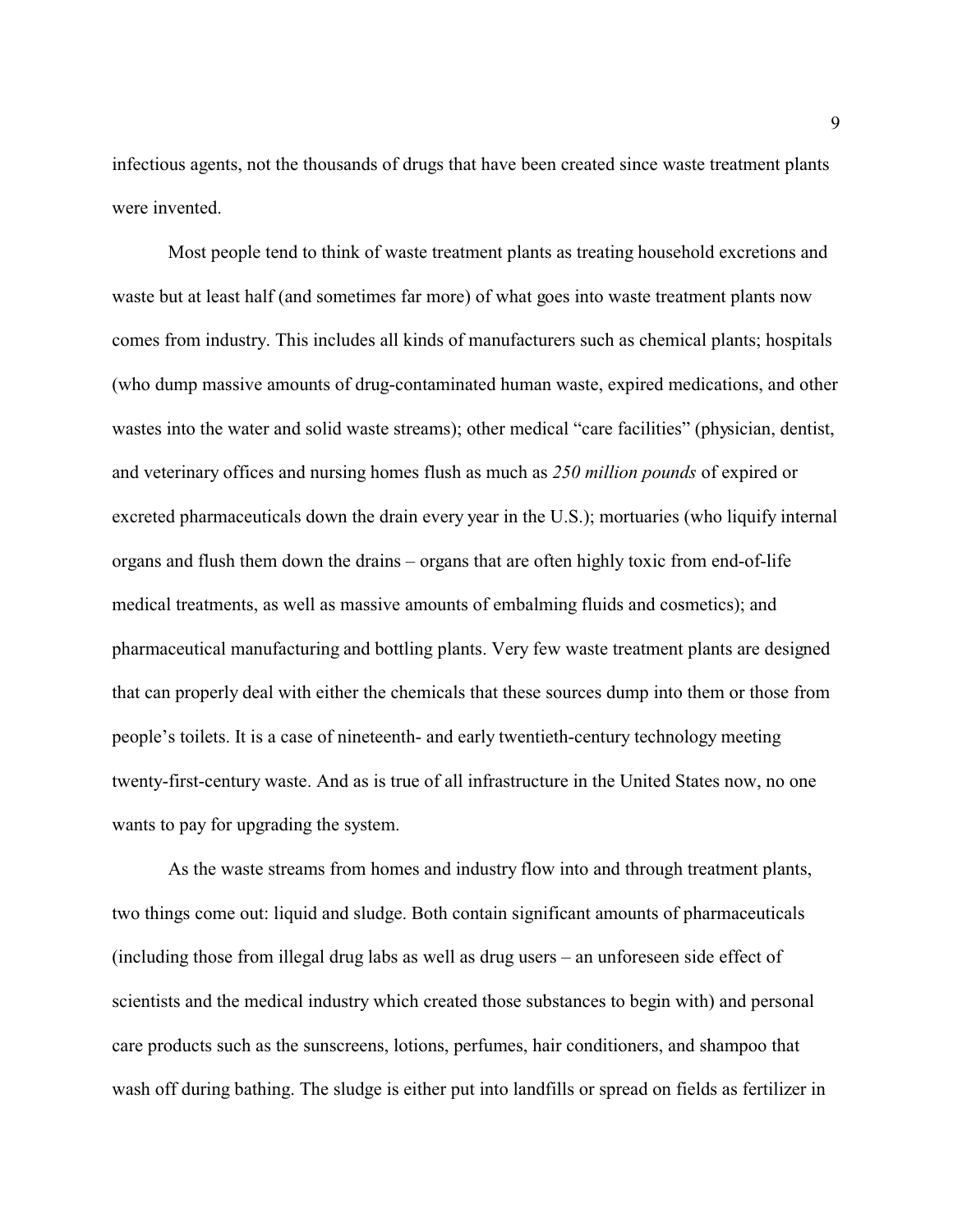the U. S. (but not for human food as it traditionally was before the modern, western era). In many parts of Asia sludge is still used as fertilizer, sometimes in perfect safety (as it has been for thousands of years) but with the advent of western pharmaceuticals it is often no longer safe to do so, because . . .

Most of the world's pharmaceutical production has shifted to three countries: China, India, and Pakistan. As Muhammad Saif Ur Rehman, et al, comment:

*These countries have made tremendous progress in the pharmaceutical sector but most of the industrial units discharge wastewater into domestic sewage networks without any treatment. The application of untreated wastewater (industrial and domestic) and biosolids (sewage, sludge, and manure) in agriculture causes the contamination of surface water, soil, groundwater, and the entire food web with pharmaceutical compounds (PCs) and their metabolites and transformed products (TPs), and multidrug resistant microbes.*

Though people in the United States (and most western nations) generally believe that wastewater treatments plants make the liquids ecologically safe, they don't. The liquids still contain hundreds to thousands of pharmaceuticals. And all of it flows into the nation's ground water. The water supplies of every major metropolitan area in the United States have been found to contain pharmaceuticals. When the associated press contacted 62 water suppliers, 34 of them reported that they do not and never have tested their water for the presence of pharmaceuticals. Those that did only tested for a few. (The machines that test need a "software library" to identify the various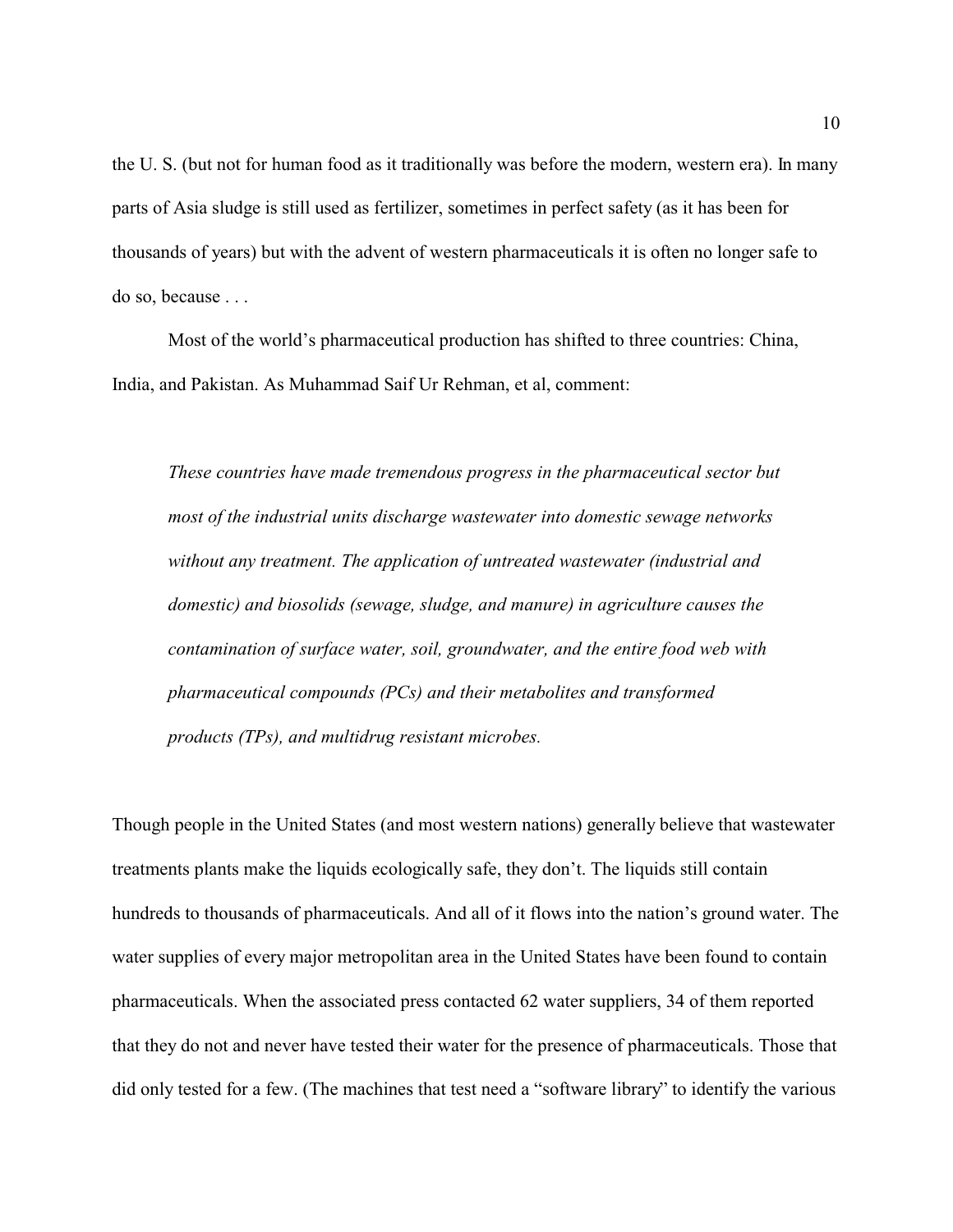chemical structures; the software is very expensive. Most treatment plants can't afford it or can only afford to identify a few.) As Mompelat, et al, note, "Through this review, it appears that the pharmaceutical risk must be considered even in drinking water where concentrations are very low. Moreover, there is a lack of research for by-products (metabolites and transformation products), characterization, occurrence, and fate in all water types and especially in drinking water."

The problems are pervasive: pharmaceuticals are in every water source across the planet. As Maryna Strokal, a scientist at Wageningen University and Research puts it, "In 2000, sewage was a source of pollution in about 50% of the rivers of the world. By 2010, sewage was a source of pollution in almost all rivers worldwide." (That ten year change gives a good idea of the exponential growth of pharmaceutical use and pollution; it's only going to get worse.)

\* *Excreted and waste pharmaceuticals are altering the physiology and behavior of every organism on this planet. The full range of effects is unknown, neither the pharmaceutical nor the medical industry want it to be known, hence there is little money being set aside to fund research.*

Because all Earth organisms come from common roots, human drugs affect every life form on this planet. In other words if the drugs affect us they have impacts on the physiology and functioning of everything else, from microbes to insects to fish to birds to mammals. Because this is rarely a focus of ecological studies, it is not yet known how severely the life forms on this planet are going to be affected, especially the long term. As researchers Christian Daughton and Thomas Ternes note . . .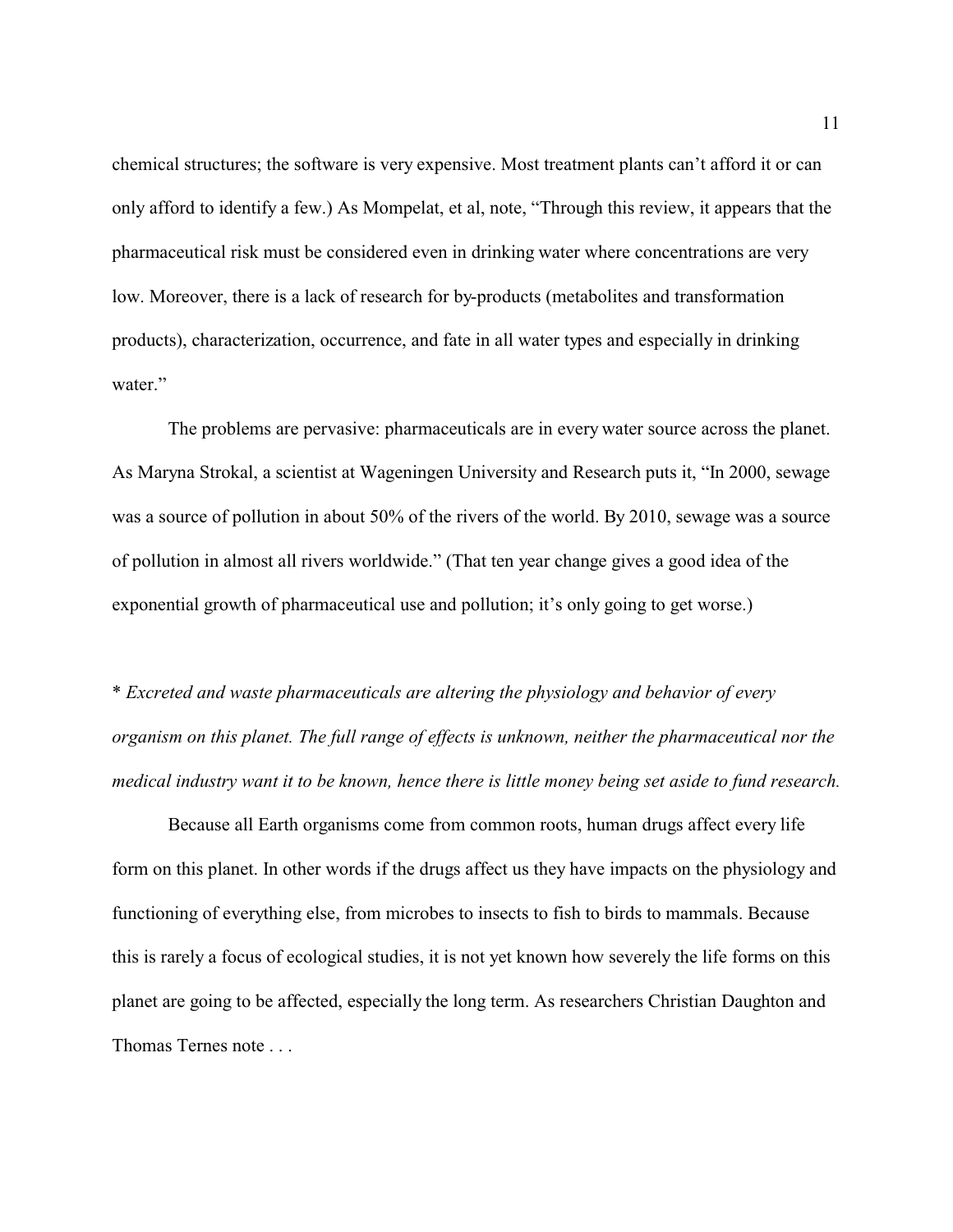*Although most pharmaceuticals are designed to target specific metabolic pathways in humans and domestic animals, they can have numerous often unknown effects on metabolic systems of nontarget organisms, especially invertebrates. Although many nontarget organisms share certain receptors with humans, effects on nontarget organisms are usually unknown. It is important to recognize that for many drugs, their specific modes of action even in the target species are also unknown. For these drugs, it is impossible to predict what effects they might have on nontarget organisms.* 

And as Kolpin, et al, comment, "Surprisingly, little is known about the extent of environmental occurrence, transport, and ultimate fate of many synthetic organic chemicals after their intended use, particularly hormonally active chemicals, personal care products, and pharmaceuticals that are designed to stimulate a physiological response in humans, plants and animals."

Nevertheless, the effects that are already known are extremely frightening, pervasive, and extensive. They are also unexpected. For example, as Arnold, et al comment, "Pharmaceuticals are designed to alter physiology at low doses and so can be particularly potent contaminants. The near extinction of Asian vultures following exposure to diclofenac is the key example where exposure to a pharmaceutical caused a population-level impact on non-target wildlife."

All chemical manufacturers, including pharmaceutical companies, and most governments adhere to the Kehoe Paradigm when it comes to all chemicals, including pharmaceuticals. Thus, the majority of all manufactured chemicals (and all pharmaceuticals) are assumed to be ecologically safe until proven otherwise. (This is why the corporations hire scientists to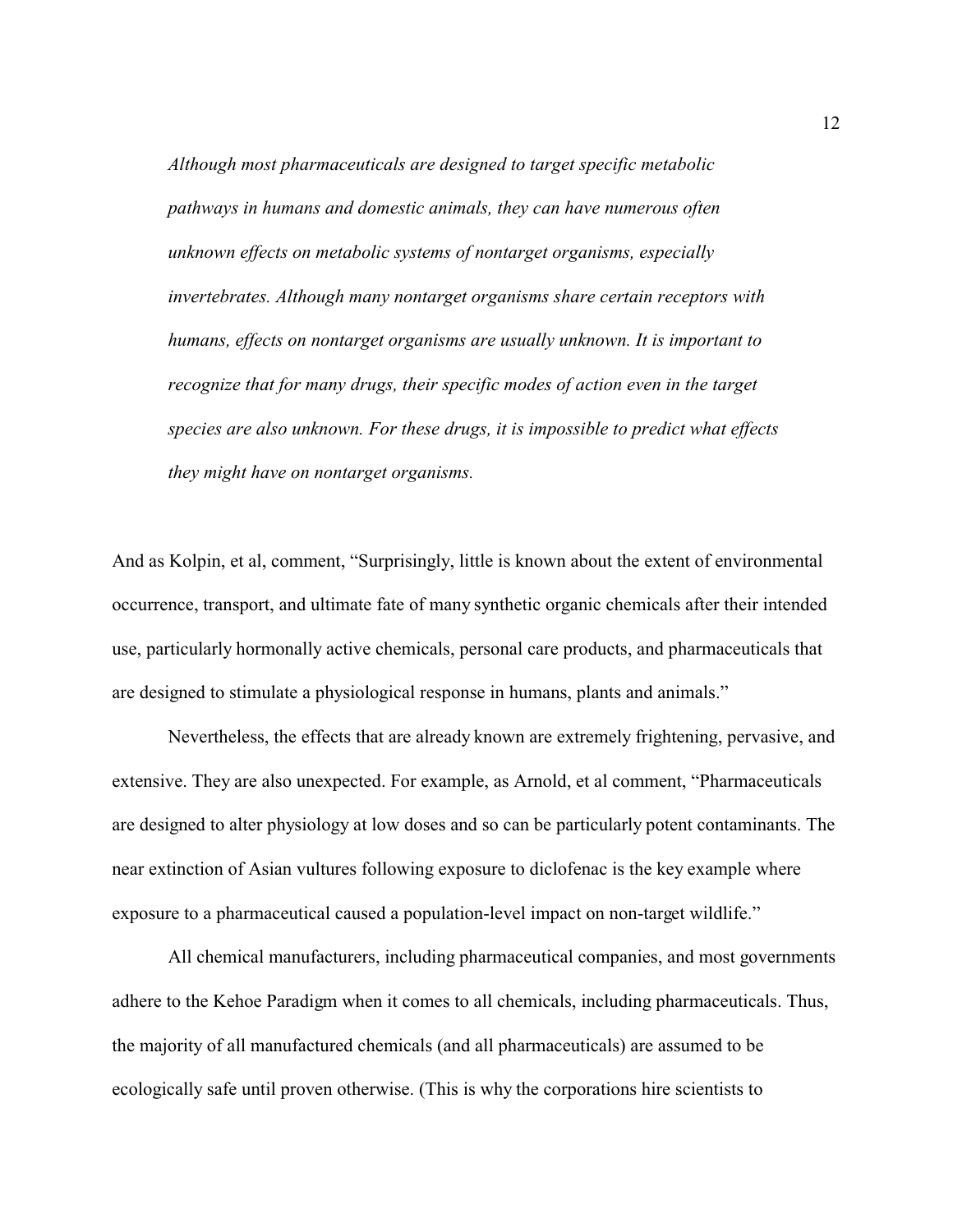continually cast doubt on the harm they cause.)

Most people incorrectly believe that if the FDA determines a drug to be safe for human use it is then safe in the larger, more expansive sense of that word – that is, that it is ecologically benign. But drugs are not ecologically benign. They are some of the most dangerous substances on this planet.

\* *Contrary to the beliefs of the majority of medical researchers, physicians, chemists, toxicologists, reductionists and the general population, the smaller the dose the more physiologically and ecologically damaging the drug becomes in the environment.* 

Excreted drugs are heavily diluted by the water into which they are excreted or thrown. This means that when water (both wild and domestic) is analyzed for the presence of pharmaceuticals, the drugs are generally found to be present in parts per million (ppm), parts per billion (ppb), or parts per trillion (ppt). (As yet, no one is testing for parts per quadrillion though there is every expectation, based on what has been found so far, that they will also be physiologically active.) Even at these incredibly tiny amounts the drugs have significant physiological impacts.

For example, Chris Metcalf, a researcher at Trent University in Ontario Canada detected estrone (a type of estrogen) levels in wastewater effluent up to 400 ppt and the synthetic hormone ethinylestradiol (from birth control pills) up to 14 ppt. (He found anticancer agents, psychiatric drugs, and antiinflammatory compounds as well.) Metcalf exposed Japanese medakas (a type of fish) to concentrations typical of wastewater streams for 100 days. At concentrations of 0.1 ppt of ethinylestradiol and 10 ppt estrone the fish began to exhibit intersexual changes (showing both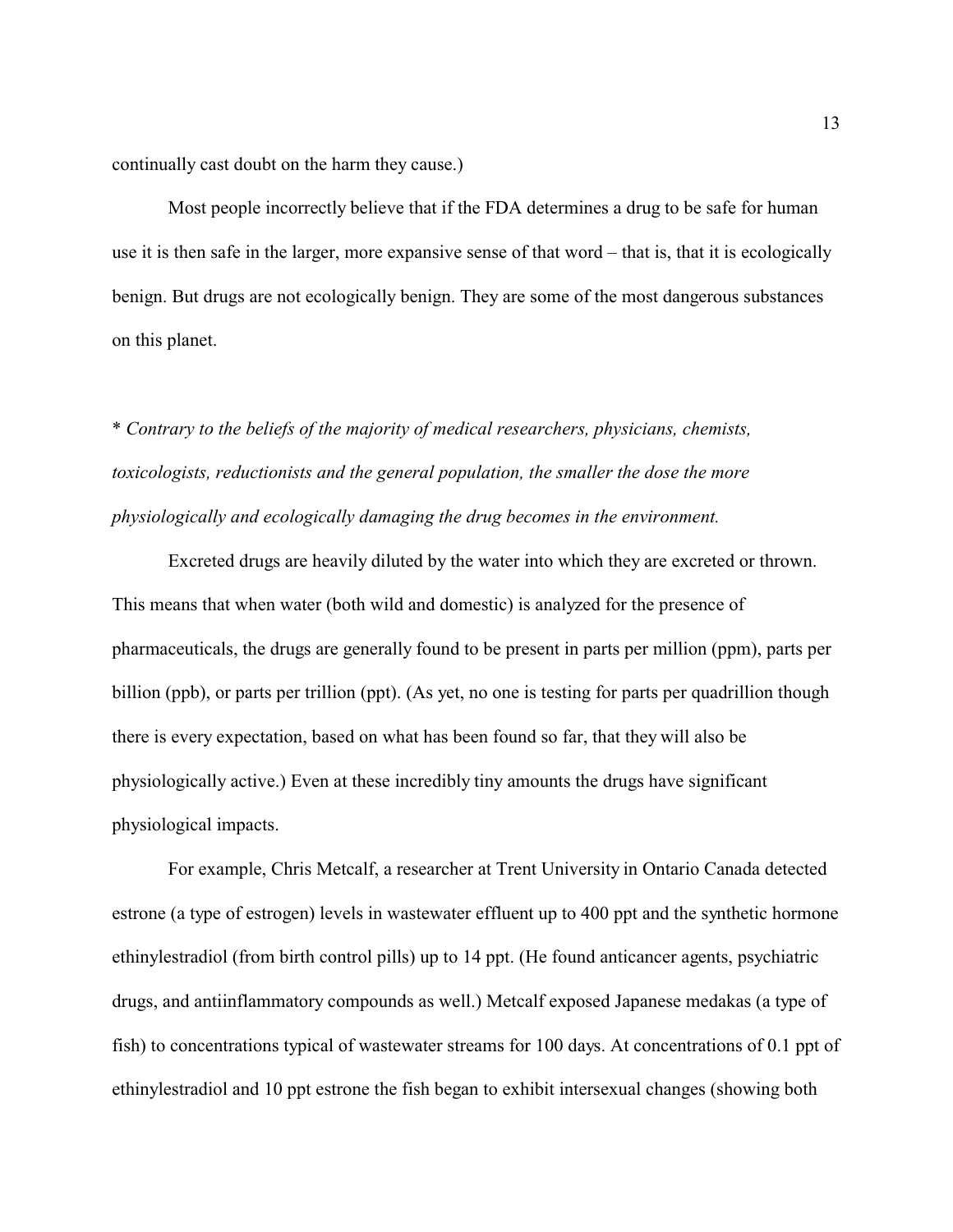male and female characteristics). At 1000 ppt all the males transformed into females. That is parts per *trillion*.

These kinds of effects are not uncommon. Louis Guillette, a reproductive endocrinologist and professor at the University of Florida, spent a lifetime studying endocrine-disrupting chemicals in the environment. One area of focus was pharmaceutical estrogens and estrogenmimics in water supplies and streams. He found that the chemicals caused reproductive problems in a wide variety of animals: panthers, birds, fish, alligators, frogs, bats, and turtles. This included, in some instances, the complete feminization of males. Androgen levels, ratios, and the amount of free testosterone in the body were all significantly altered. And the amounts needed to do this were incredibly tiny. As he noted . . .

*We did not [test] for one part per trillion for the contaminant, as we assumed that was too low. Well, we were wrong. It ends up that everything from a hundred parts per trillion to ten parts per million are ecologically relevant . . . at these levels there is sex reversal . . . [And the research] shows that the highest dose does not always give the greatest response. That has been a very disturbing issue for many people trying to do risk assessment in tocicology.*

There is every reason to believe that the many reproductive alterations and problems that the human species is now experiencing come in large part from pharmaceuticals and other chemicals that mimic our reproductive hormones and which we are ingesting in the water we drink. We are not exempt from the ecological realities of pharmaceuticals or any other chemical compounds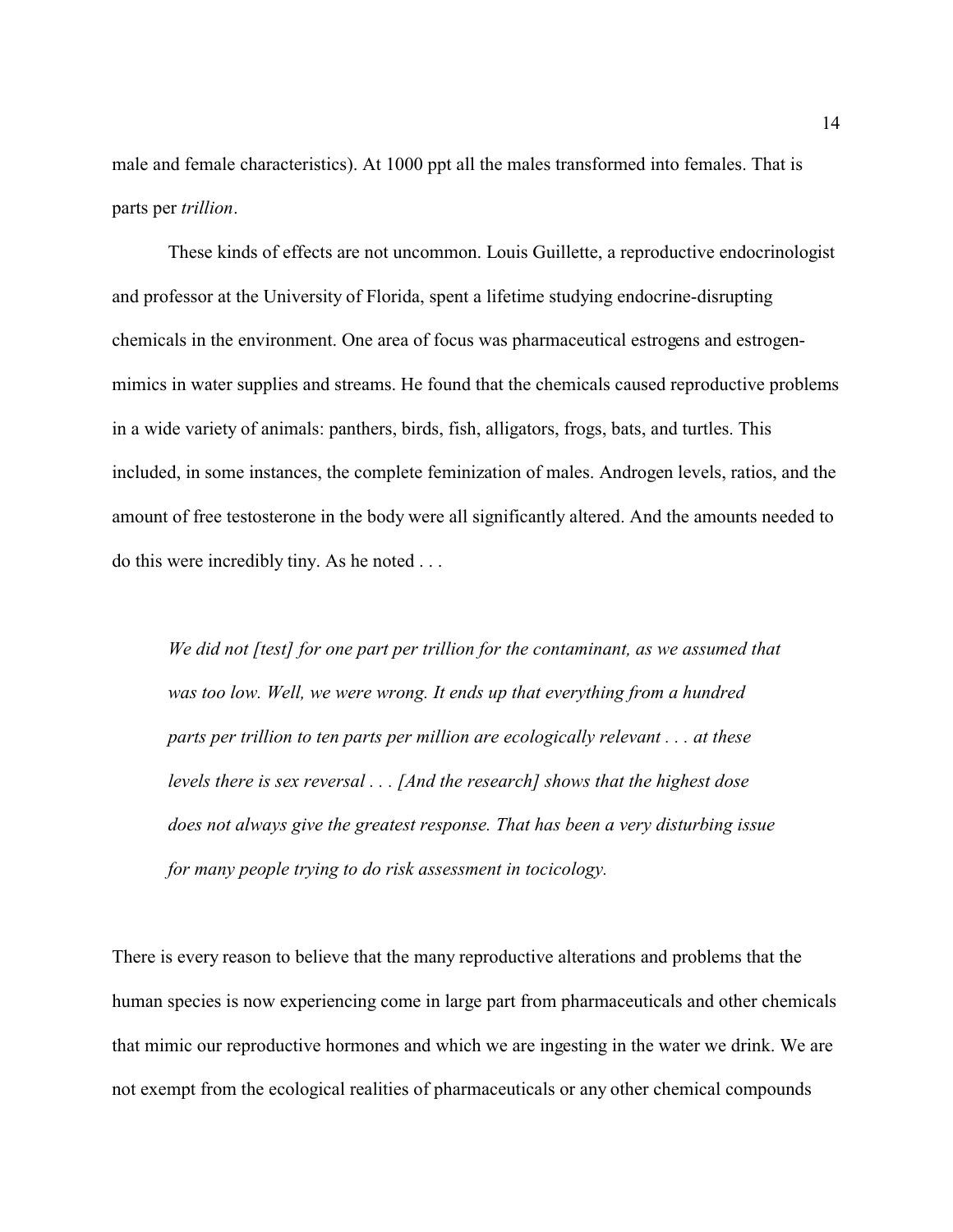that are released into the soils, air, and water of this planet. We are ecological beings on an ecological planet.

\* *The amount and variety of pharmaceuticals that are entering the soils and waters of the planet are massive in scope and are increasing yearly.* 

In 1999 Americans filled 2.8 billion prescriptions covering roughly 66 classes of pharmaceuticals. By 2021 that had risen to 4.55 billion prescriptions a year. By 2025 it is expected to hit 5 billion per year. These include: antidepressants, tranquilizers and psychiatric drugs; cancer (chemotherapy) drugs; pain killers; anti-inflammatories; antihypertensives; antiseptics; fungicides; anti-epileptics; bronchodilators; lipid regulators, i.e. statins; muscle relaxants; oral contraceptives; anorectics (diet medication); synthetic hormones; antibiotics; and a great many more.

The most prescribed medications in the United States are lisinopril (an ACE inhibitor for high blood pressure – 105 million prescriptions, taken daily); atorvastatin (for reducing cholesterol, preventing stroke, and reducing chance of heart attack – 105 million prescriptions, taken daily. Note: many physicians want to see *every* American on statins, permanently); levothyroxine (for hypothyroidism – 102 million prescriptions, taken daily); metaformin (type 2 diabetes – 79 million prescriptions, taken daily); amlodipine (for high blood pressure, chest pain, coronary artery disease – 73 million prescriptions, taken daily); metoprolol (high blood pressure and chest pain – 68 million prescriptions); omeprazole (gastroesophageal reflux disease, GERD – 59 million prescriptions, taken daily); simvastatin (a statin – 57 million prescriptions, taken daily); albuterol (inhaler for asthma, COPD, airway disease – 51 million prescriptions, used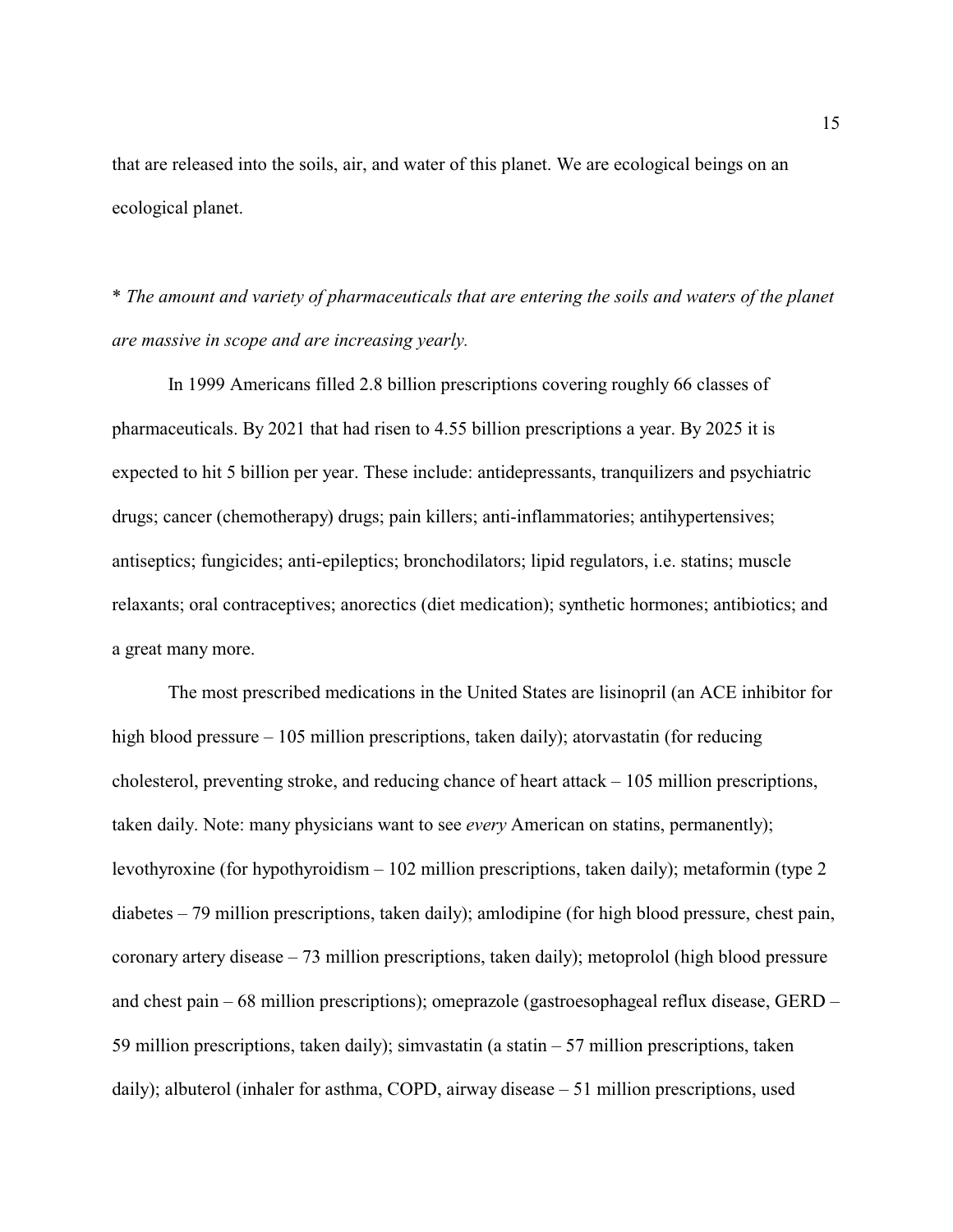daily); gabapentin (for seizures – 46 million prescriptions, taken daily); sertraline (depression, OCD, panic attacks, PTSD, anxiety – 38 million prescriptions, taken daily); escitalopram (depression, anxiety  $-26$  million prescriptions, taken daily); alprasolam (panic, anxiety  $-26$ million prescriptions, taken daily). There are, of course, hundreds more. These are just some of the most commonly prescribed.

Until 1992, estrogens for menopause were the fourth most commonly prescribed pharmaceutical in the united states with 92 million prescriptions daily. While numbers have dropped significantly (once their long term side effects became known) they are still present and actively disrupting the ecosystems of the planet. They have not yet biodegraded.

 These numbers apply only to the United States. And while Americans take far more pharmaceuticals (on average) than people in other countries, there are billions of people around the world that do take them right along with us, every day of their lives. As Francesco Bregoli, a researcher at the IHE Delft Institute for Water Education in the Netherlands and a leader of the team that developed methods for tracking drug pollution hot spots has said, "Technology alone will not solve the problem; we need a substantial reduction in consumption."

Reduction, however, is not going to happen. As Tim aus der Beek, et al, comment, "The practice of modern medicine cannot be imagined without pharmaceuticals." Or as this is better known, "Hey! We're talking about survival here!" When people are scared about their survival, they don't care about the environment. At all.

\* *Pharmaceuticals in their aggregate effects are not generally additive but synergistic. That is, they combine together to produce unusual and generally unknown ecological effects. And those*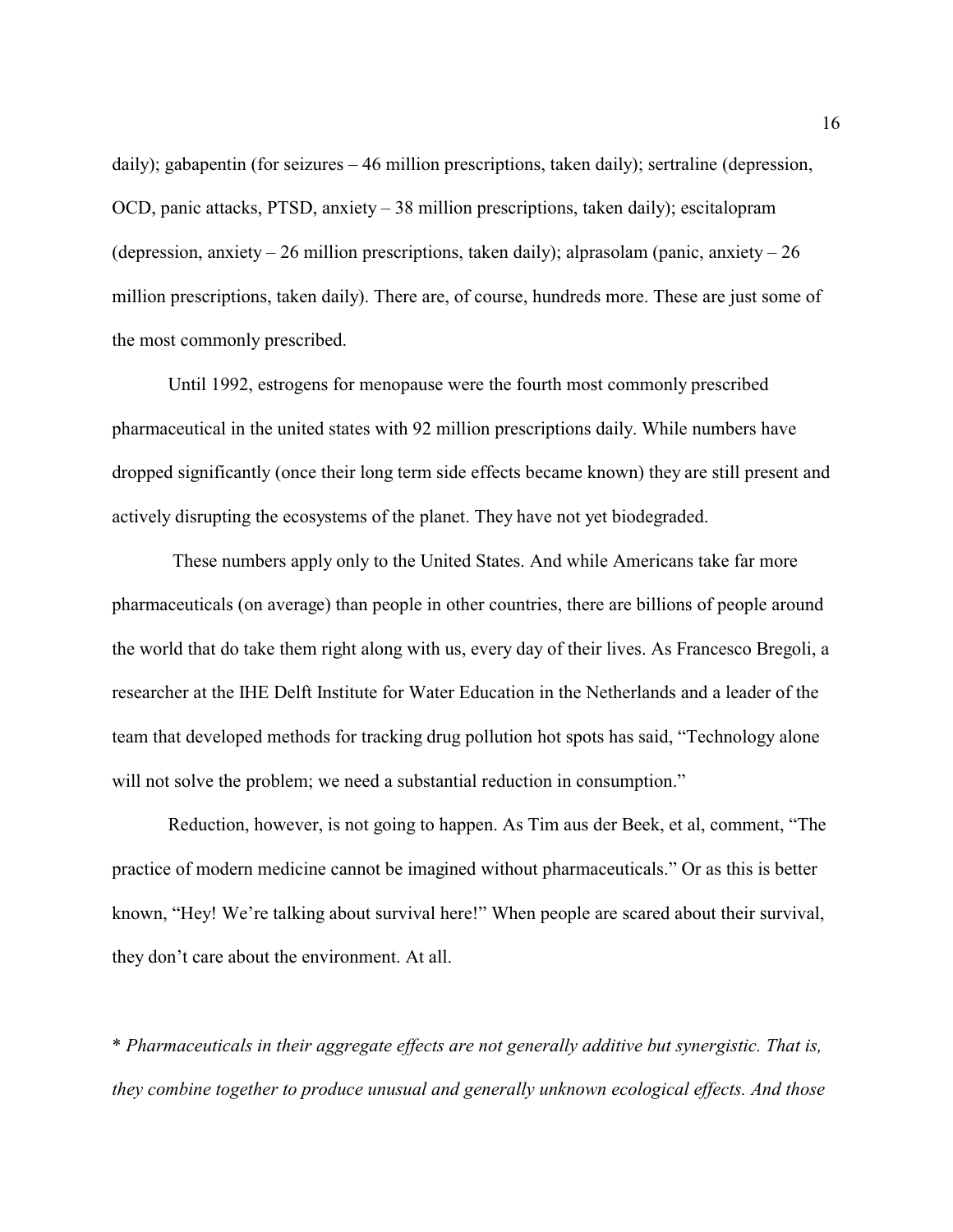*combined effects produce impacts that are not predictable from knowledge of the individual drugs alone.* 

This is a common problem in medicine itself – the prescribing of multiple medications to patients with no awareness by the physician of their synergistic effects. Every year this leads to a significant number of deaths in the people physicians treat. (According to the *Journal of the American Medical Association* about 2.2 million people are permanently disabled or hospitalized each and every year from properly prescribed pharmaceuticals, more than 100,000 die).

The ecological impacts are far worse. Since World War II, literally, trillions of pounds of pharmaceuticals of every sort (as well as a multitude of other pharmaceutical and agricultural chemicals) have been dumped into the soils and waters and air of this planet. That they produce a wide range of unexpected effects when combined is known. What those combined effects are, how extensive they are, how serious it is . . . all of that is unknown. No one is studying the synergistic effects of combined pharmaceuticals in any depth. We, and the Earth itself, are all lab animals in a vast, uncontrolled experiment for which no scientist, physician, researcher, company, or government is taking responsibility.

\* *Pharmaceuticals are not a regulated pollutant in the united states or, for the most part, anywhere else. In consequence, manufacturers, hospitals, and mortuaries are exempt from the ecological impacts of their waste, most of which they intentionally put into waste water streams.* 

Because the medical industry is the source of "modern medicine" it is almost always exempt from ecological oversight. (This is a perfect example of the conflict between competing goods, human health versus planetary health.) In one West Virginia factory, for instance, owned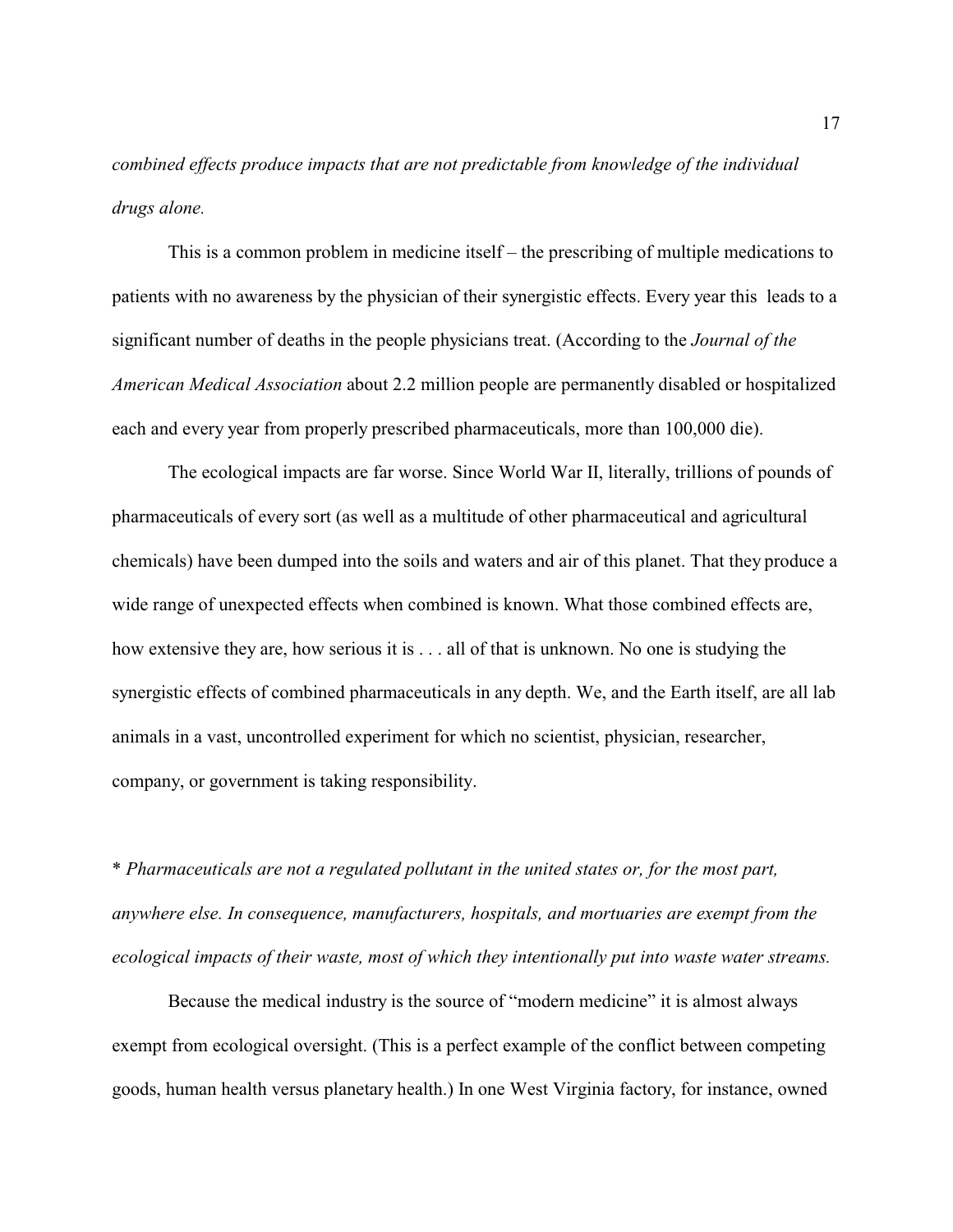by the generic-drug manufacturer Mylan (which is infamous for is owners raising the cost of epipens 400 percent), huge machines mix drug ingredients, press them into tablets, and fill capsules. As Natasha Gilbert in her article "Dump it Down the Drain," reports, "By the end of each run, the walls, ceilings, floors, and nearly every nook and cranny of the intricate equipment were caked in powdery drug residues." The powder was in fact everywhere. As she continues, "It was standard practice, the former workers said, to then hose down some of the rooms and machines for up to eight hours and then spray them with alcohol to clear the remaining residues, and the wastewater would flow down a drain the center of each room."

The pharmaceutical wastewater from that manufacturing plant flows into the local municipal treatment facility but as is commonly true, it is not equipped to remove the contaminants from the wastewater stream. Researchers analyzing water downstream from the treatment facility found that, among other things, one anti-seizure medication was "90 times the amount considered safe for wildlife."

Hydrologists at the United States Geological Survey (USGS) found "substantially elevated amounts of 33 different drugs in their wastewater after testing water downstream from the factories they studied." The USGS commented that "pharmaceutical manufacturing facilities are a significant source of pharmaceutical ingredients in the environment." In fact drugs downstream from the manufacturing plants were often thousands of times higher than that found in rivers without such plants. (To be clear here, *all* rivers studied have been found to have pharmaceuticals in them, just as they do plastics. They are just at lower concentrations than the amounts found downstream from waste treatment plants.)

All those pharmaceuticals tend to bio-accumulate in aquatic insects. As one researcher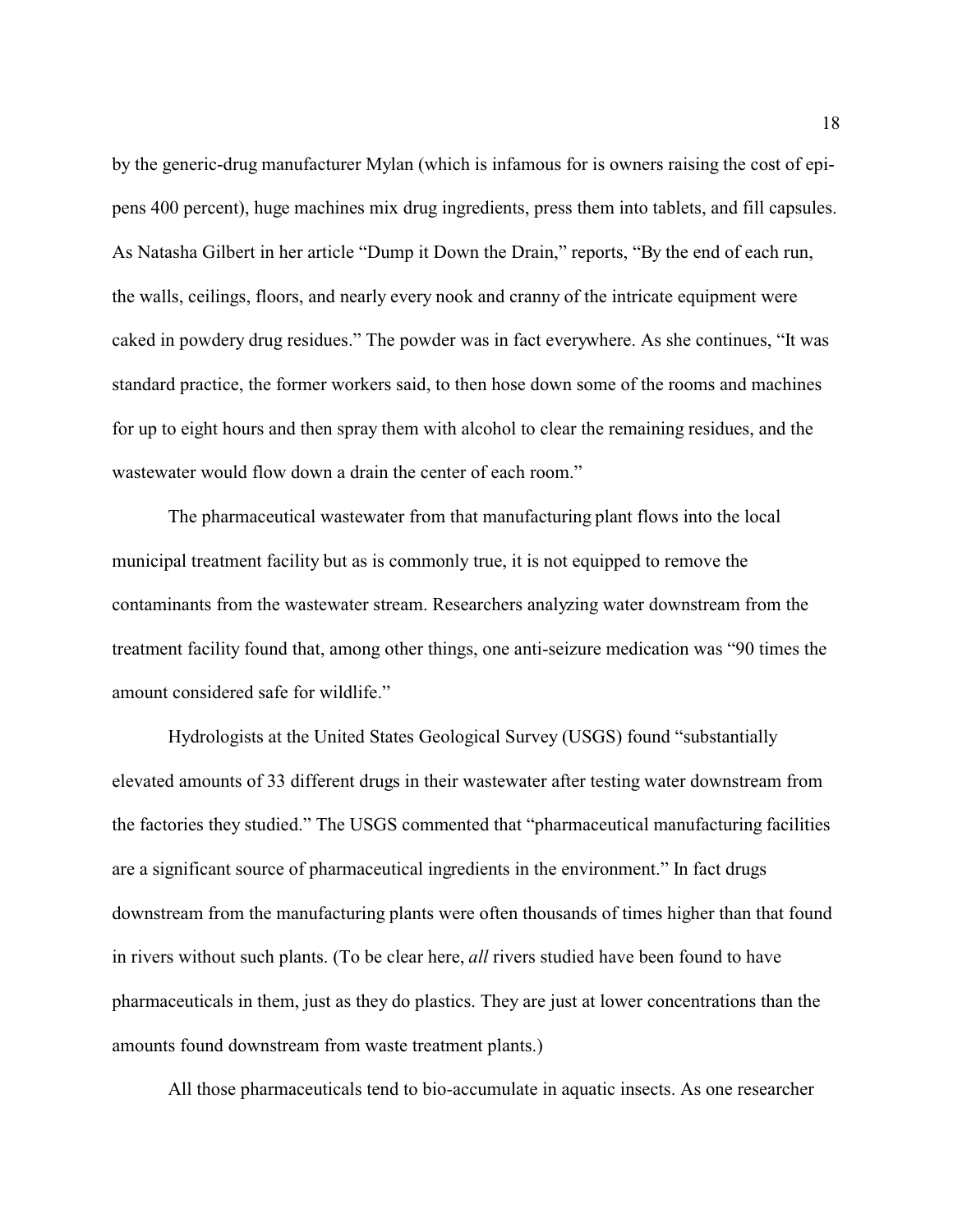noted, These insects "can have drugs at concentrations thousands of times higher in their body than in the water. They are basically small pills crawling about on the bottom of the water waiting to get eaten by fish." And the bio-accumulation just moves up the food chain, from insect to fish to what eats the fish to people.

There are thousands of drug manufacturing plants worldwide. This story is repeated in every one, across the globe. For example, at a Pfizer plant in Puerto Rico, the USGS measured fluconazole, a fungicide, at 2000 times the levels considered safe for wildlife. (Note: the safety levels that academics come up with are guesses only. They are not actual, real world impact safety levels. Quite often, years into their research, they find that the safety levels were not stringent enough.)

Fluconazole, a triazole antifungal, is very similar to agricultural triazoles used on agricultural crops as well as plants that are part of, for instance, hospital landscaping. It turns out that triazoles in the environment, fluconazole or otherwise, cause resistance among fungal organisms such as *Candida auris* which infects people and for which no known treatment exists. In one hospital outbreak, researchers found that the landscaping around the hospital was being sprayed with the same antifungal that patients were being treated with. When they had an outbreak of *Candida auris*, they closed off the hospital rooms that were infected, placed machines in the rooms which vaporized hydrogen peroxide, left them on for several days, and then retested the rooms. Every previously found infectious organism was gone except for *Candida auris*. It remained unaffected. And all these drugs? They cause system-wide alterations in behavior, from microbes upward.

For instance, carbamazepine, an anti-seizure medication, is commonly found downstream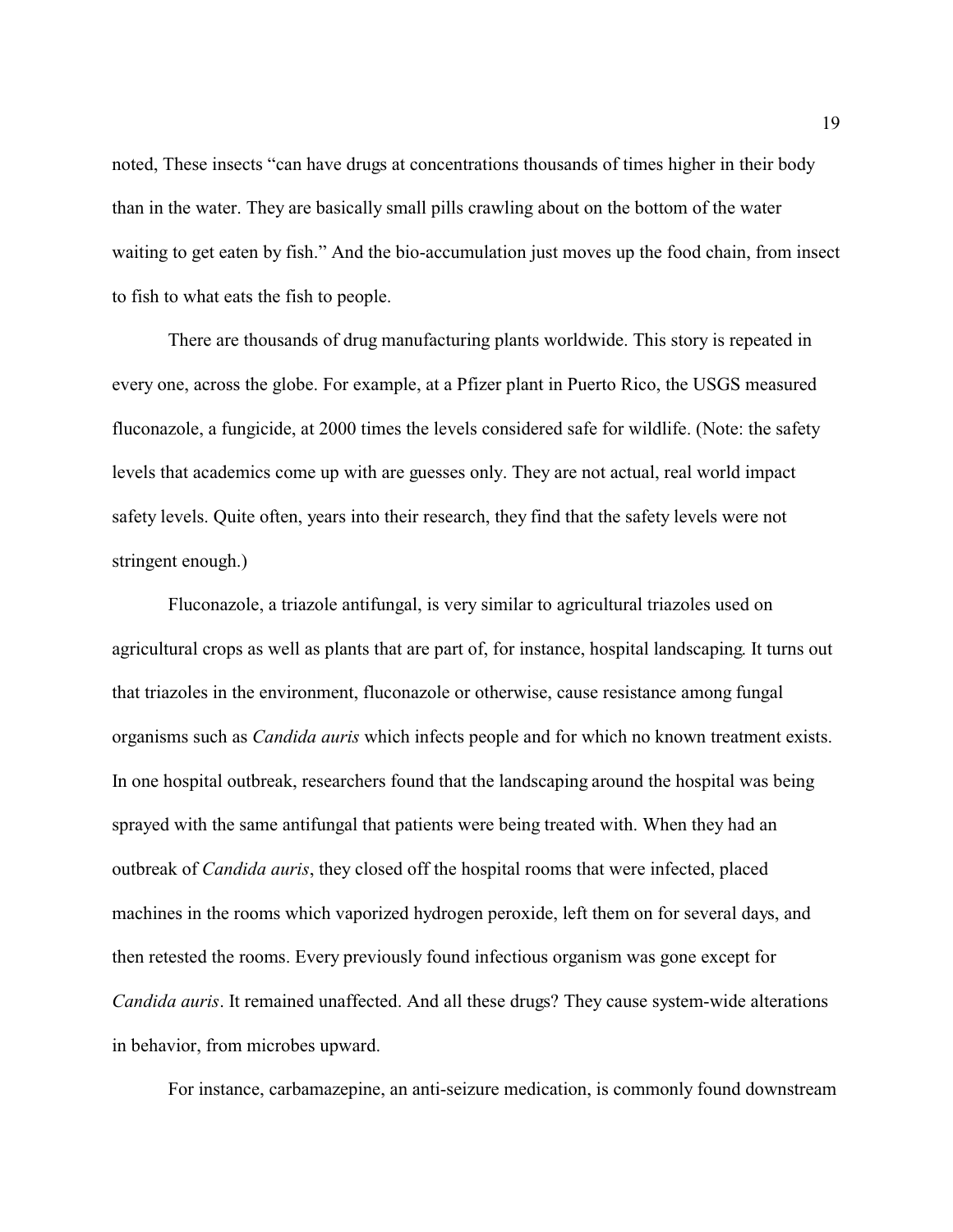from the manufacturing plants that make it. It has been found to interfere with the ability of parent fish to protect their offspring, leading "male fish to perform worse when defending their offspring from predators." As one researcher noted, "We observed higher mortality from predation . . . [the parent fish] were sluggish, so their offspring were eaten more often."

Pharmaceutical manufacturers continue to deny that any of the effects being seen are from their manufacturing plants. The causes, they say, are probably hospitals and individuals pouring their medications down their toilets.

# \* *The ecological impacts are pervasive and extensive*.

While the pharmaceutical companies and their minions are still denying that humans are being affected by pharmaceutical pollution (in a tobacco and climate warming kind of way) it is already common knowledge in environmental journals (though not widely reported in the media) that every other life form on this planet *is* being affected. What follows is just a rough run through of available data (a full treatment would need a very large book in and of itself).

Benzodiazepines (anti-anxiety, insomnia, and panic disorder medications) bind to neuroreceptors in the brain and enhance the effect of a neurotransmitter called GABA. (We are not the only organism on the planet with GABA receptors in our neural system.) Fish that are exposed to this drug in the waters they live in bio-accumulate it in their bodies; levels are often six times that of the water they swim in. The drugs interfere with the normal predator surveillance behaviors of the fish as well as their social behavior with each other. The fish are less social, more active, aggressive, and bold. They are less concerned with avoiding their usual predators – which has an effect on their survivability. They eat more, and eat more quickly and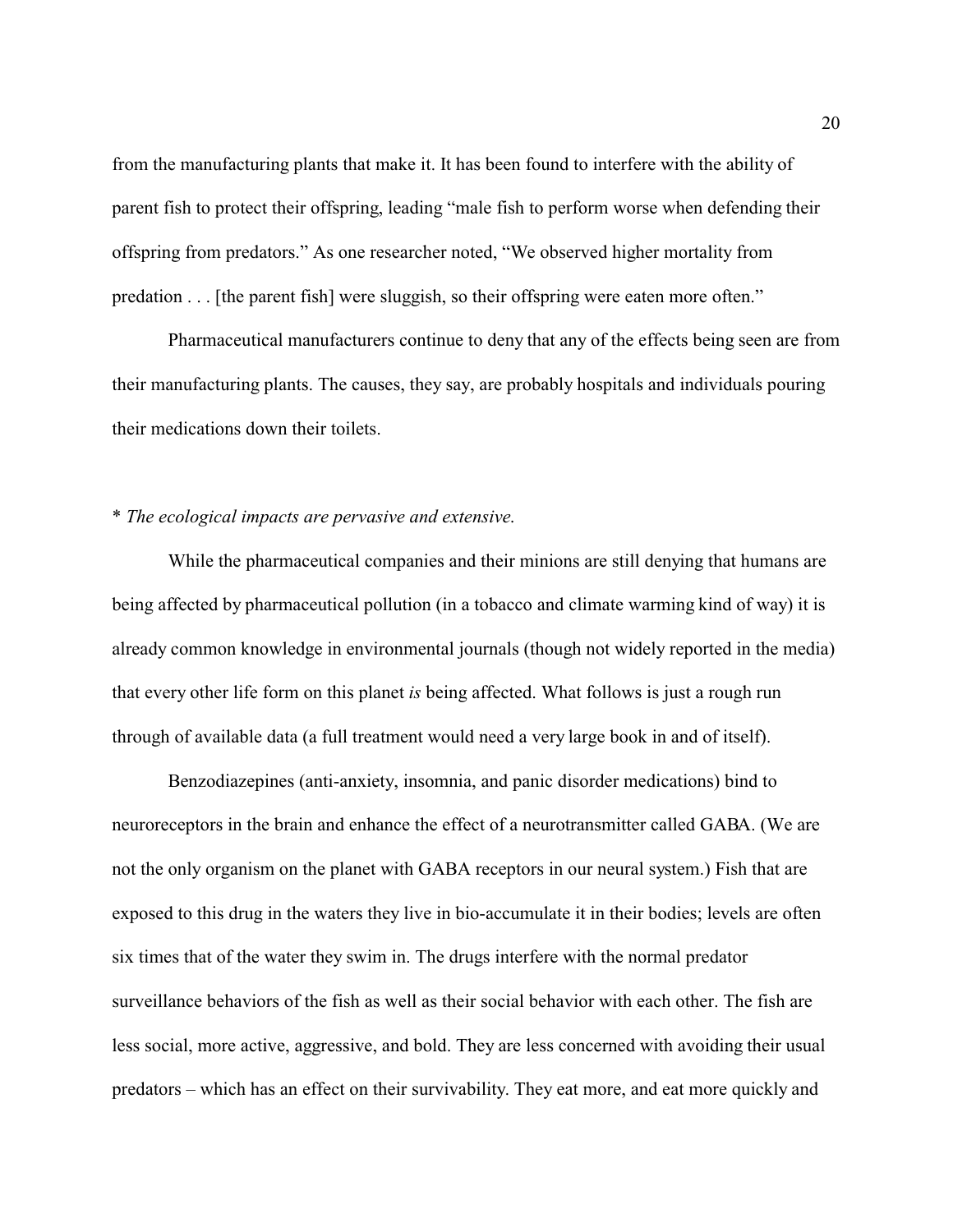aggressively as well, which is impacting the delicate food webs in which they live.

Steroid estrogens in water are now known to "correlate with widespread sexual disruption in wild fish populations." But they are not limited to impacts on fish. Environmental chemical contaminants, including estrogenic pharmaceuticals, are altering epigenetic programming in species from plants to alligators. There are "perturbations of the reproductive system including abnormal ovarian morphology, decreased robustness of sexually dimorphic gene expression with the gonad, and altered levels of circulating sex steroids." Organisms from frogs to fish to alligators to panthers are showing reproductive abnormalities. Male bass in the Potomac river, for instance, are now regularly producing eggs, not just the females. As Guillette, et al comment, "Reproductive disorders in wildlife include altered fertility, reduced viability of offspring, impaired hormone secretion or activity, and modified reproductive anatomy."

Rebecca Giggs in *The Atlantic* reports that "a platypus living in a contaminated stream in Melbourne is already likely to ingest more than half a recommended adult dose of antidepressants every day. . . . Amphetamines change the timing of aquatic insect development. Antidepressants impede cuttlefish's learning and memory, and cause freshwater snails to peel off rocks. Drugs that affect serotonin levels in humans cause shore crabs to exhibit 'risky behavior,' and female starlings to become less attractive to males (who in turn sing less). Dosed with Prozac, shrimp are more likely to swim toward a light source . . . and Atlantic salmon smelts exposed to benzodiazepines – medications such as Valium and Xanax . . . migrate nearly twice as quickly as their unmedicated counterparts. . . . arriving at the sea in an undeveloped state and before seasonal conditions are favorable" for their survival.

Benzodiazepines are extremely pervasive; they are some of the most commonly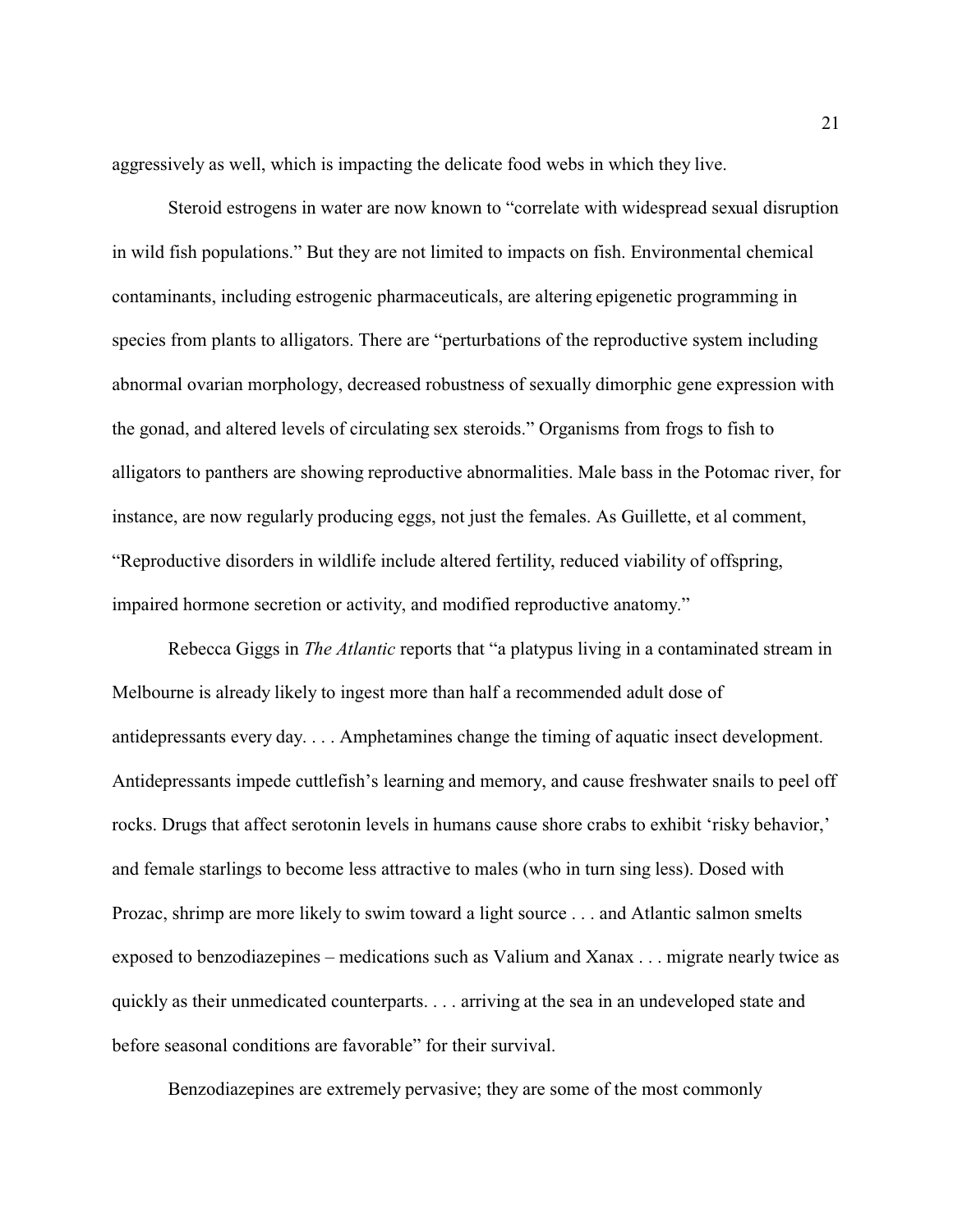prescribed medications in the United States. They are often halogenated which means that a halogen molecule is included as part of their chemical structure. This enhances their effects in the body but it also makes them far less biodegradable when they enter the waste stream. And, similar to other pharmaceutical pollutants, they have potent effects at tiny levels. As Hughes, et al, comment, "Antidepressants appear to pose particular risk to all taxa except bacteria with effective concentrations ranging from ug to mg L<sup>-1</sup>. Invertebrates and fish show chronic toxic effects at sub mg  $L^{-1}$  levels for cardiovascular drugs and Others; fish also appear susceptible to painkillers with median effects manifesting at  $40 \text{ u}g L^{1}$ ."

During the past four decades researchers have found that many aquatic organisms, especially bottom feeders and filter feeders (e.g. shrimp, flounders, oysters), possess a special excretory system called the multixenobiotic transport system (MTS). It is composed of proteins (such as Pgp) that facilitate the removal of toxic substances from inside their cells. Because of their nature both filter feeders and bottom feeders encounter large numbers of toxins in their diet. (One of the crucial ecological actions of filter feeders (such as oysters) is to clean the Earth's water ways of toxins.) These types of aquatic dwellers depend heavily on the MTS otherwise toxins would build up to insupportable levels in their bodies. But it is a nonspecific system; it recognizes many pesticides, drugs, and natural toxins alike as substances that need to be sequestered and removed. This has led to serious problems.

Drugs such as verapamil (a cardiac calcium ion influx inhibitor) directly binds to the receptor cite of Pgp thus limiting the effectiveness of the MTS system and its cellular pumping mechanisms. As a result toxins become more dangerous to many aquatic organisms at lower levels. Daughton and Ternes note that "Exposure to verapamil at micromolar concentrations and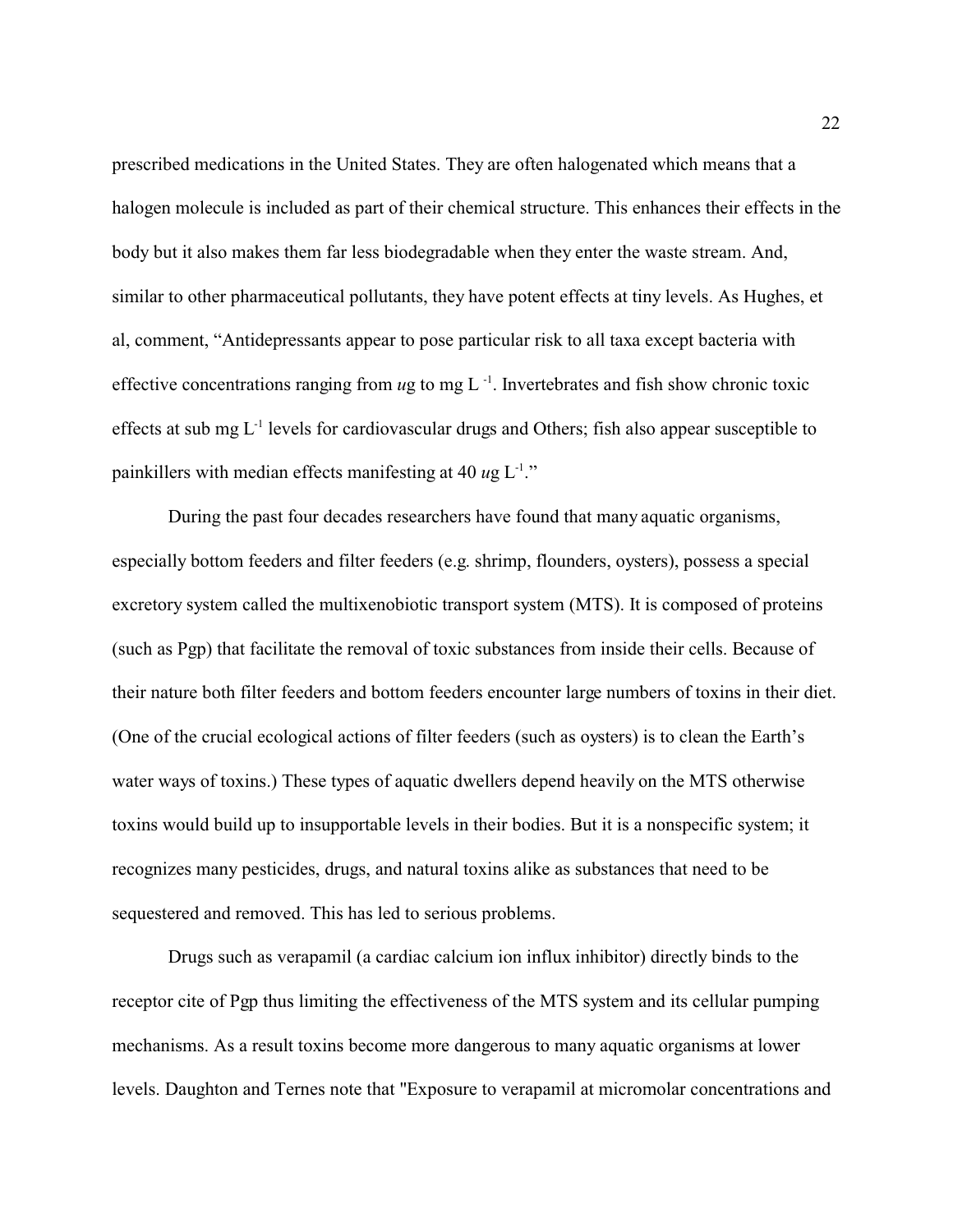lower greatly increases the toxicity of a number of drugs or other xenobiotics for many aquatic organisms as the toxicant cannot be readily removed from the exposed organism." Other drugs that have been shown to inhibit the MTS include reserpine (antihypertensive), trifluoroperazine (antipsychotic tranquilizer), cyclosporins (immunosuppressants), quinidine and amiodarone (antiarrythmics), anthracyclines (noncytotoxic cytoxin analogs), and progesterone (steroid).

Selective serotonin reuptake inhibitors (SSRIs) like Prozac, Zoloft, Luvox, and Paxil, have exceptionally strong impacts on aquatic organisms as well – even in tiny amounts of parts per billion. Serotonin is important in invertebrate and vertebrate nervous systems but it also plays key roles in physiologic regulatory activities in many life forms. Among shellfish serotonin regulates reproductive activities (such as spawning, egg maturation, and hatching), heartbeat rhythm, feeding, biting, swimming patterns, cilia movement, and larval metamorphosis. Among crustaceans it stimulates the release of many different neurohormones which affect such things as glucose uptake, shell color, molting, egg maturation, and levels of neuroactivity.

Some commercial shellfish farmers have long added serotonin to their crops of shellfish to stimulate spawning. Researchers, however, have found that Prozac and Luvox are the most potent such compounds ever produced, having *significant* effects at parts per billion. Extremely low doses of Prozac initiated significant spawning activity in mussels while Luvox was even stronger – dosages magnitudes smaller produced significant effects. SSRIs have also been found to significantly affect fingernail claims, mussels, fiddler crabs, crayfish, snails, squids, and lobsters with wide-ranging effects at extremely low doses. Pharmaceutical SSRIs are some of the most widely dispensed drugs in the industrialized nations. But they are not the only drugs that have been found to affect crustacean reproduction.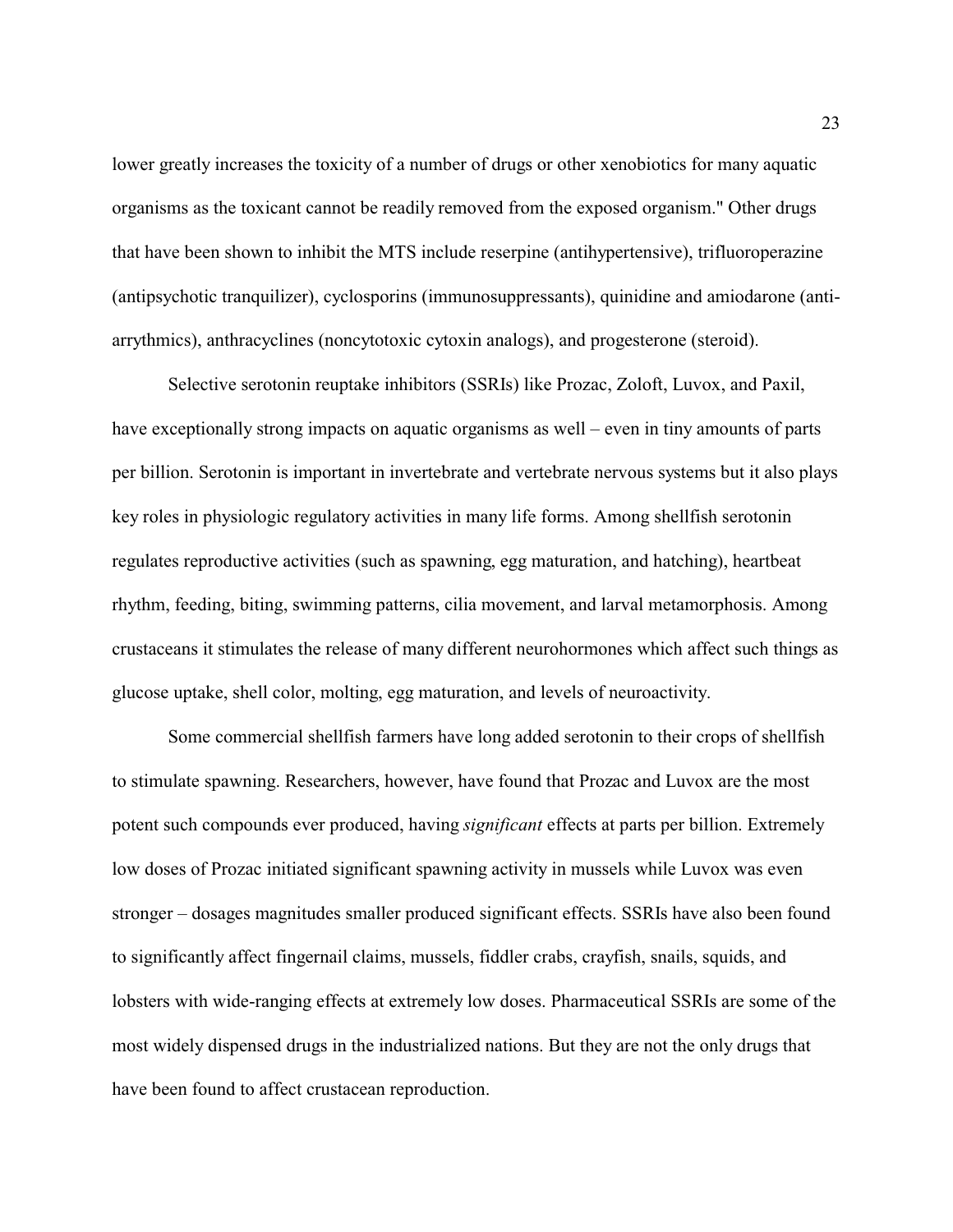Fenfluramine, a sympathomimetic amine, once popularly prescribed as a diet drug (removed from the market in 1998 because of heart valve damage in patients) has also shown strong reproductive system activity in crustaceans at low doses: it triggers ovary-stimulating hormones in crayfish and gonad-stimulating hormones in male fiddler crabs. And retinoids, prescribed in large quantities for such things as acne (Accutane), cancers such as leukemia (Vesanoid), and wrinkles (Retin-A or tretinoin an anti-aging prescription and one of the top 200 most widely prescribed drugs in the U.S.), have been shown to have profound effects on amphibian embryonic systems. Constant exposure can produce deformities in the offspring of frogs and other amphibians.

\* *But the most dangerous of all are the antibiotics that are being released into the environment and they are pervasive and are disturbing ecological systems that are foundational to the entire functioning of this planet. They are also stimulating the emergence of antibiotic resistant organisms at an exponential rate. As a number of researchers have said, "The Age of Antibiotics is over. We now face the rise of pathogenic organisms more terrible than any known before.*"

Most people are now aware that all of us possess a microbiome in our intestines, that is, we have a microbial community inside us upon which our health depends. When it is healthy, the bacterial organisms in our gastrointestinal tract help us digest our food, provide substances that we need to be healthy, keep our immune system strong, and keep our organ systems functioning well, including our brains. (We also have a microbiome in our lungs and on our skin which provide similar benefits.)

The bacteria that make up our microbiome have been part of human bodies since human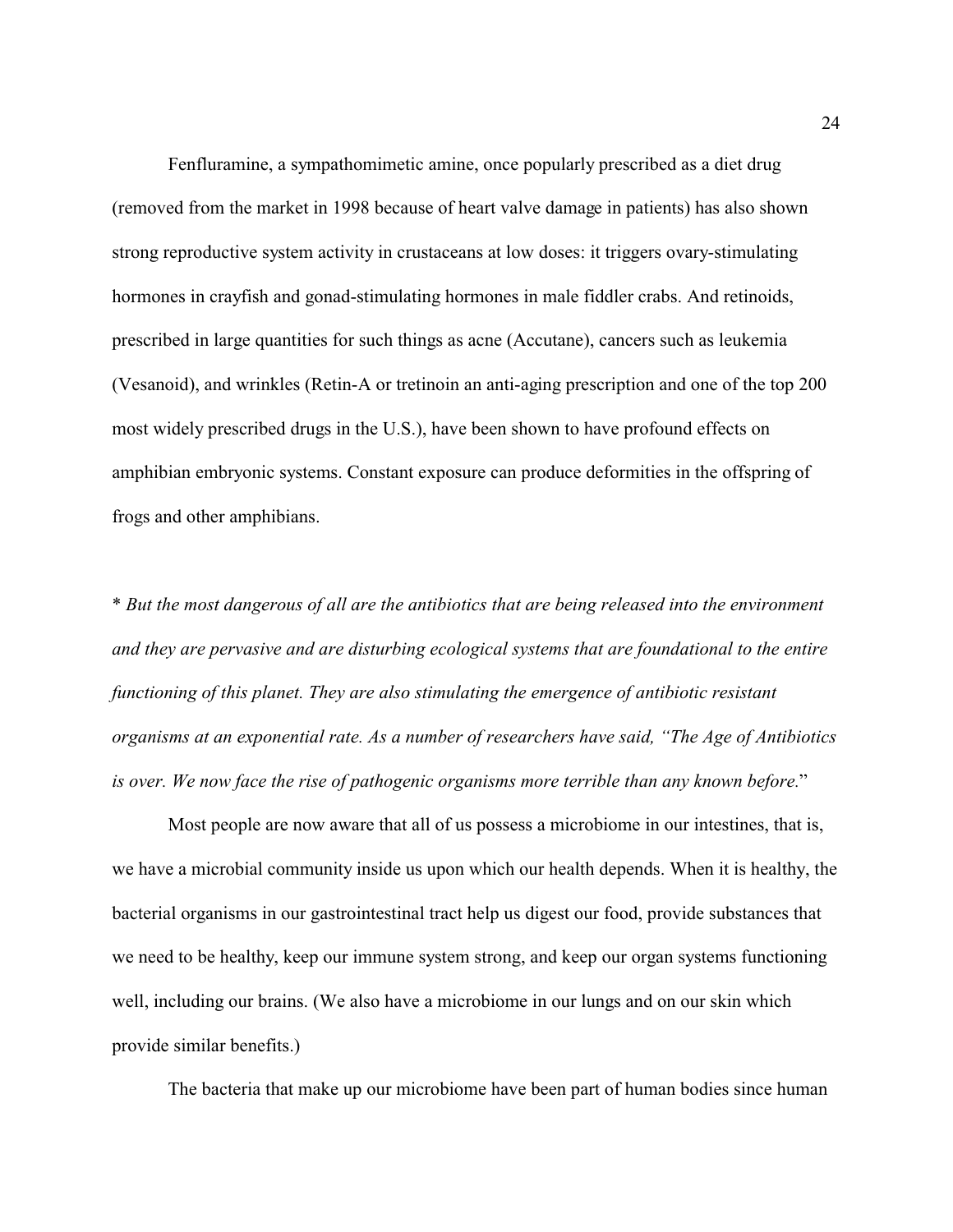beings have been; they have been transferred from mother to child from the beginning. Without them we would not be healthy, we would not even be alive. They are essential to our lives and existence. They are in fact part of us just as we are part of them. The truth is that nearly all bacteria are friendly. Of the millions of different kinds of bacteria only a few are pathogenic to human beings.

However when people take antibiotics their microbiome is disturbed. More plainly, large numbers of friendly bacteria are killed and the entire community and its functioning is damaged. This is why antibiotics cause so many problems in the gut: nausea, indigestion, bloating, vomiting, severe cramping, diarrhea, and blood or mucus in the stool. Usually, when the antibiotics are stopped, the intestinal microbiome, after a few weeks, rebuilds itself. It recovers.

However, if people keep taking the antibiotics, the microbiome cannot recover and more side effects will occur. This includes such things as fever and chills, out of control infections as pathogenic organisms take advantage of the loss of the protective function a healthy microbiome provides, generalized pain throughout the body, light sensitivity, rapid heartbeat, skin rash, dizziness, swelling, wheezing, coughing, difficulty breathing, low blood pressure, fainting, seizures, and the emergence of long term, chronic diseases such as diabetes, obesity, inflammatory bowel disease, asthma, rheumatoid arthritis, depression, and alteration of mental functioning which includes things like brain fog, forgetfulness, trouble concentrating, depression, depersonalization, suicidal tendencies, and a large variety of other disturbed mental states.

What most people do not know is that Earth itself has a microbiome. It extends from miles below the planet's surface to miles upward into the atmosphere. It covers the entire surface of the Earth as well and every organism on it, including, like us, their interiors. Similarly to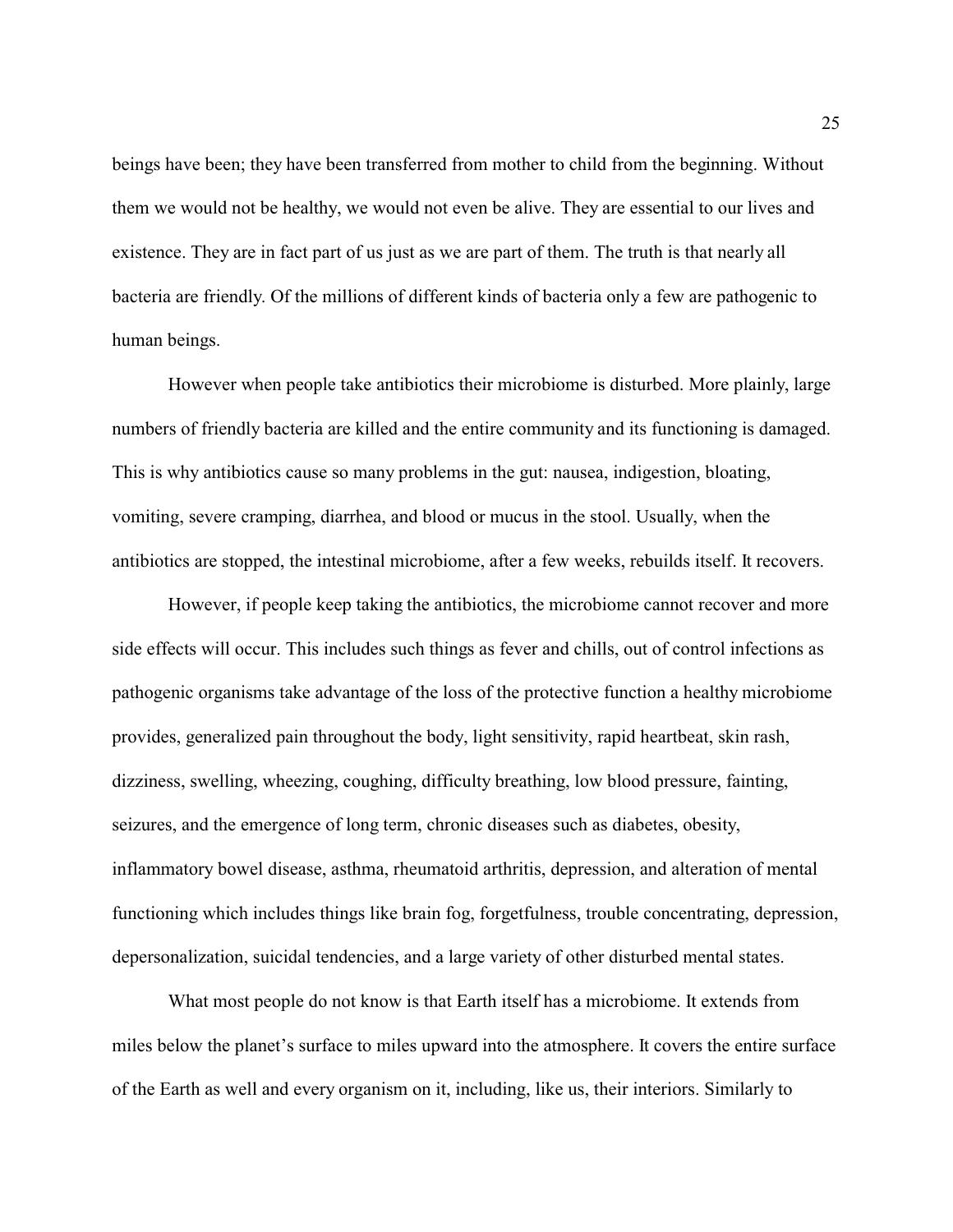people, the Earth depends on its microbiome for healthy functioning as does every complex life form on this planet. When those microbiomes are disturbed by antibiotics, the same kinds of disease and malfunction begins to occur throughout the Earth's ecosystems and its life forms. And over the past 75 years every microbiome, including that of the planet, has been disturbed. Significantly so.

Human beings discovered antibiotics prior to World War II but they did not become part of standard practice medicine until 1946. In 1942 the world's entire supply of penicillin (the first antibiotic) was 64 pounds. By 1949, 156,000 pounds a year of penicillin and a new antibiotic, streptomycin (from soil fungi), were being produced. By 1999, in the United States alone, this figure had grown to 40 million pounds a year. By 2009 it was 60 million pounds a year and, of course, millions of pounds more in countries around the world. This is *every year, year in and year out.* And these numbers are increasing all the time. And similarly to other pharmaceuticals, antibiotics are not easily biodegradable.

In an extremely short period of geologic time the Earth has been saturated with several *billion* pounds of non-biodegradable, often biologically unique pharmaceuticals designed to kill bacteria. Most antibiotics (literally meaning "against life") are what are called "broad-spectrum," meaning they do not discriminate in their activity, but kill broad groups of diverse bacteria whenever they are used. The worldwide environmental dumping, over the past 75 years, of such huge quantities of synthetic antibiotics has initiated the most pervasive impacts on the Earth's bacterial underpinnings since oxygen-generating bacteria supplanted methanogens 2.5 billion years ago. As bacterial researcher Stuart Levy comments, "It has stimulated evolutionary changes that are unparalleled in recorded biologic history." In other words, the entire microbiome of the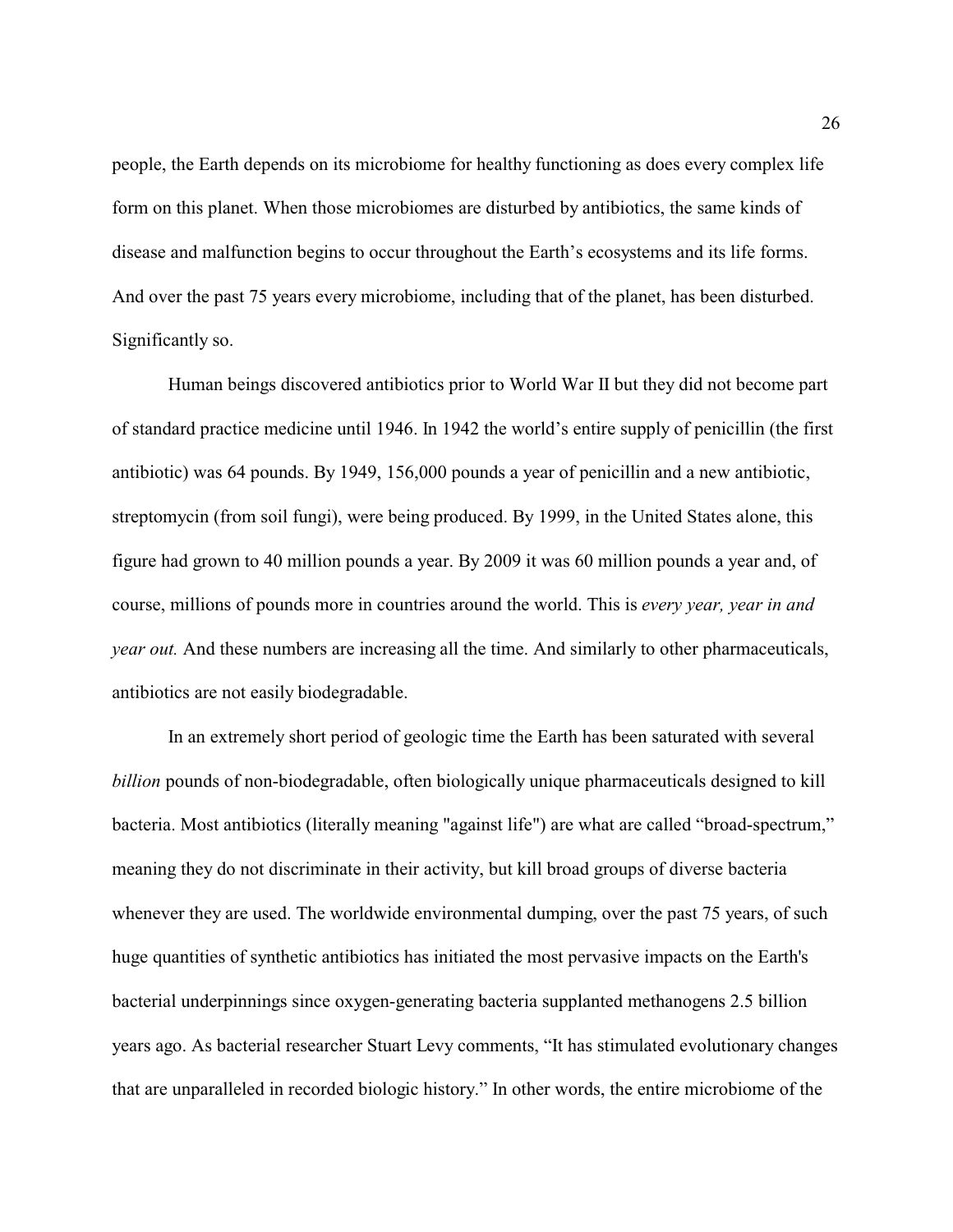planet and every life form on it is experiencing a severe and unremitting disturbance. The antibacterial disturbance that "modern medicine" has caused to Earth's microbiome is one of the most dangerous technological impacts that unrestrained corporate industry has created. It is far more serious than climate change for it is a direct threat to every life form on this planet, including Earth itself. The tip of this iceberg, the one that most people have heard about, is the rise of antibiotic resistant bacteria.

The story that is most commonly told about the rise of resistant organisms is terribly over simplified and in many respects inaccurate. What you have probably heard is that when we take an antibiotic, the antibiotic kills off the susceptible bacteria but there are always a few that are resistant for one reason or another and these survive to have offspring and thus we have the rise of resistant organisms. (And then of course, there is the inevitable mutation that happens every so often.) These stories are not accurate, in fact they come from a deep misunderstanding of what bacteria are and what they can do (it is in fact a remnant of late nineteenth- and early twentiethcentury beliefs). What is really happening is far more complex and dangerous to human beings.

In response to the billion of tons of antibiotics flooding the ecosystems of the planet bacteria have responded with highly sophisticated alterations in their physiology and behavior. They have literally begun rearranging their genomes in order to make their bodies resistant to the antibiotics. As their genomes shift, bacterial physical structures alter, sometimes considerably. They are, literally, remaking themselves and their communities so they can better respond to this threat to their existence. And it is happening all over the planet, to every bacterial organism there is. In consequence, the entire microbiome of the planet, relatively stable for 2.5 billion years, is altering itself in ways that are shifting the entire microbiome functioning of the planet. No one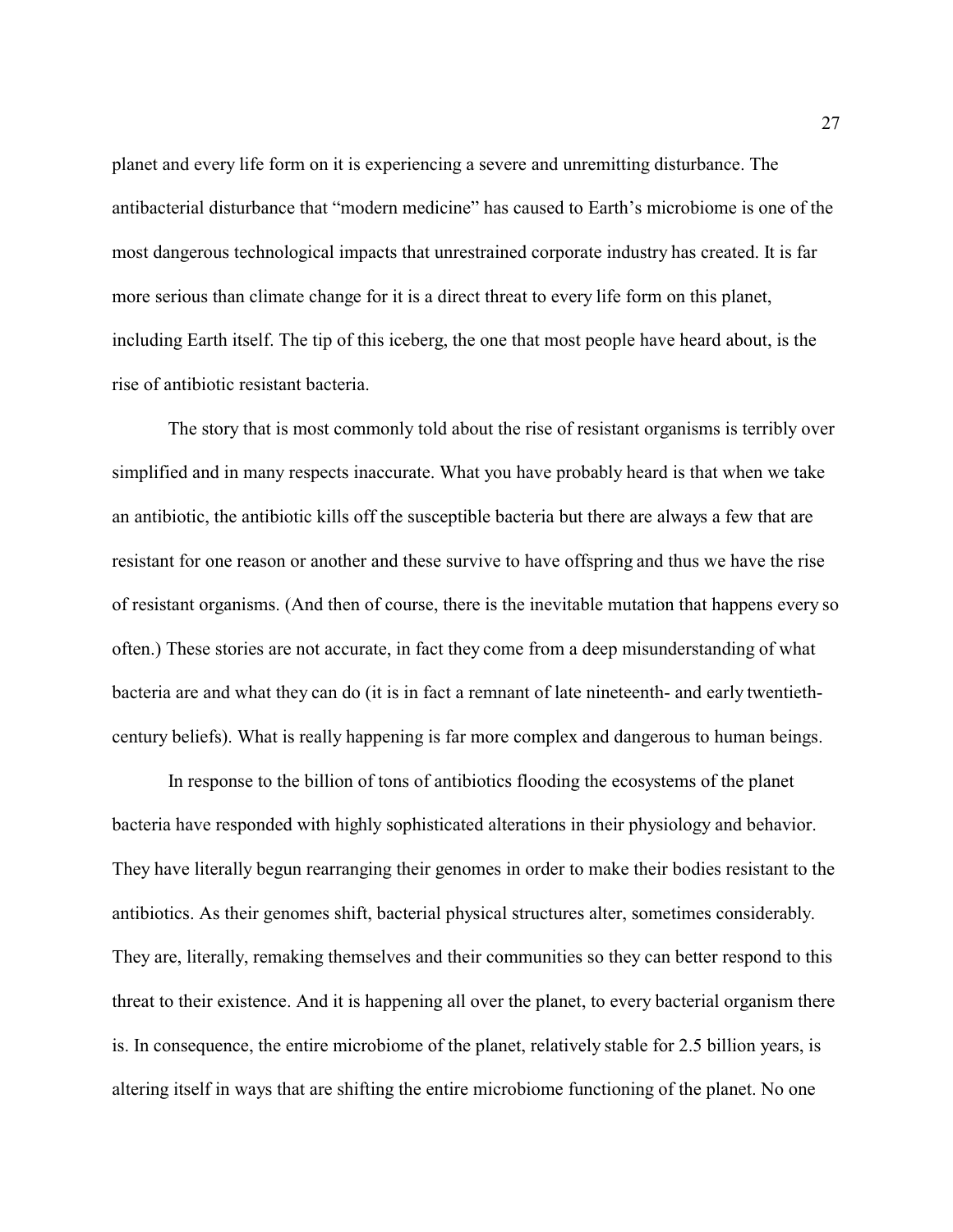knows what our world is going to look like as it does. But the last time this happened, 2.5 billion years ago, the very nature of life on the is planet changed and it never went back to the way it had been before.

Bacteria, as soon as they encounter an antibiotic that can affect them, however minutely, begin actively generating possible solutions to it. The variety and number of the solutions they can generate are immense, from inactivating the part of the bacterial cell that the antibiotic is designed to destroy, to pumping the antibiotic out of their cells just as fast as it comes in, to altering the nature of their cellular wall to make them more impervious, even to using the antibiotic for food. And these solutions? They are passed on to their descendants. In essence, it's the passing on of acquired characteristics, something Lamarck insisted was possible and that the neoDarwinians have ridiculed ever since.

Ironically enough, it was Alexander Fleming, the discoverer of penicillin, who first warned of bacterial resistance. He noted as early as 1929 in the *British Journal of Experimental Pathology* that numerous bacteria were already resistant to the drug he had discovered and by 1945 he warned in a *New York Times* interview that improper use of penicillin would inevitably lead to the development of resistant bacteria.

At the time of his interview just 14 percent of *Staphylococcus aureus* bacteria were resistant to penicillin – by 1953, as the use of penicillin became widespread, 64%-80% of the bacteria had become resistant and resistance to tetracycline and erythromycin were also being reported. (In 1995 an incredible 95% of staph organisms were resistant to penicillin.) By 1960, resistant staph had become the most common source of hospital-acquired infections worldwide. (This is known as an exponential growth curve.)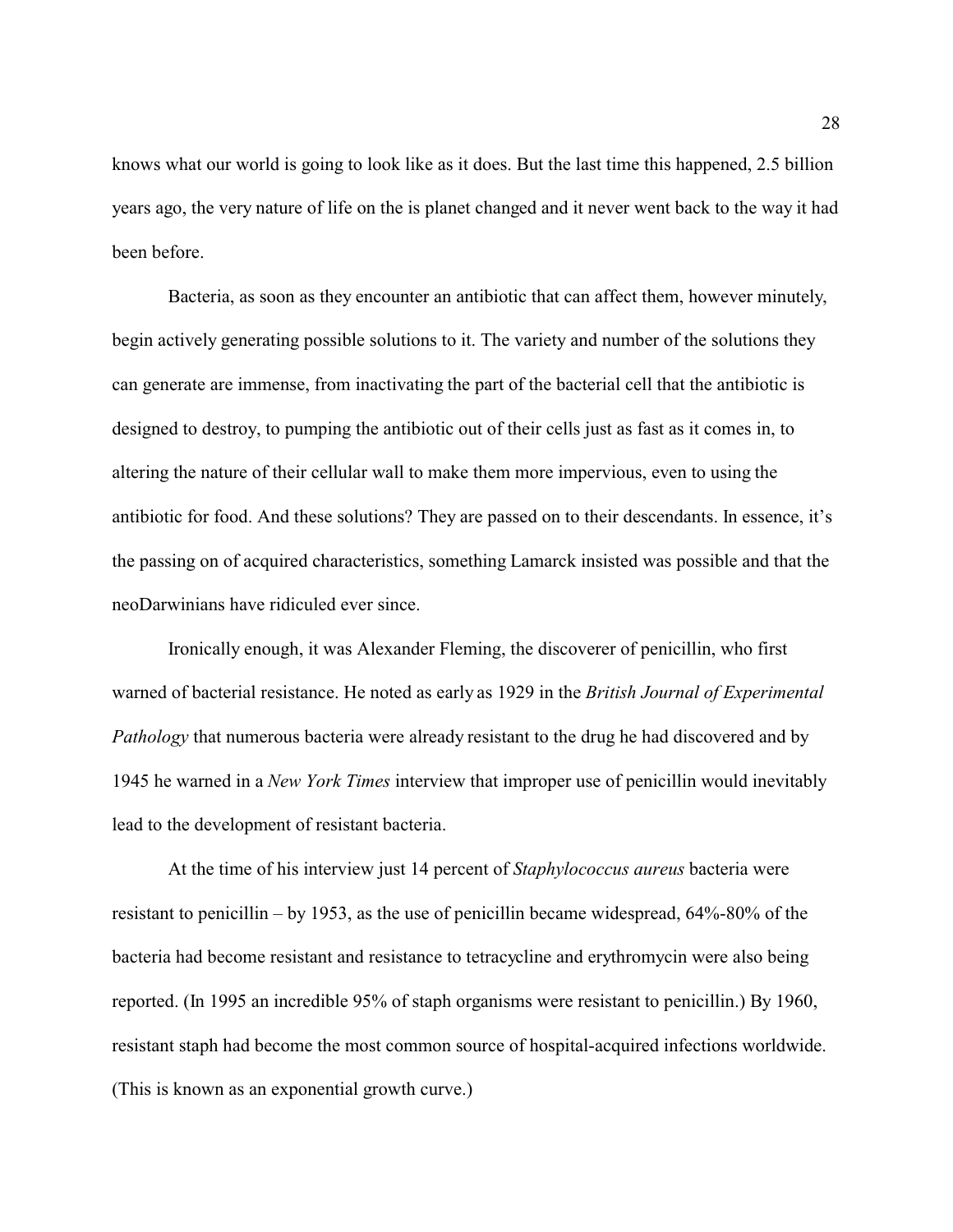So, physicians began to use methicillin, a *B*-lactam antibiotic that they found to be effective against penicillin-resistant strains. Methicillin resistant staph (MRSA) emerged within a year. The first severe outbreak in hospitals occurred in the U.S. in 1968 – only eight years later. Eventually MRSA strains resistant to all clinically available antibiotics except the glycopeptides (vancomycin and teicoplanin) emerged. But by 1999, fifty-four years after the commercial production of antibiotics, the first staph strain resistant to all clinical antibiotics had infected its first three people.

This rate of resistance development was supposed to be impossible. Evolutionary biologists had insisted that evolution in bacteria (as in all species) could only come from spontaneous, usable mutations that occur with an extremely low frequency (one out of every 10 million to one out of every 10 billion mutations) each generation. That bacteria could generate significant resistance to antibiotics in only thirty-five years was considered impossible. That the human species could be facing the end of antibiotics only sixty years after their introduction was ludicrous.

Bacteria are the oldest forms of life on this planet and they have learned, during that time span, how to respond to threats to their well being. Among those threats are the thousands if not millions of antibacterial substances that have existed as long as life itself has. The world is, in fact, filled with antibacterial substances, most produced by other bacteria, fungi, and plants. As Steven Projan of Wyeth Research puts it, bacteria "are the oldest of living organisms and thus have been subject to three billion years of evolution in harsh environments and therefore have been selected to withstand chemical assault." And our antibiotics? Most of them are actually just slight alterations of antibacterial substances which are already common throughout the natural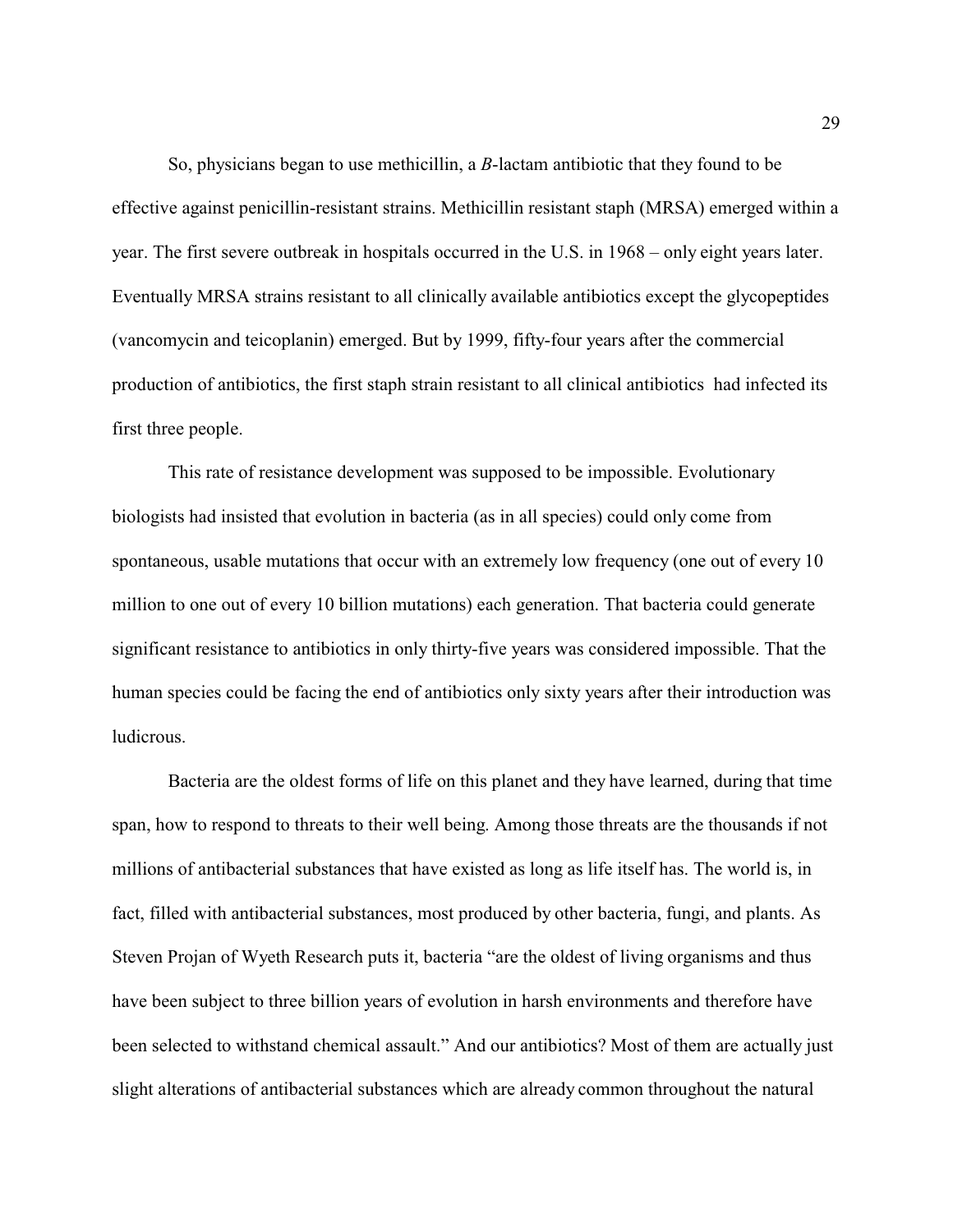world – substances that bacteria have long been aware of.

Once a bacterium develops a method for countering an antibiotic, it systematically begins to pass the knowledge on to other bacteria – not just its offspring – at an extremely rapid rate. Under the pressure of antibiotics, bacteria are interacting with as many other forms and numbers of bacteria as they can. In fact, bacteria are communicating across bacterial species, genus, and family lines, something they were never known to do before the advent of commercial antibiotics. And the first thing they share? Well, it's resistance information.

Bacteria can share resistance information directly, or simply extrude it from their cells, allowing it to be picked up later by roving bacteria. They often experiment, combining resistance information from multiple sources in unique ways that increase resistance, generate new resistance pathways, or even stimulate resistance forms that are not yet necessary. Even bacteria in hibernating or moribund states will share whatever information on resistance they have with any bacteria that encounter them.

Bacteria experiment and innovate. Their main laboratories for developing resistance are places where ill people congregate: hospitals, nursing homes, prisons, schools. The massive use of antibacterial substances in hospitals and nursing homes allow multiple species of bacteria exposure to them, plenty of time to innovate, and the easy transference of resistance information to one another. When new bacteria take up encoded information on resistance, they weave it into their own DNA and this acquired resistance becomes a genetic trait that will be passed on to their descendants forever. As Earth systems researchers Williams and Lenton comment, "Microbe transfer between local populations carries genetic information that changes species composition and thus alters the nature of each community's interaction with its local environment." And those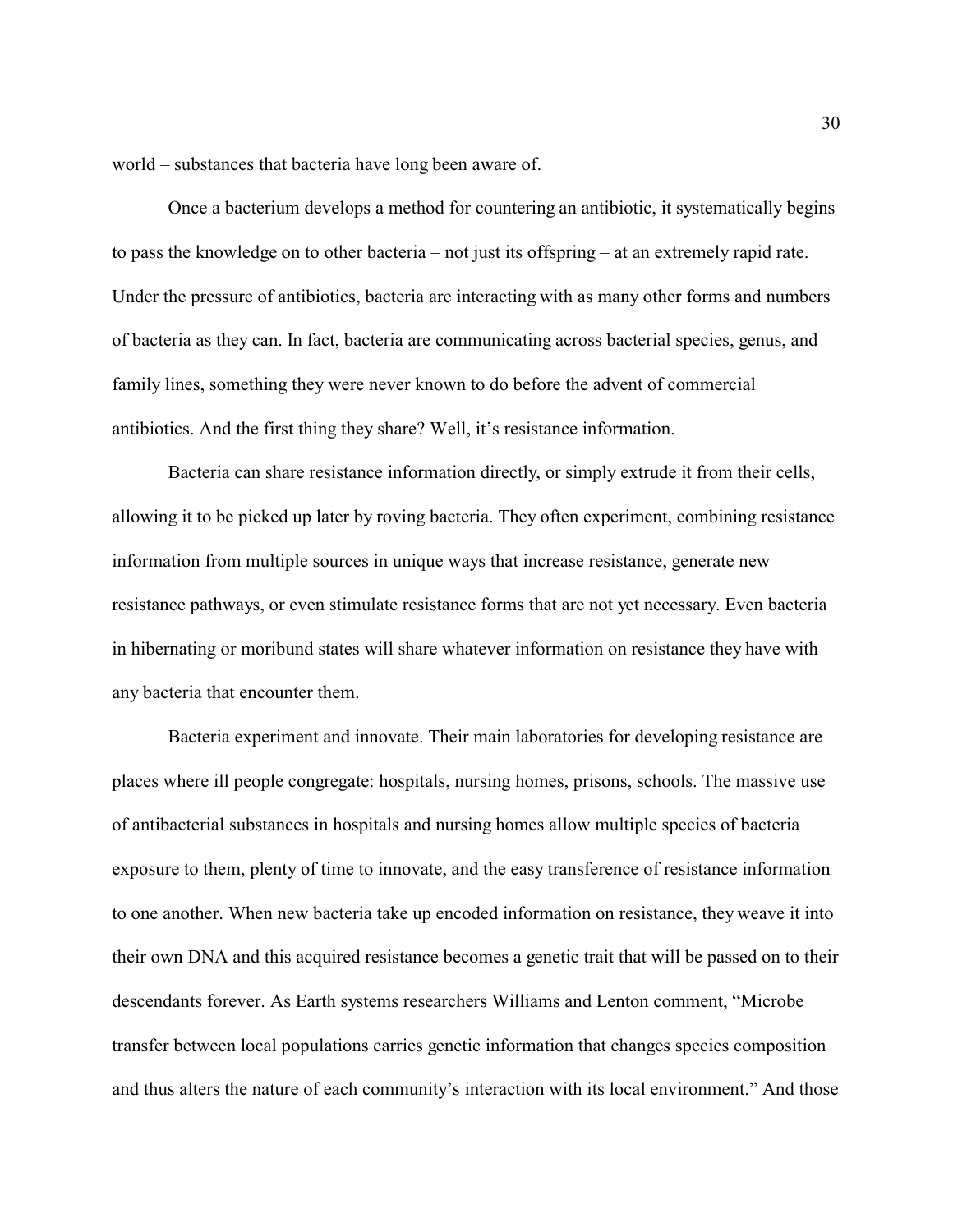altered interactions? They are occurring worldwide and no one knows what it will mean to life on this planet.

Bacteria are not competing with each other for resources, as standard evolutionary theory predicted, but rather, promiscuously cooperating in the sharing of survival information. They are responding as a whole to the threat to their existence. Anaerobic and aerobic bacteria, Grampositive and Gram-negative, spirochetes and plasmodial parasites, every kind of bacteria there is, all are exchanging resistance information. Something that, prior to antibiotic usage, was never known to occur.

Bacteria are acting in concert so well in response to the human "war on disease" that it has led Levy to remark that "One begins to see bacteria, not as individual species, but as a vast array of interacting constituents of an integrated microbial world." Former FDA commissioner Donald Kennedy echoes this when he states that "The evidence indicates that enteric microorganisms in animals and man, their R plasmids, and human pathogens form a linked ecosystem of their own in which action at any one point can affect every other." Or as Lynn Margulis once put it, "Bacteria are not really individuals so much as part of a single global superorganism."

Bacteria are, in fact, responding socially, as a community. As writer Valerie Brown notes: "In a series of recent findings, researchers describe bacteria that communicate in sophisticated ways, take concerted action, influence human physiology, alter human thinking and work together to bioengineer the environment."

Worryingly for the medical establishment, bacteria are also generating resistance to antibiotics researchers haven't even thought of yet. For example, after placing a single bacterial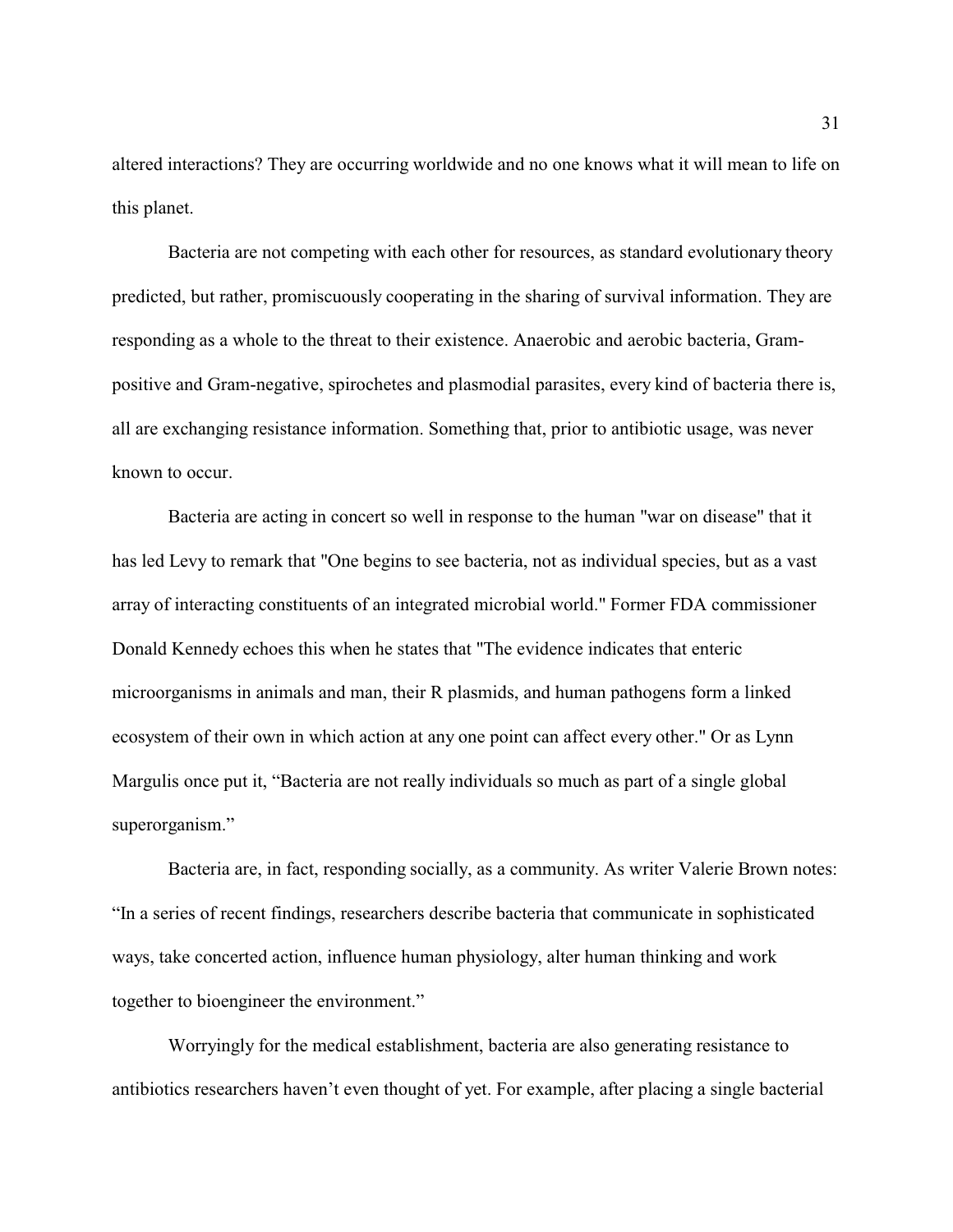species in a nutrient solution containing sub-lethal doses of a newly developed and rare antibiotic, researchers found that within a short period of time the bacteria developed resistance to that antibiotic *and* to twelve other antibiotics that they had never before encountered – some of which were structurally dissimilar to the first. Stuart Levy observes that "it's almost as if bacteria strategically anticipate the confrontation of other drugs when they resist one."

There are billions, perhaps trillions of different kinds of bacteria on this planet. All of them are ecologically relevant. All are important to the functioning of this planet and its life forms. Very, very few of them are dangerous to us. But they are not taking corporate creation and environmental release of antibiotics lightly. And this has serious implications for the human species.

Human death rates from resistance organisms are rising exponentially. While the CDC's website insists that only around 23,000 resistant infectious deaths occur every year, researchers Burham, et al (2019) estimate that the true figures are at least 7-fold higher, or 162,044 deaths per year. (Worldwide, it is several million each year at minimum and projected to reach 10 million a year by 2050 – these are *very* conservative estimates.) By this analysis this is now the third leading cause of death in the United States. And it is only going to get worse. As Mark Lappe' has said, "The period once euphemistically called the Age of Miracle Drugs is dead." Or as David Livermore, MD, of the Antibiotic Resistance Monitoring and Reference Laboratory in London, England says it, "It is naive to think we can win." We in fact face the emergence of pathogenic, pandemic organisms more terrible than any our species has known before. And there is no escape, no safe harbor, for the bacteria; the entire planet is massively polluted with antibiotics.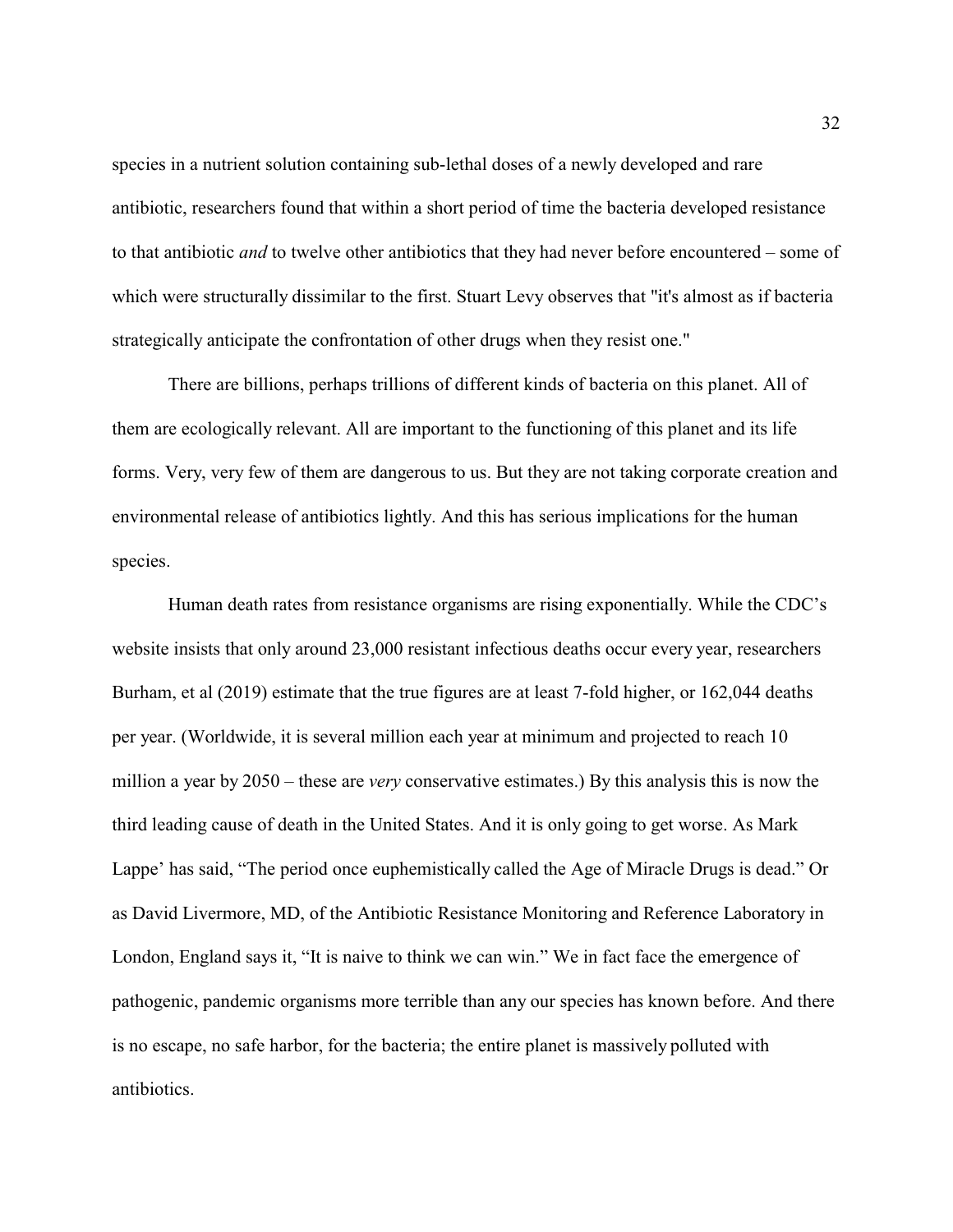As Natasha Gilbert reveals in her article for *The Guardian* (World's Rivers awash with dangerous levels of antibiotics), "Hundreds of sites in rivers around the world from the Thames to the Tigris are awash with dangerously high levels of antibiotics, the largest global study on the subject has found. Antibiotic pollution is one of the key routes by which bacteria are able to develop resistance to the life-saving medicines, rendering them ineffective for human use."

The truth is that bacterial resistance is growing at an exponential rate. Bacterial researchers around the world are quite clear that we are very close to the point when antibiotics are going to fail entirely. Once they do even simple surgeries will become dangerous, infectious pandemics will arise (such as ones from *Candida auris* which has no known treatment), "Modern medicine" will collapse, for its entire success rests on the use of antimicrobials. And once resistance begins, it spreads everywhere and it spreads fast.

The bacterialiologist John Prescott comments that, "There is essentially no gene in any bacterium that cannot be moved to another bacterium." Create superbugs in a waste stream and their resistance genes are going to move, create them in farm animals and they are going to move, create them in hospitals and they are going to move. And they do move. Hospitals (and other treatment locations from medical offices to nursing homes), agribusiness farms, and pharmaceutical manufacturing plants are creating resistant genes faster than researchers can keep up with them. "Medical professionals around the world," as Sasha Chapman comments, "warn of a post-antibiotic era, when bacteria will be resistant to all the drugs we can throw at them. The prospect is scary enough to be called a 'crisis' (by the WHO), a 'nightmare' (by the CDC), and a 'catastrophic threat' (by UK chief medical officer Sally Davies)."

While the rise of resistant organisms, and the repercussions we face, in and of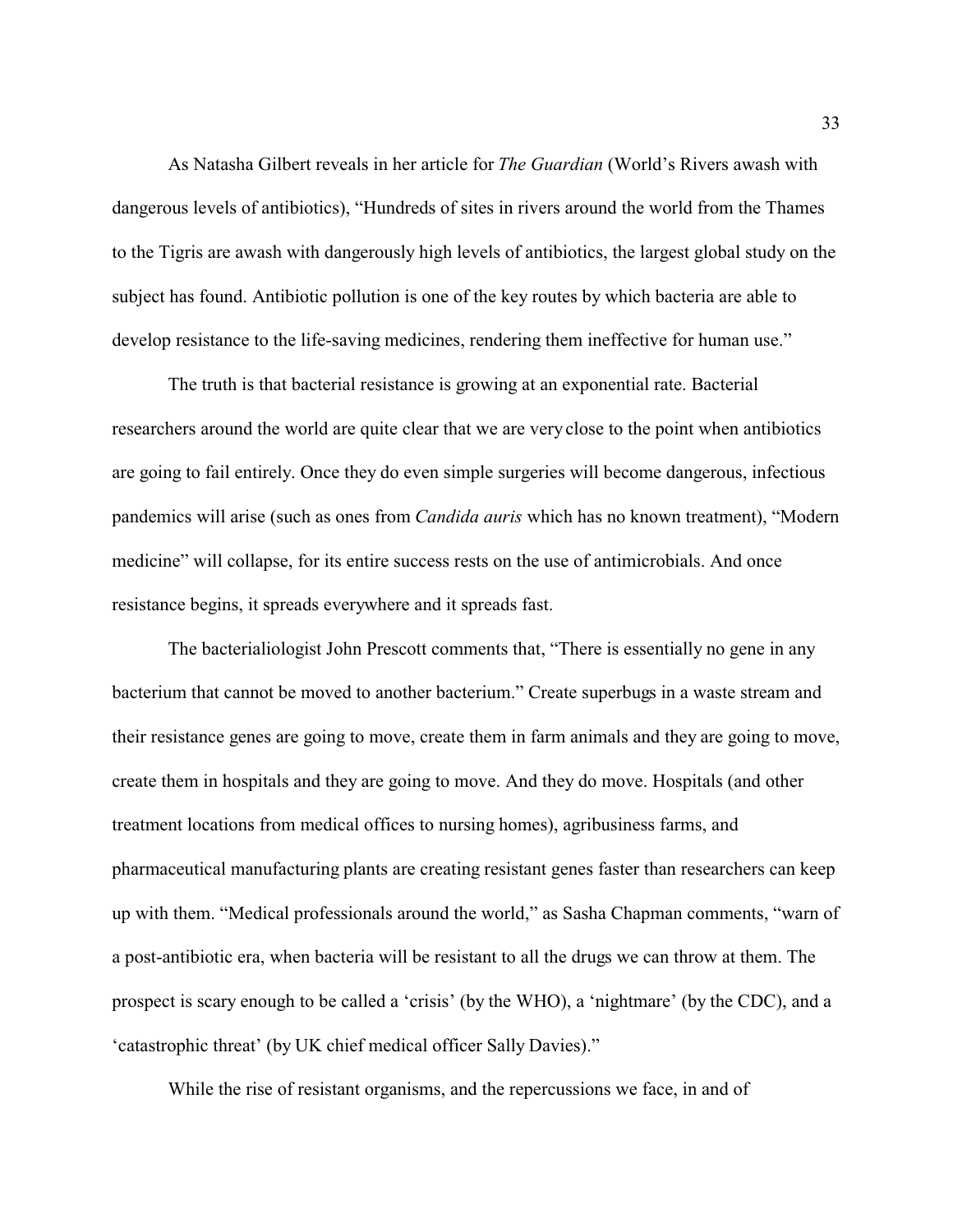themselves, are terribly frightening, the thing to keep in mind is that if bacteria had not developed resistance, *all life on this planet would already have died*. Every form of life here depends on the bacterial microbiome of this planet and the microbiomes inside and on their bodies. Because scientists, corporations, and physicians insisted that bacteria were unintelligent and not highly adaptable, they believed they could create antibiotics and spread them around the world without consequence. The only outcome would be the end of infectious disease. But in doing so they created one of the greatest threats they could have to all life on this planet. *It is not all about us.* We are not alone here.

Every time you take a pharmaceutical for your health, to treat disease, to extend your life span or to save it, remember: you are affecting every other life form on this planet and every ecosystem that exists – and that includes us, the human species. And what's more, there are some eight billion people doing that right along with you every day of the week, every week of the month, every month of the year, year after year after year. Our medical system (and your health care) is not exempt from the ecological realities of this planet.

The medical system is in fact one of the most dangerous environmental polluters on the planet, the least known but one of the most powerful, and one that will fight endlessly to prevent its regulation in order to protect the environment. The medical system and its pharmaceuticals are undermining the entire ecological functioning of the planet. The only way to stop its effects is the immediate, significant reduction, by at least 90 percent, of the use of pharmaceuticals worldwide. Which is not, of course, going to happen.

Pharmaceuticals should be understood as what they are, an extremely dangerous ecological poison and systemic disruptor. Our world civilization cannot and will not survive their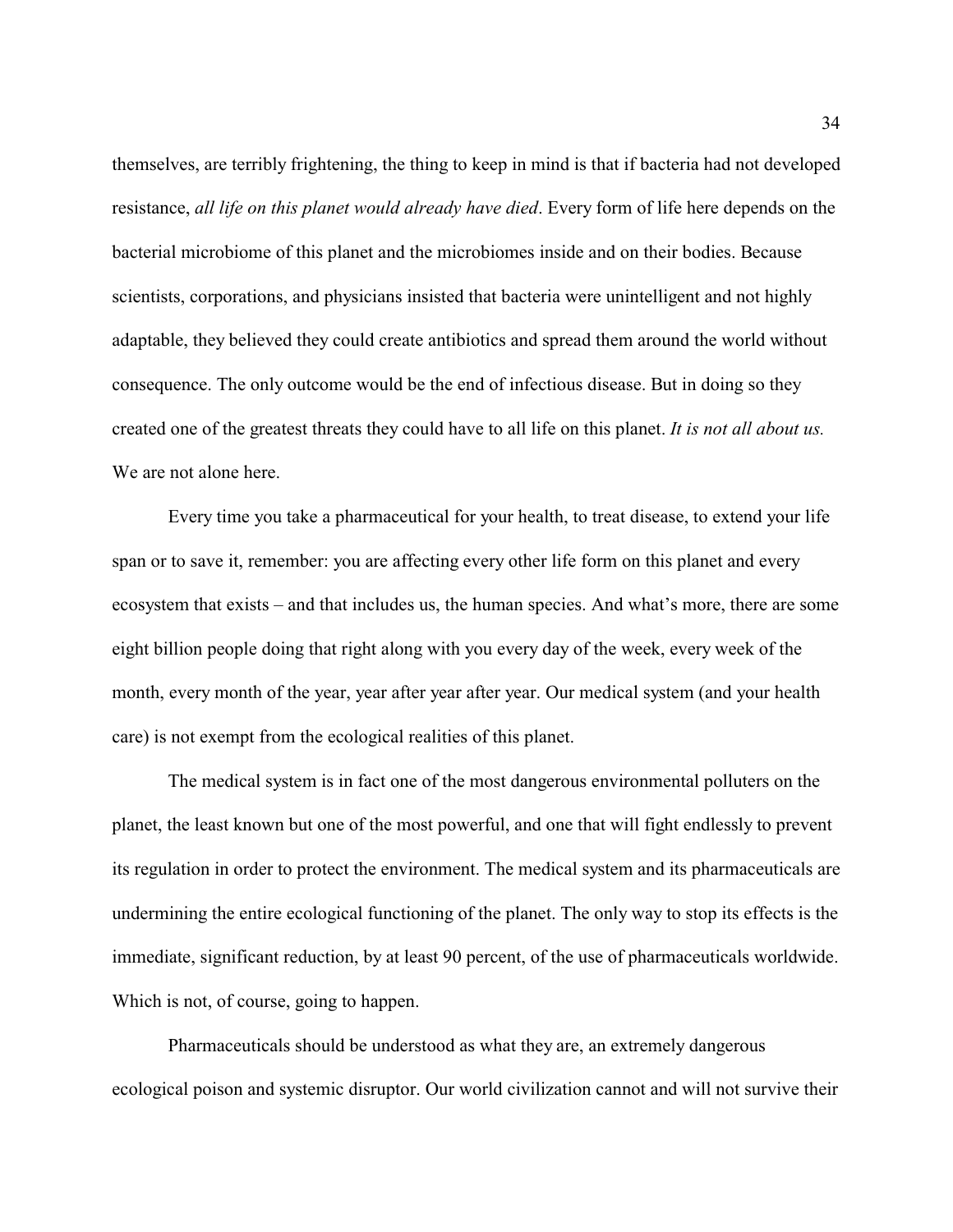ecological impacts.

(Note: the following material on plastics was also expanded and incorporated into my book *Earth Grief.*)

**Plastics**

*Polymers are forever!*

Alan Weisman

*Unlike refusing a straw at a restaurant, it's difficult to cut down on plastic while strapped unconscious to an operating table.* 

Sarah Gibbons

*Fuck it! We're talking about survival here!*

Everybody, when they're scared of dying

To begin with, it is important to get an idea of plastics in general to understand just how pervasive and dangerous they are. I will be more specific as to the contributions of the medical world to plastic pollution at the very end of this section.

I recently stumbled across a YouTube video of the interior of a store in rural Canada. It had been in business since the late 1880s, closing in the early 1960s . The elderly owner, a descendant of the founders, had died (while working at the counter as it happens) and her family did not want to take over the store. So, it closed and the contents were left in place where they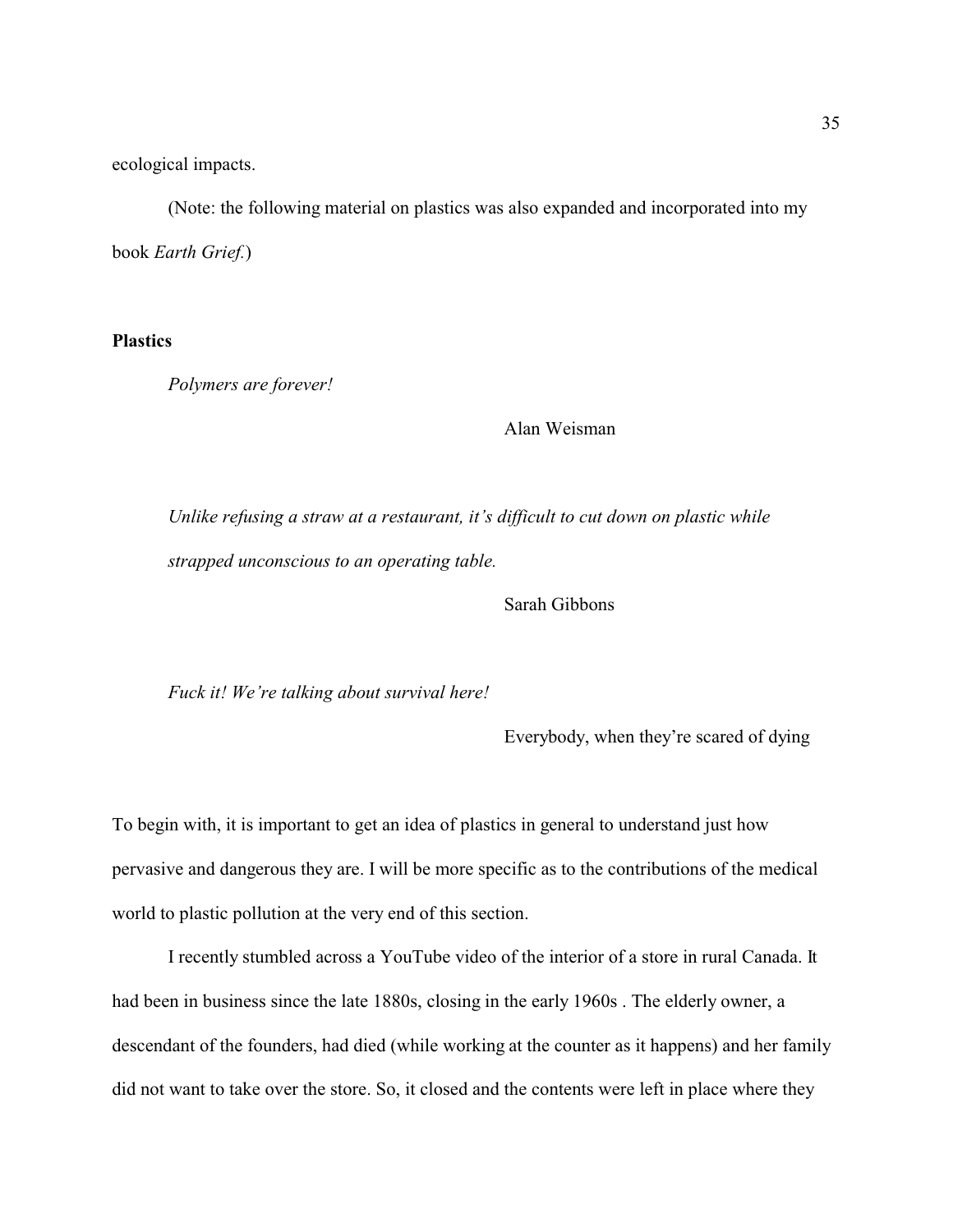have remained now for some 60 years.

As the camera panned around the store and its shelves it was soon obvious that there was not one thing made of plastic in the entire store. *Everything* was either glass or metal or wood or paper or wool or made from plants and plant fibers of one sort or another. *Everything* was biodegradable or reusable, *everything* was made from what would is now considered to be simple technology. There was very little chemical modification of natural compounds involved.

To get an idea of what it is like now, just go into any store and look around. Nearly everything in the place will have plastic as part of it in one way or another. Plastics are everywhere and in or on everything that people buy, even our food.

*I remember when every store in the united states – and their contents – were like the one in Canada that I saw on YouTube. It wasn't so very long ago in people years, the blink of an eye in Earth years.* 

Now, consider America's national obsession with single use plastic bags. How, because of environmental activists' lobbying they are being "phased out." And all that popular uproar about what they are doing to the environment . . .

*I remember when environmental activists and tremendous public pressure convinced legislatures to outlaw paper bags, forcing businesses to switch to plastic in order to save the forests from paper bag manufacturing ("An entire forest is cut down every day to make your grocery bags!" the headlines went). As*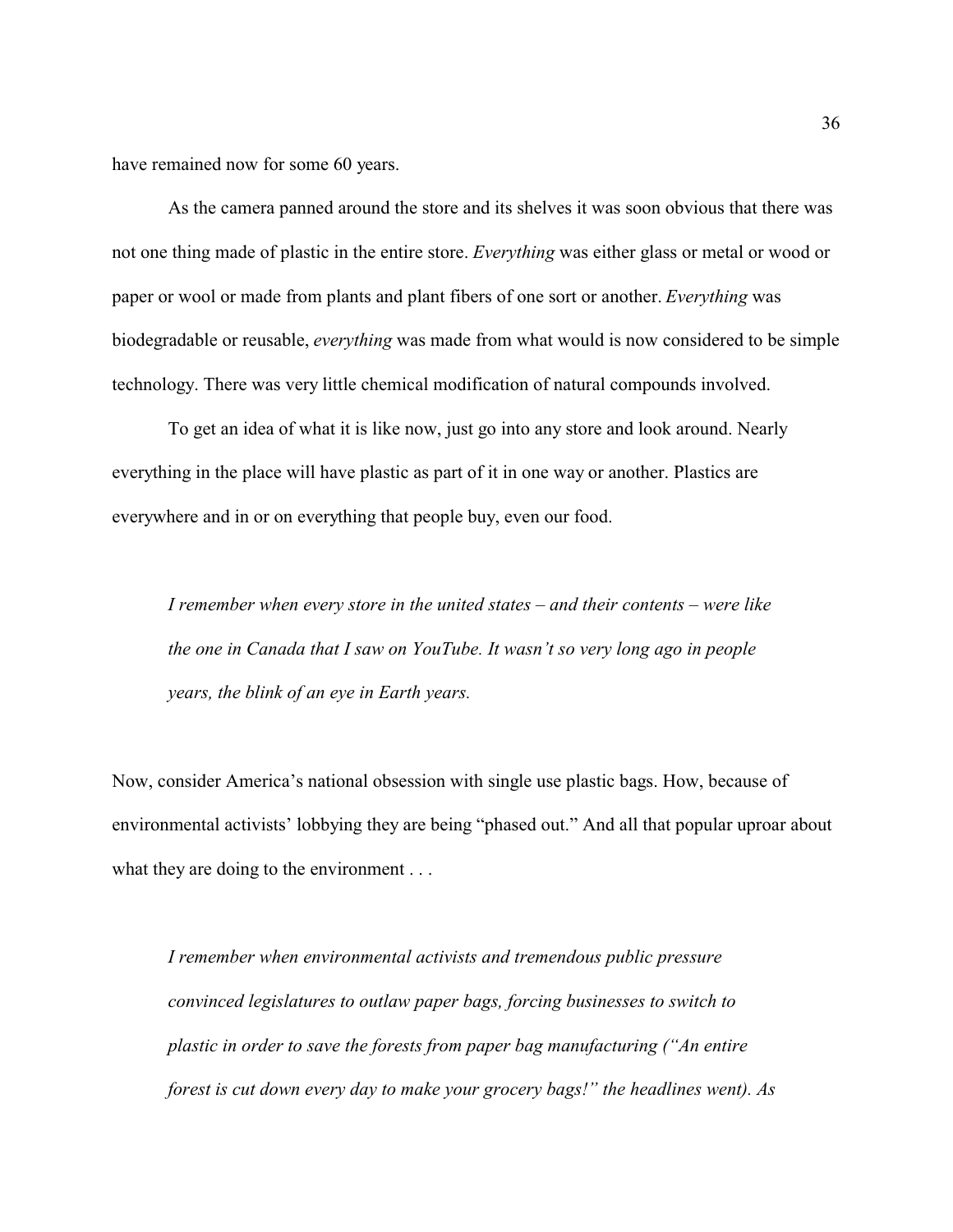*usual, the cure people created to "save the environment" was far worse than the disease.* 

Nevertheless . . . take a minute, go into your kitchen and look around. You will find that plastic, in whole or part, is included in the manufacture of everything you see . . . okay, not the glassware . . . yeah, yeah, okay, not the silverware either . . . now stop it.

The hysteria over single use plastic bags is just a form of ecological theater (just as plastic recycling is). It won't do much about plastic pollution in the long run – it just diverts attention from where it should really be going – on the incredibly dangerous ecological impacts that come from the manufacture and use of plastics in any form at all. The thing is, there are millions of plastic products now. They are so ubiquitous that people no longer notice how pervasive they are. They are just a part of life, like coastlines and the sea.

*And . . . what about all those millions of single use plastic gloves that are used in the world's hospitals every day of the week which are just thrown in the trash? (And the millions more used during the covid crisis by hospitals and the general public.)What happens to them? No one talks about that very much, do they?*

What is true is that all of the plastic that is incorporated into your kitchen – *every single bit of it* – is single use plastic – despite the fact that some of the products that contain it might be used for a decade or more. (Even the fruit we buy has little tiny plastic stickers on it now.) *None* of that plastic is truly biodegradable. All of it will last for a very long time in the environment. Centuries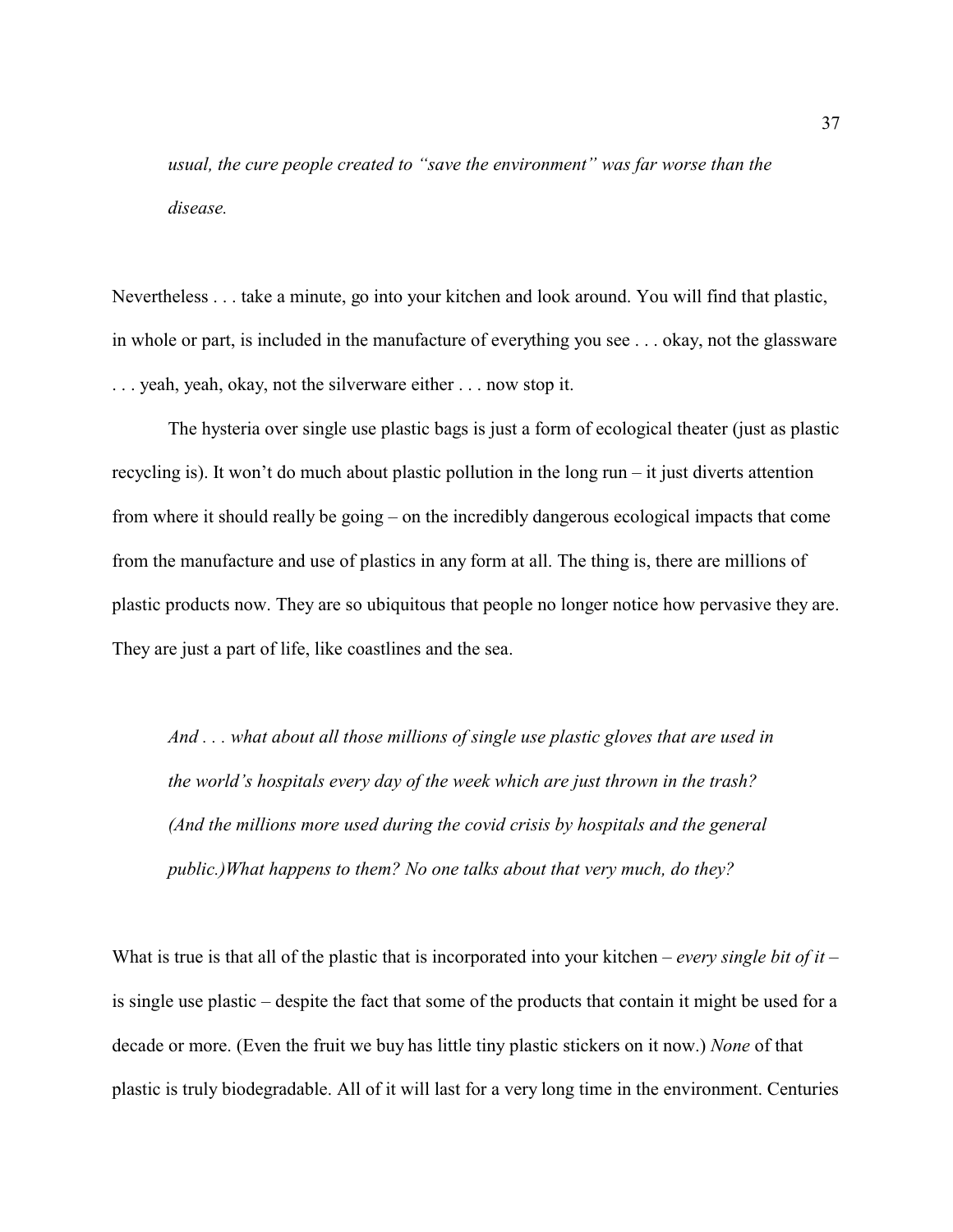in fact. (And no, bioplastics are not the droids you are looking for.) As Alan Weisman so succinctly put it: Polymers are forever.

 If you then extend your plastic perception outward (say to automobiles, for instance), you will find that plastic is in pretty much everything that is manufactured. It has penetrated every aspect of our lives. The electrical wires in our homes are plastic coated (they used to be wrapped in fabric), the pipes are plastic (they used to be metal), the lamps have plastic turn-on knobs (used to be metal pull chains), computers and printers and televisions are all manufactured around plastic (and shitty plastic at that). Shopping carts are coated in plastic, rugs are plastic, flooring is plastic, windows in houses have plastic frames, doors are often plastic or plastic coated, paint is plastic, clothes are plastic, shoes are plastic, paper clips are plastic coated, pens are plastic, cups are plastic or have plastic tops, eye glasses are plastic, and our automobiles contain an average of 400 pounds worth per car and all of that goes into the trash when all those millions of cars no longer work. Everything we buy is wrapped in plastic or comes in a plastic container, pill bottles are plastic, tubing is plastic, gallon jugs are plastic, five gallon buckets are plastic, "rubber" tubing and tires are plastic, astroturf is plastic, children's toys are plastic, cell phones are plastic, and so on and on and on.

All these things, and a great deal more, are being made in their millions, their billions, their trillions for all the billions of people on the planet. And most of them are intentionally manufactured to be of limited duration. (It's called planned obsolescence.) Corporations long ago gave up making products that would last and work well for decades. They make far more money if people have to replace everything on a set schedule. (The corporations design in how long most of their products will last and thus how many will need to be replaced every year.) In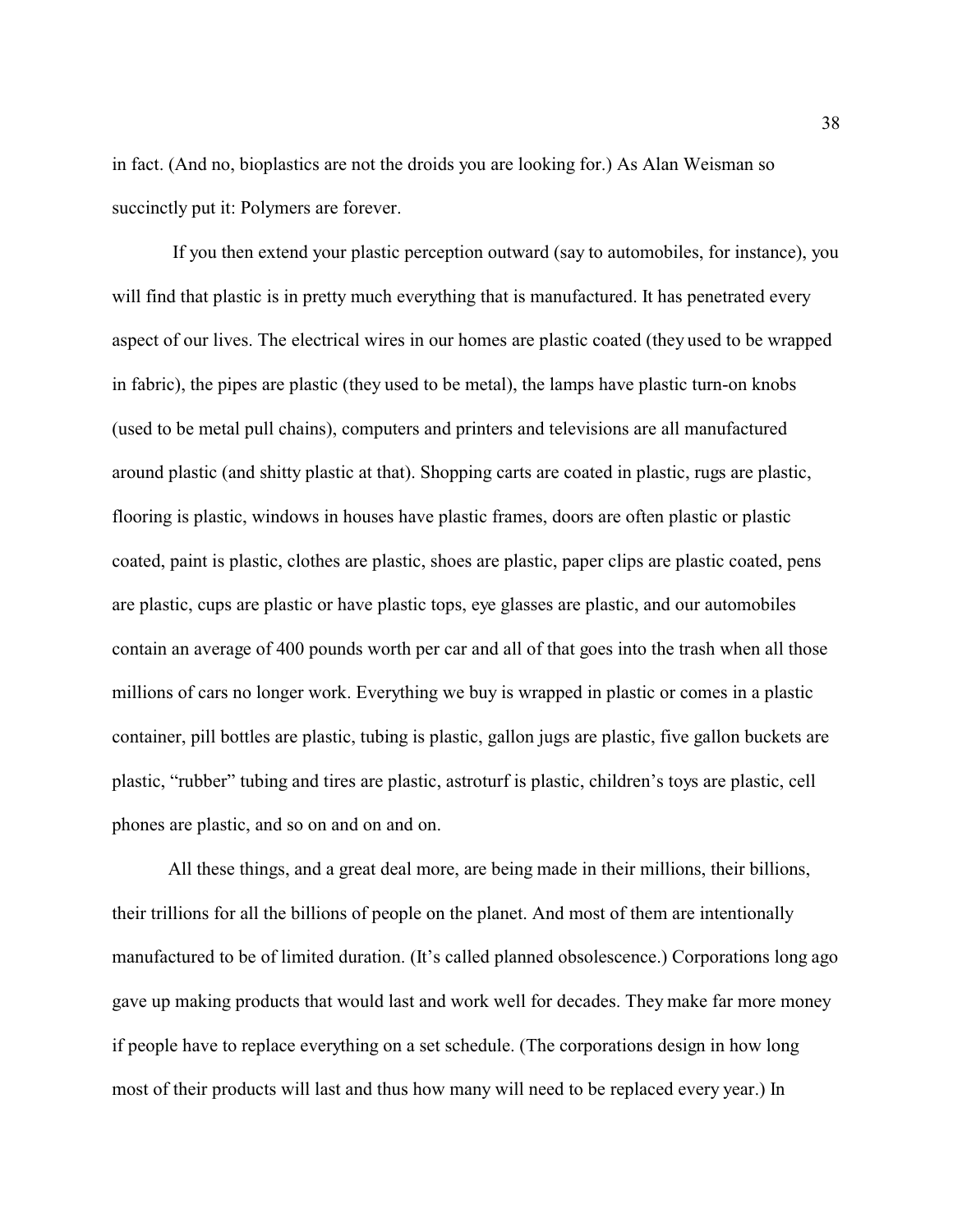contrast, my grandmother's blender, refrigerator, toaster, and stove, all bought when she married as a young woman were made of metal and glass. All worked well for a half-century, *fifty* years. They were still working when she died. The most recent toaster I bought lasted three years. The computer six, the printer five.

*Again: none of this plastic is biodegradable*. And that is a very serious problem. All of this plastic, one way or another goes into the environment. Over time it breaks down into what is called microplastics (which you may have heard of) and over time those microplastics break down even further into nanoplastics. Both of them are very, very dangerous.

\* \* \* \* \*

"Every human on Earth," as Tim Dickinson says in his *Rolling Stone* article "Planet Plastic, "is ingesting nearly 2,000 particles of plastic a week. These tiny pieces enter our unwitting bodies from tap water, food, and even the air, according to an alarming academic study sponsored by the World Wildlife Fund for Nature, dosing us with five grams of plastics, many cut with chemicals linked to cancers, hormone disruption, and developmental delays."

This is not new information; it's been known for a long time  $-$  at least to the companies making the plastic. So has the fact that plastics are not easily biodegradable, if at all. (Plastic manufacturers and the oil companies are insisting that while it is true that micro- and nanoplastics affect other living organisms, there is no proof they are harmful to people. This is a specific strategy, based on what is called the Kehoe Paradigm which states that all manufactured chemicals are considered to be benign unless definite harm can be proved. In consequence, the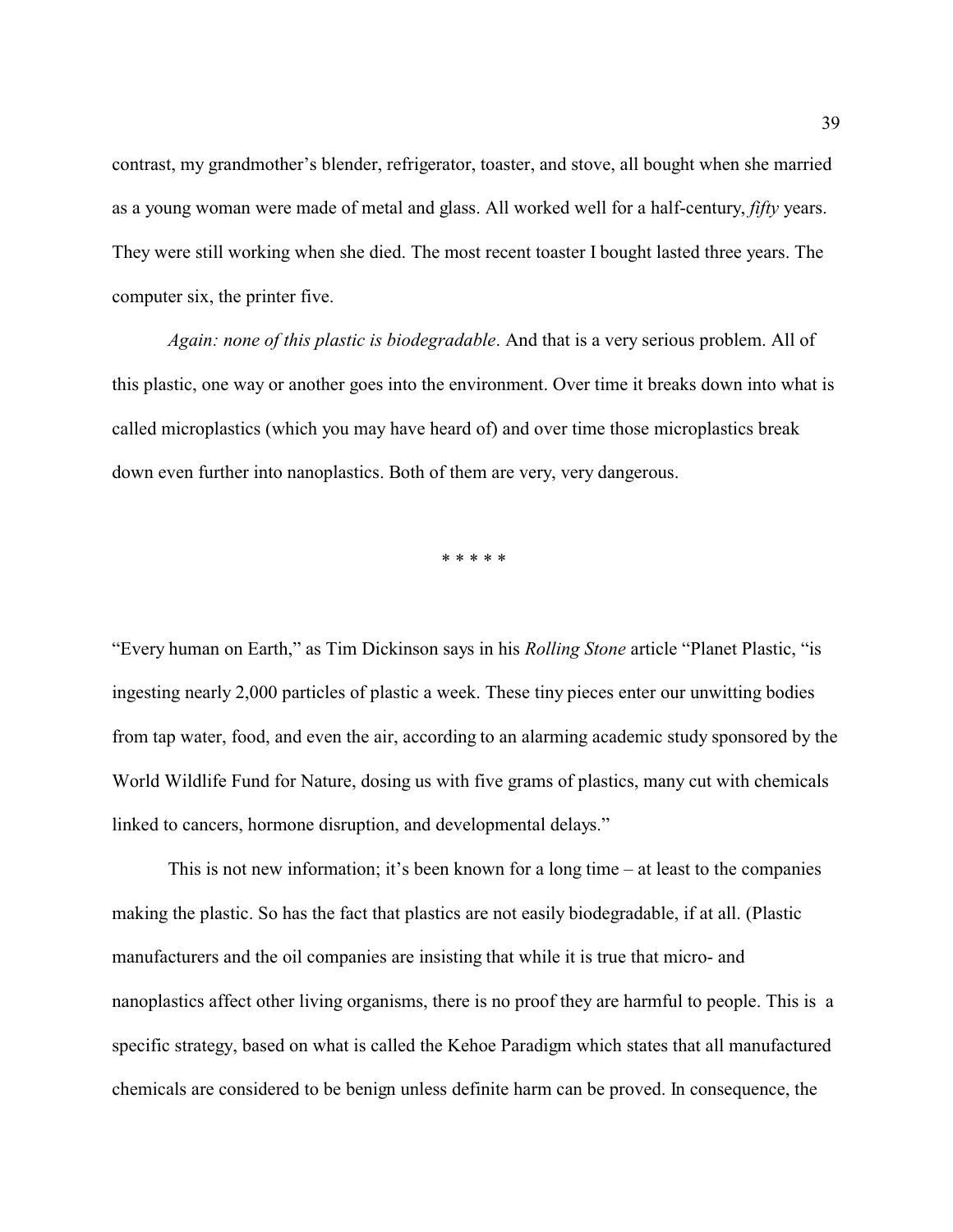companies continually create scientific uncertainty in order to keep their products from being regulated – as they have done with tobacco and so many other things.)

Plastics are chemically generated, made of long molecular chains that do not exist in nature. (There are a very few naturally-generated plastics in the ecosystem. There isn't very much of it and it's far different than laboratory created plastics.) There are no existent natural systems (from the micro to the macro) that can biodegrade these unusual chemical compounds as they do everything else. While Earth systems will eventually figure out how to do so, it won't be anytime soon.

*And no, all those techno-utopianistic proclamations (that you see from time to time in the news) that this or that process or microbe can be created or tweaked or modified to biodegrade the world's plastic wastes ("Scientists create bacteria that can turn plastic waste into vanilla! Thus solving the world's plastic problems!") and so make them a non-problem is never going to happen. And even if such a thing were created, at most it will only create other, more terrible, and unforseen side effects. Like . . . what happens if they do actually genetically modify a bacteria that can live by eating plastics? What happens if it gets loose in the human world? Or, say, in a plastics factory. Or in the world's computers? Cars? Medical equipment? Clothing? (And no, they won't be able to contain it, haven't you seen the movie?)*

It's going to take centuries for the planet to recycle all the plastic waste which now exists and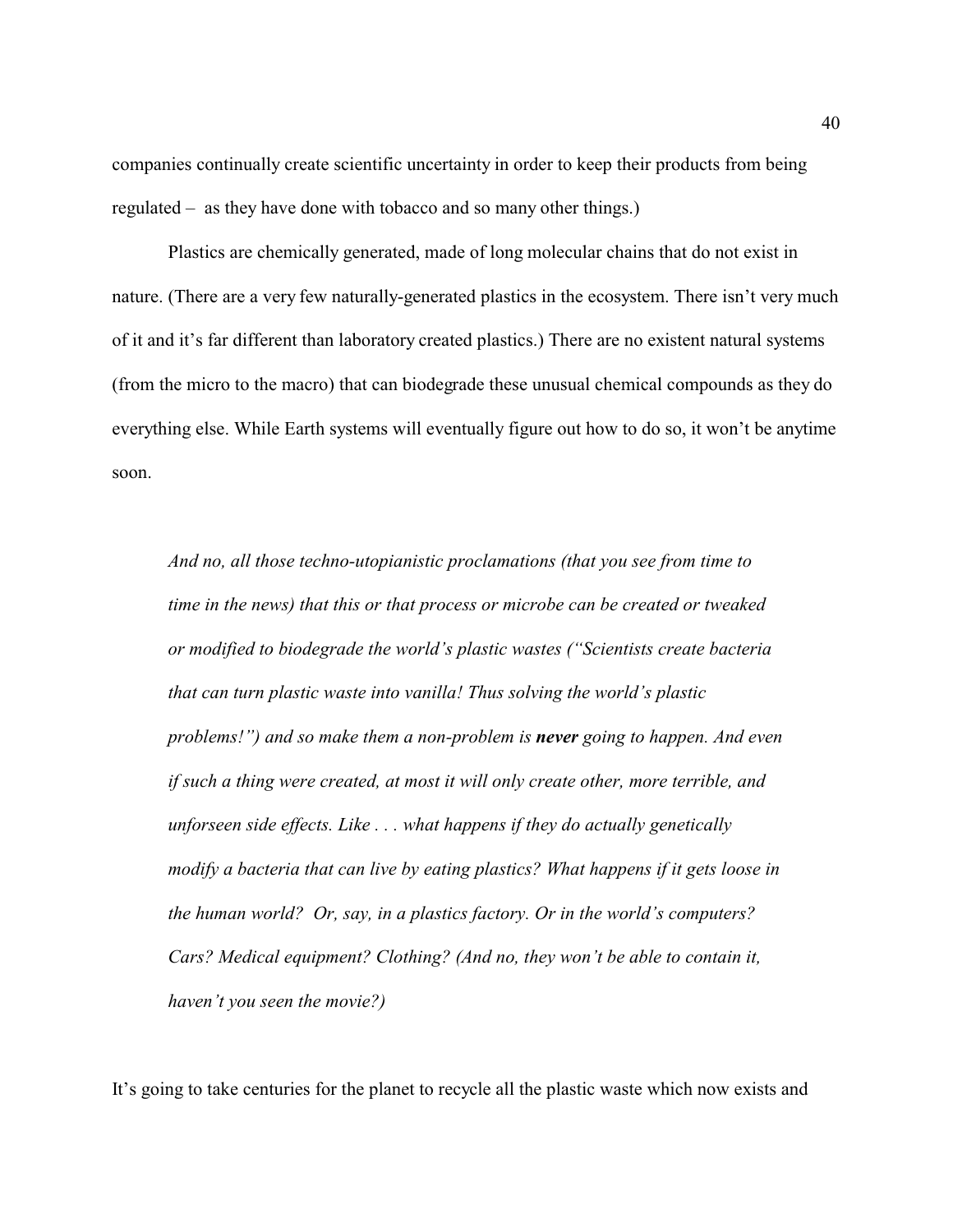which will continue to be manufactured for the foreseeable future. Further, it's not just the plastics that the system must deal with. A ten pound bag of plastic waste contains more than a thousand discrete chemical additives. And all that plastic? It begins with what are called nurdles.

Nurdles are tiny plastic beads about the size of a lentil. They are what all plastic products are made from. Nurdles are made by petrochemical plastic manufacturers and then sold to every plastic product maker on the planet. Some of the most powerful corporations on Earth are involved: Exxon, Dow, Shell, Coca-cola, Nestle, Unilever. (This is business as big as it gets and trillions of dollars are involved – they are never going to give up the money.) These monster corporations make water and soda bottles, plastic packaging, single use plastic bags, pill bottles, hypodermic syringes, medical tubing, and so on and on and on. As Dickinson puts it, "Big plastic isn't a single entity. It's more like a corporate supergroup: Big Oil meets Big Soda – with a puff of Big Tobacco, responsible for trillions of plastic cigarette butts in the environment every year." (He left out Big Medicine, as is often the case.)

Most of the plastic that is now polluting the world has only been created since 2002, a mere 20 years ago. Another way to look at this is that in two decades this one chemical product went from virtually no ecological impact to one of the most damaging on the planet. What that translates to is a dump load of plastic waste going into the oceans of the world *every* minute of every day or every week, month, and year. As one researcher noted, "This is a much bigger problem than 'just' an ocean issue, or even a pollution issue. We've found plastic everywhere we've ever looked. It's in the arctic and the antarctic and in the middle of the Pacific. It's in the Pyrenees and in the Rockies. It's settling out of the air. It's raining down on us." It has been found on the highest mountains, the remotest locations, and in the mariana trench, the deepest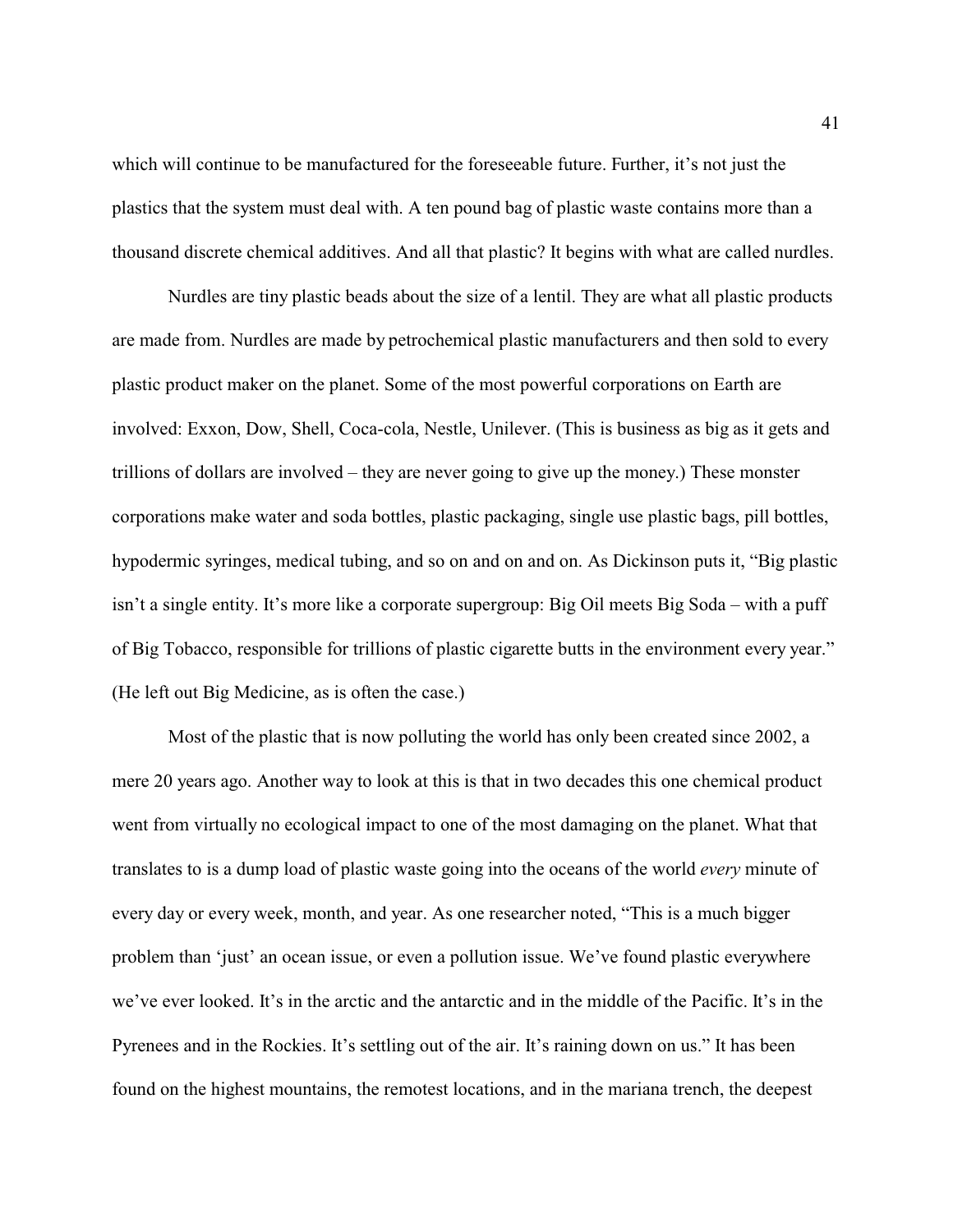region of the sea.

Again, nearly all, and I mean *all*, of the plastics that are made are single use plastics, they are neither biodegradable (at least in any of the next eight generations' lifetimes) nor recyclable. As environmentalist Jim Puckett comments, "They really sold people in the idea that plastics can be recycled because there is a fraction of them that are. It's fraudulent. When you drill down into plastics recycling, you realize it's a myth."

In the last twenty years, corporations have created *14 trillion pounds* of plastic waste, 91 percent of which has never been recycled (it can't be). And the small percentage that has been recycled? It can only be recycled once. (As an aside, plastics are so ubiquitous now that they are becoming part of the geological record, being compressed into a distinct stratum in the geologic layers of the planet. They have formed a new kind of rock called plastiglomerates.)

Most of this plastic waste is simply deposited in the world's waters, much of it ending up in the ocean – about 17 billion pounds of it each and every year. And those numbers will only escalate as gasoline becomes less important to transportation (because plastics and not gasoline is where the companies know their future growth and profits lie).

Only about one percent of the plastic deposited in the ocean ever reaches the shore or surface of the sea. This is what you are seeing in those photographs of ocean plastic waste. The rest remains under the surface, unseen, out of sight, out of mind. Just increase, in your imagination, the waste that the photographs capture on the world's beaches or floating on the ocean in great garbage patches, 100 times – if you can. You will then get a sense of just how much plastic is in the ocean. (And this doesn't include all the micro- and nano-plastics in the worlds' seas; these are not visible to the eye. Those tinier plastics? They dwarf the amount of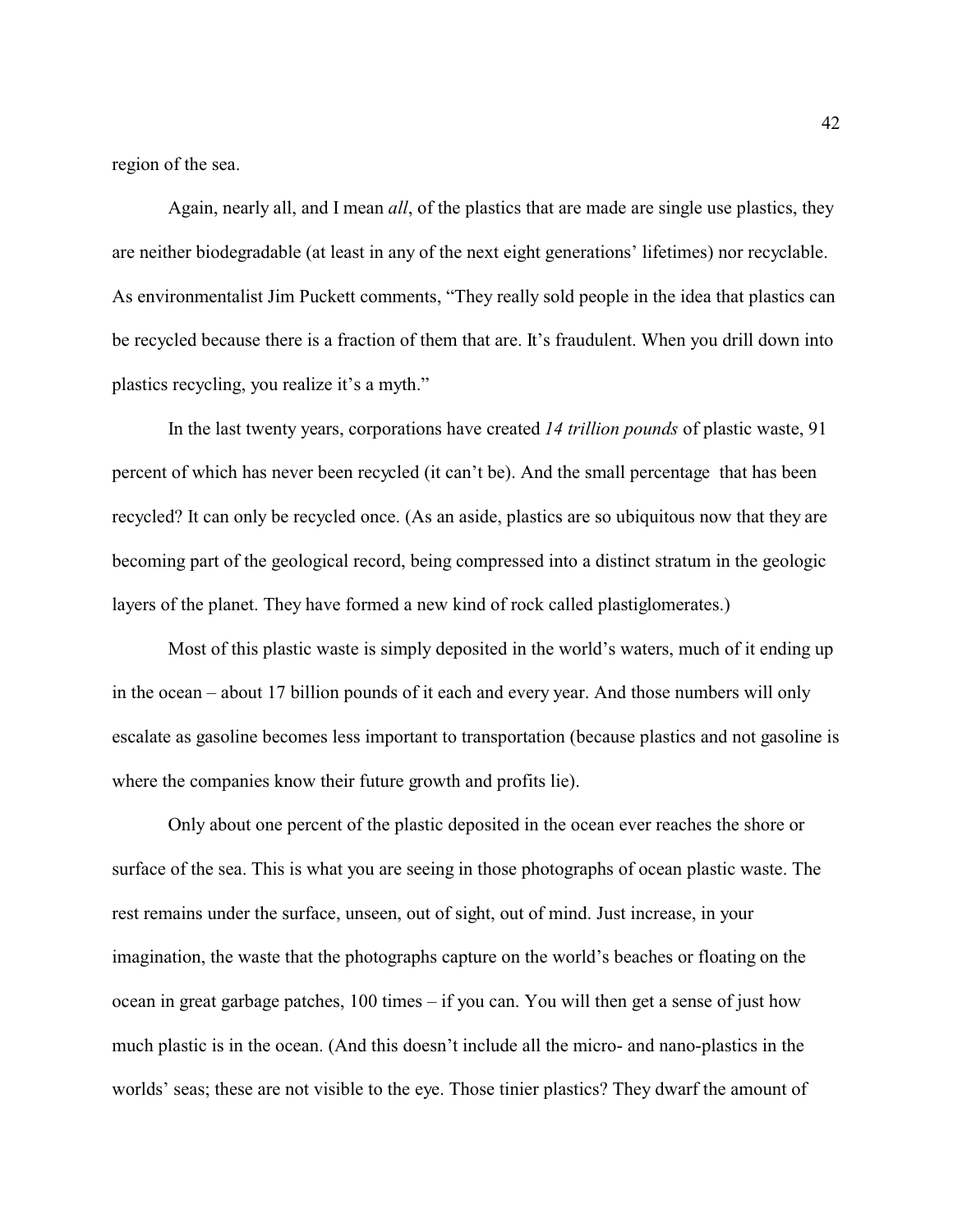plastic that is visible to the eye.)

They are in the soil, in the air, in fresh water lakes, in streams, in arctic ice, in our drinking water. Everywhere. (The filters in water treatment plants, by the way, are also plastic; they degrade from friction during use, adding more micro- and nano-plastics even as they purportedly clean our drinking water.) As Dickinson says, "The pollution is planet wide, impossible to fully remediate, and threatens to disrupt [actually, already is disrupting] natural systems." Or as researchers comment in *Science Advances*, Corporations "are conducting a singular uncontrolled experiment on a global scale in which billions of metric tons of material will accumulate across all major terrestrial and aquatic ecosystems on the planet."

Despite increasing scientific and public concern, big plastic has no intention of stopping production. As Beth Gardiner comments in *Yale Environment 360*, "While individuals fret over images of oceanic garbage gyres, the fossil fuel and petrochemical industries are pouring billions of dollars into new plants intended to make millions more tons of plastic than they now pump out." As she continues, "Companies like ExxonMobil, Shell, Saudi Aramaco are ramping up output of plastic – which is made from oil and gas, and their byproducts – to hedge against the possibility that a serious global response to climate change might reduce demand for their fuels."

Plastic production is expected to make up half of oil demand in the near future and this is only going to increase over time. To truly correct the problem, we need to, as a species, return to glass and wood and stone and metal and natural fibers – something that is obviously not going to happen. There is simply too much money and power involved to reverse course now. And at this point, too much of the world industry and infrastructure depends on plastic to shift back. Instead we are going to have to live in the midst of more and more plastic waste . . . or perhaps I should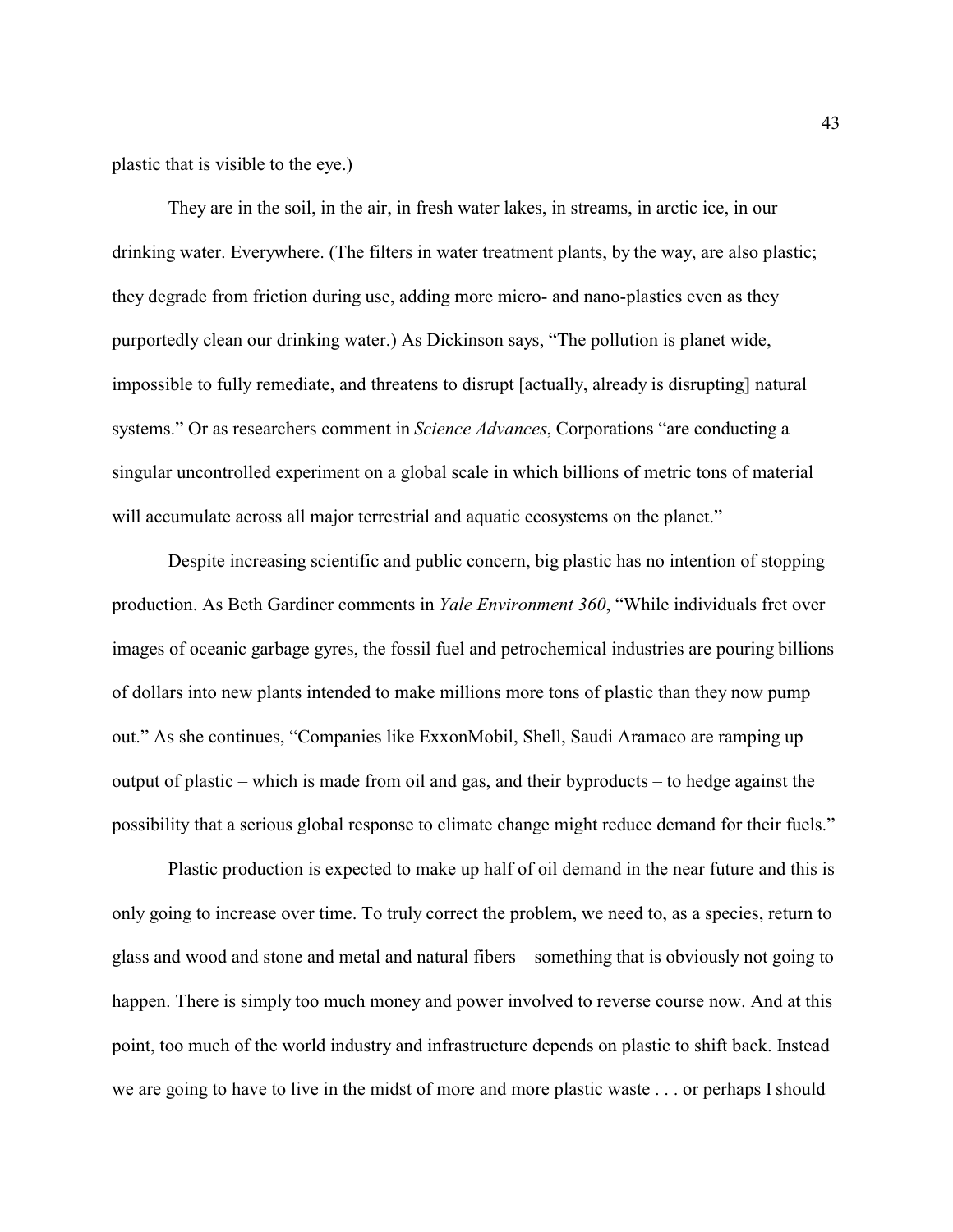more accurately say: plastic waste is going to live in us.

Plastics, when they enter the environment, don't break down, they just become ever smaller as exterior forces have their ways with them. (Friction breaks them down, just as it does with rocks and shells, making sand.) The smaller the plastic particles get, the more easily they enter the bodies of living organisms, including us.

Plastic has been found in the stomachs of at least 220 marine species, from the smallest to the largest (over 200 pounds was once found in the stomach of a dead whale). The smaller the waste is, the smaller the organisms are who ingest it. Nurdles, for instance, are considered a microplastic due to their small size. They are both clear and colorless (so they can become any color a manufacturer desires). They happen to look very much like fish eggs. And so, when nurdle manufacturers have their inevitable spillage into the world's waterways, nurdles in their billions are then eaten by a large, diverse grouping of fish and birds.

Even tinier microplastics are eaten by even smaller organisms: plankton, nematodes, roundworms, springtails, and mites, for instance. Plastic waste is incorporated, one way or another, into the bodies of everything that consumes them and there they remain. Living organisms' bodies have no way to get rid of them. So they are incorporated into fat and the body's cellular structures. From there they move up the food chain as larger organisms eat smaller ones.

Microplastics are very tiny (less than 5mm in size) and they have been found in every living organism in which researchers have looked. This includes all plants (which absorb microplastics through their roots and which then enter the plant itself, you know like carrots, apples, and lettuce); algae and phytoplankton (where they interfere with those plants absorption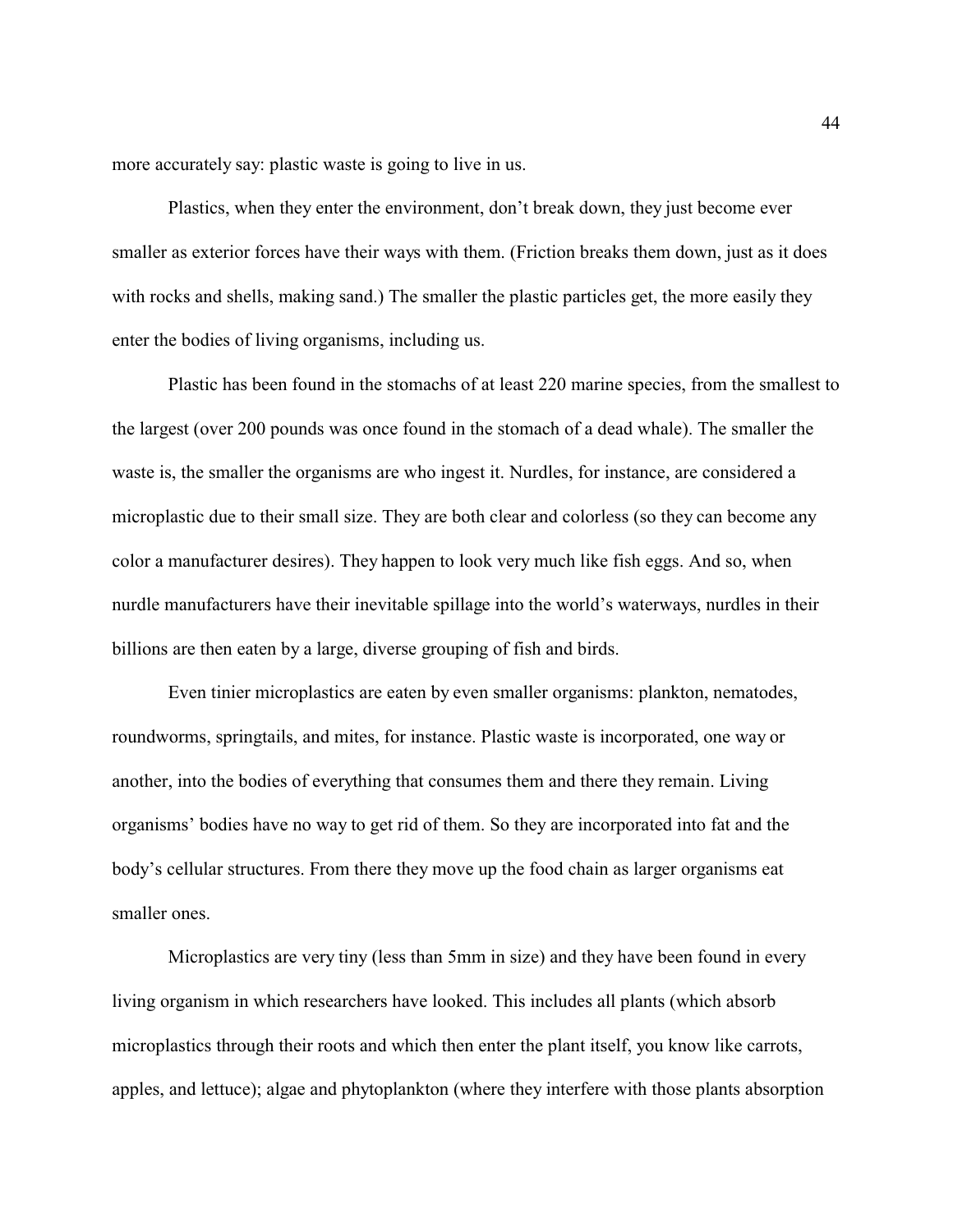of sunlight and hence reduce their health and usefulness as food for other animals); yeasts, fungi, and bacteria; mussels, clams – all shellfish; all fish (North America's salmon are dying from it); animal muscle tissue (such as turtles and panthers); most if not all veterbrates; and of course, us.

On average, human beings either eat or breathe in around 50,000 particles of microplastic every year. These tiny particles then move rather easily through lung and GI tract membranes deeper into the body via the circulatory system (blood and lymph). From there they become part of our bodies (Plastics R Us). They have been found in most human organs, the lungs, liver, spleen, testes, ovaries, heart, and kidneys for example; in our muscles; in every part of our bodies that has been examined. These tinier microparticles are easily incorporated into our cells (and, yes, they have been found there) where they exert a wide range of effects.

The intake of both micro- and nano-particles causes a generalized inflammation throughout the body of every organism that has been studied. These tiny plastic particles interfere with the intestinal barrier in the gut and, as well, alter the microbiome of the entire GI tract. Both micro- and nanoplastics are taken inside cellular tissues, including bacterial where they alter behavior and microbiome community make up. (In other words, the healthy ecological function of the human microbiome is disrupted.) In the intestinal tract the plastics cause inflammation and oxidative damage, destruction of the gut epithelium, reduction of the protective mucus layer that lines the GI tract, and immune cell toxicity (in other words, irritable bowel syndrome, Crohn's, and so on).

Immune cells are disregulated system wide, starting with the immune responses and cells in the GI tract and moving outward from there. Immune cell counts are reduced, activity decreases, and function is impaired. There is an increase in the production and activity of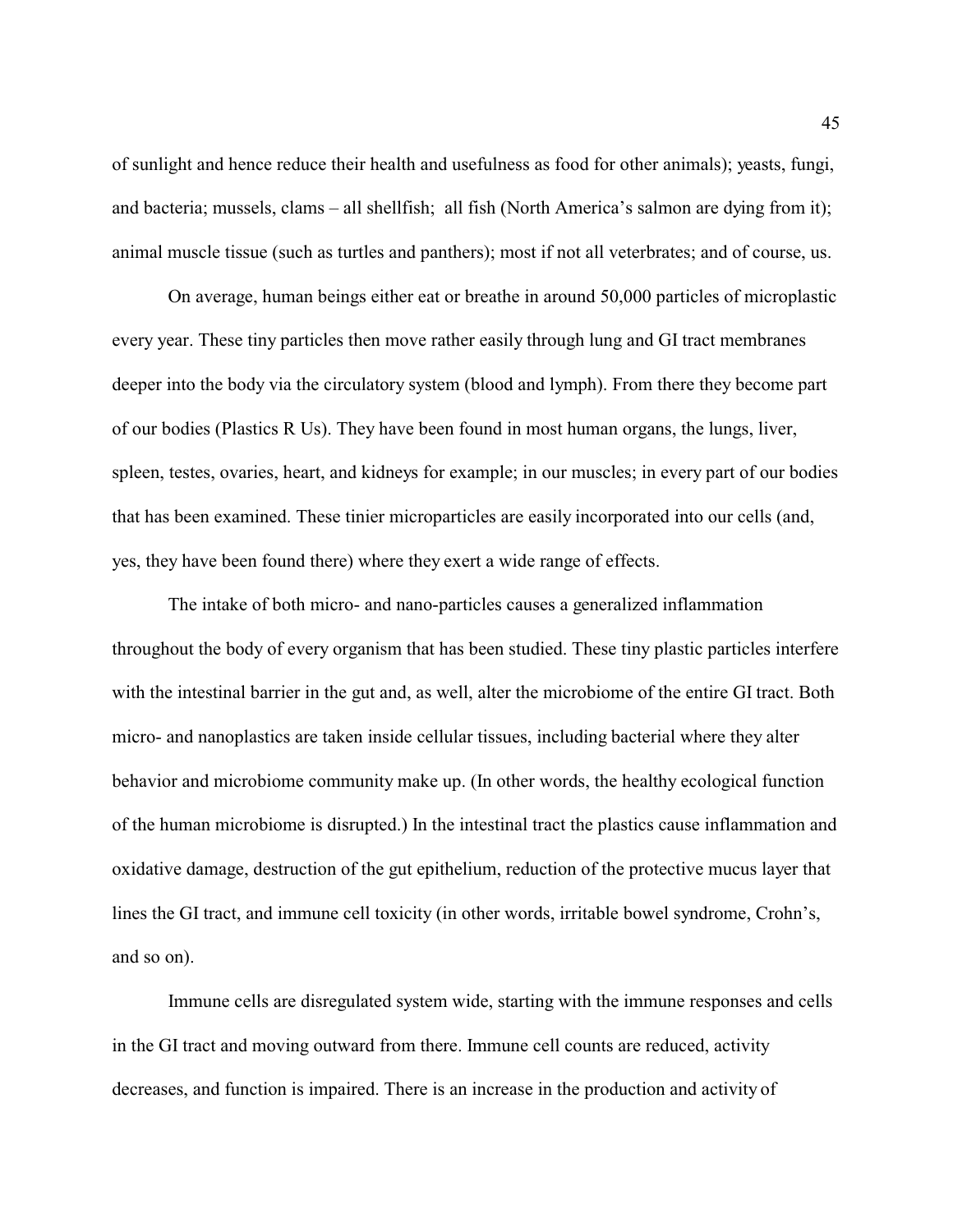neutrophil extracellular traps (NETs which in and of itself causes systemic problems), myeloperoxidase activity, and leukocytes. The complement system is impaired, inflammatory cytokines increase and their activity heightened.

These same impacts are seen in the lungs (the GI tract/lung microbiome is in fact a single system; what happens in Vegas does not stay in Vegas). There is disruption of the lung microbiome, its immune function and responses, its protective "mucus" layer, cilia activity, alveolar and alveolar macrophage activity and function. They are easily transported from the alveolar space into the blood where they, again, reach every organ in the body.

The alteration of gut and lung microbiota directly leads to system wide effects on health, including in the brain and central nervous system. The inflammation that the microplastics cause is not limited to the intestinal tract or lungs, it is system wide. In fact, ingestion of microplastics causes a continual, low level inflammation throughout the body, including the brain.

Because microplastics usually contain other toxic chemicals (coloring agents and so on), these chemicals also enter living cells. In essence the plastics act as a carrier for the movement of highly toxic chemicals into all living systems. Further, microplastics in the sea often float on the surface where they are colonized by a large range of bacteria, including cholera organisms. In other words, plastics act as carriers for microbial pathogens . . . and they enhance the toxicity of those pathogens. As Liang Lu, et al, comment, "MPs accumulated by viruses and bacteria are more biotoxic than ordinary MPs. After entering the organism, it is easy to cause organism infection." In other words, the microplastics are altering both microorganism infectivity and behavior.

Nanoparticles are even tinier, less than 0.001mm in size. And they are pervasive in the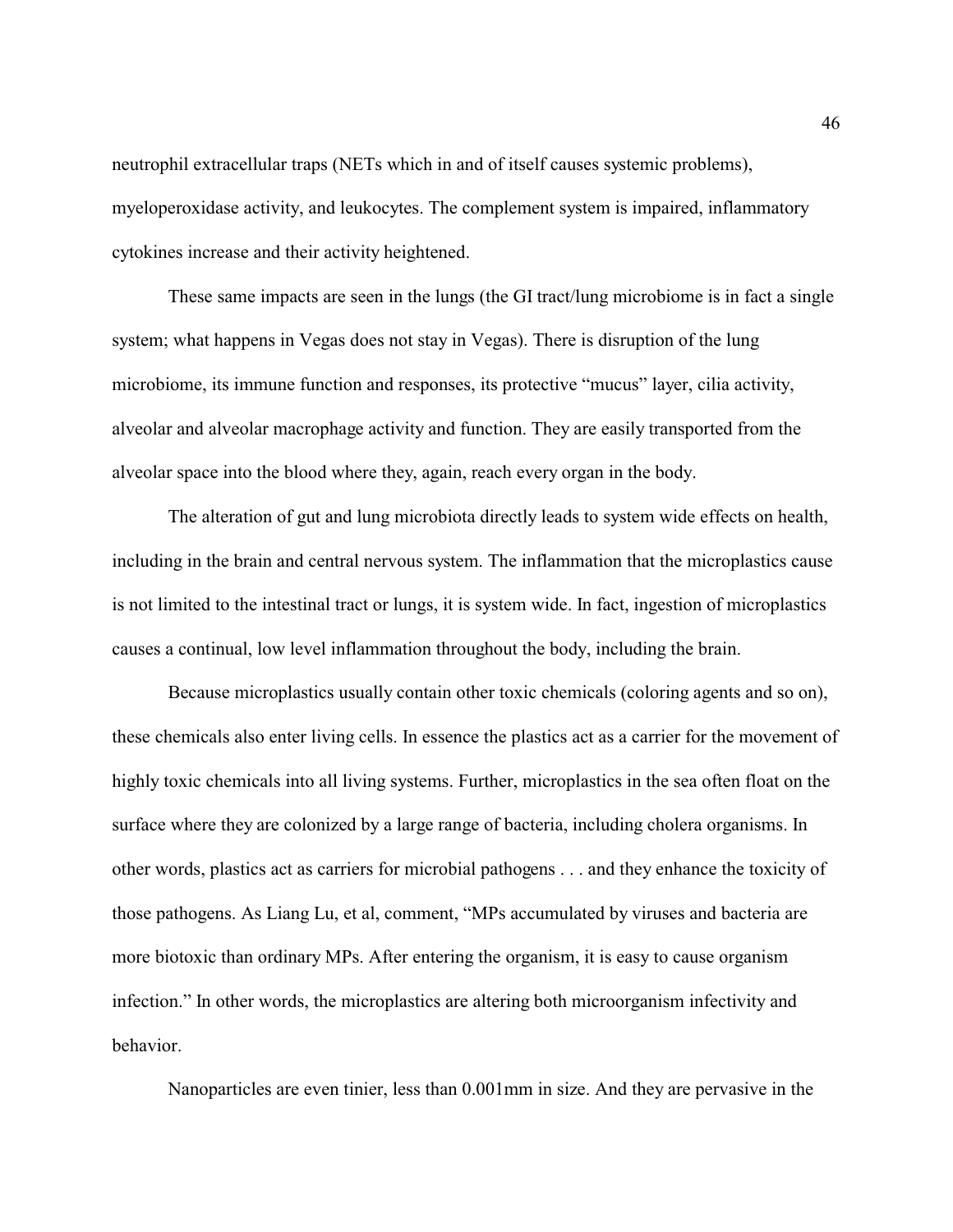human body as well. Nanoparticles have been found in pregnant mothers and their fetuses, in the human brain and central nervous system, inside our cells and inside the microbial members of our microbiome. They have been found in every organism that has been studied, including the microorganisms that are foundational to the functioning of this planet. As Tim Smedley, writing for BBC Future, comments, " The biggest [pollutant] killer of all never makes the headlines, isn't regulated, and is barely talked about beyond niche scientific circles (despite their best efforts to change that narrative); it's nanoparticles."

The impacts on the central nervous system are severe. Nanoparticles easily cross the blood/brain barrier – they also find their way into the brain via olfactory nerve endings, much the way Covid-19 does. Once in the brain they induce oxidative stress and damage its neuronal structures. They affect the mitochondria, thus disrupting the body's energy metabolism, alter acetylcholinesterase activity, and cause a wide range of neurobehavioral impacts. Astrocytes become reactive (astrocytosis). They then generate increased levels of lipocalin-2 and proinflammatory cytokines. The nanoparticles also enter the brain's neuronal cells where they cause shorter neuronal life spans and poorer function. Cleaved caspase-3 is significantly elevated within the brain. Nanoplastics stimulate cellular death, alter neurotransmitter levels, locomotor behavior, spatial recognition memory, cause impairment of learning and memory, and disregulation of glutamatergic signaling. Neuroinflammation is common.

Similarly to microplastics, nanoplastics cause a system wide inflammation in the body or every organism they enter. They easily enter a wide variety of cells where they act as genotoxins, that is, they cause genetic damage. They easily move across the placental barrier and into the fetus (often after being breathed in by the mother). As the fetus develops, the nanoparticles affect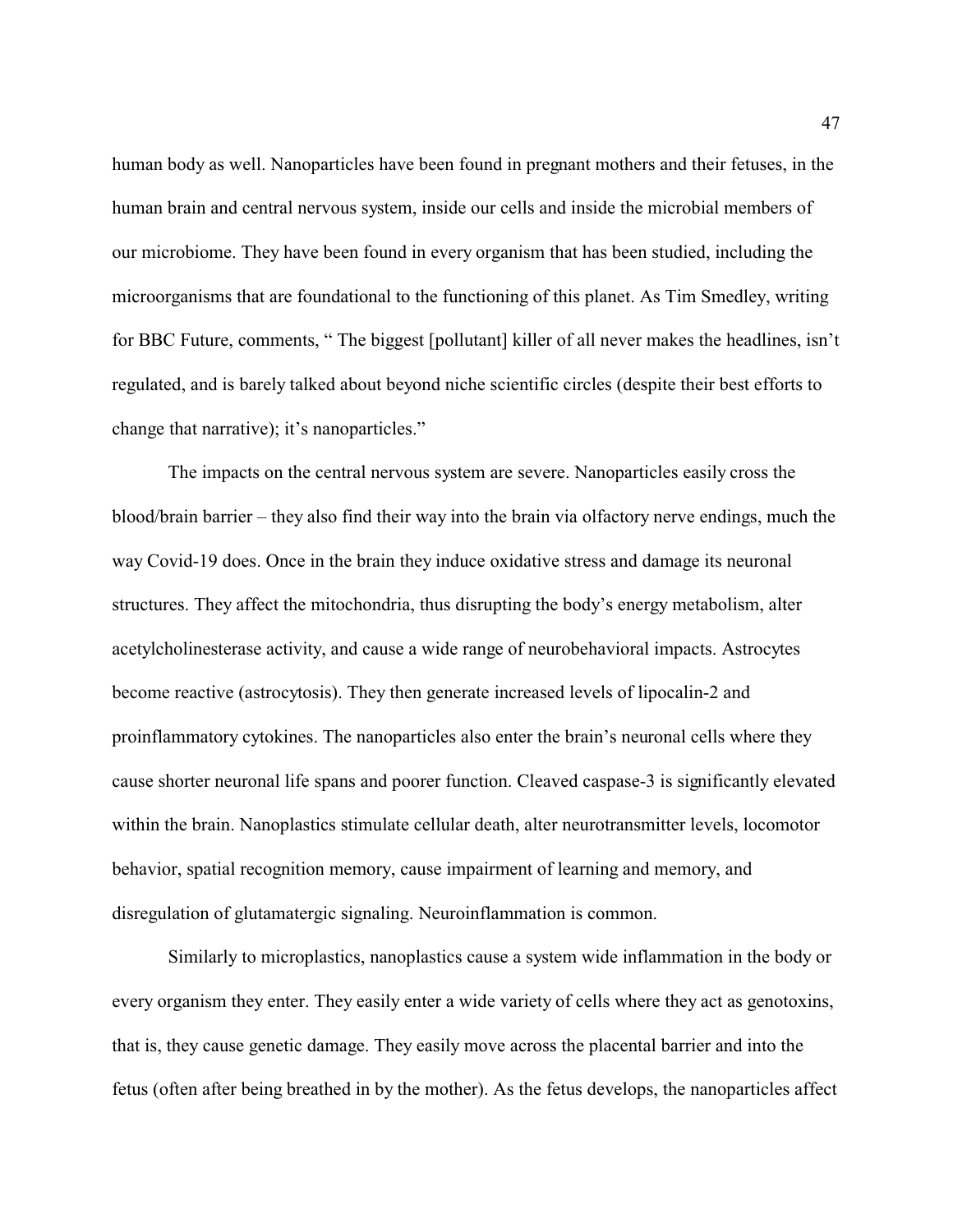the development of every organ due to their damage to the body's DNA. They have been found in the fetal liver, lungs, heart, brain, and spleen. Fetal and placental weights are lower. There are as yet no studies on the long term damage this may cause in children.

Micro- and nanoplastics negatively affect every ecological system on this planet, from the smallest to the largest (ecosystems and ecoranges). As Machado, et al, comment . . .

*It is generally accepted that the impacts of pollution on ecologically relevant endpoints (such as migratory behavior, reproduction success, and mortality) are triggered by a cascade of changes initiated at the subcellular level that propagates throughout the biological hierarchy. In this context, contaminants with broader toxicity targets can affect potentially a larger number of species and their ecological functions. As plastic particles fragment they gain novel physical and chemical properties that increase their potential interaction with organisms causing direct and indirect toxicity.*

Micro- and nanoplastics are affecting every ecological being and structure on this planet, from viruses and bacteria to fungi to plants to the tiniest soil and ocean organisms to fish to every bird and mammal species on the planet. And a substantial part of it comes from the medical industry.

\* \* \* \* \*

The total amount of plastic pollution from the medical industry is only a guess but most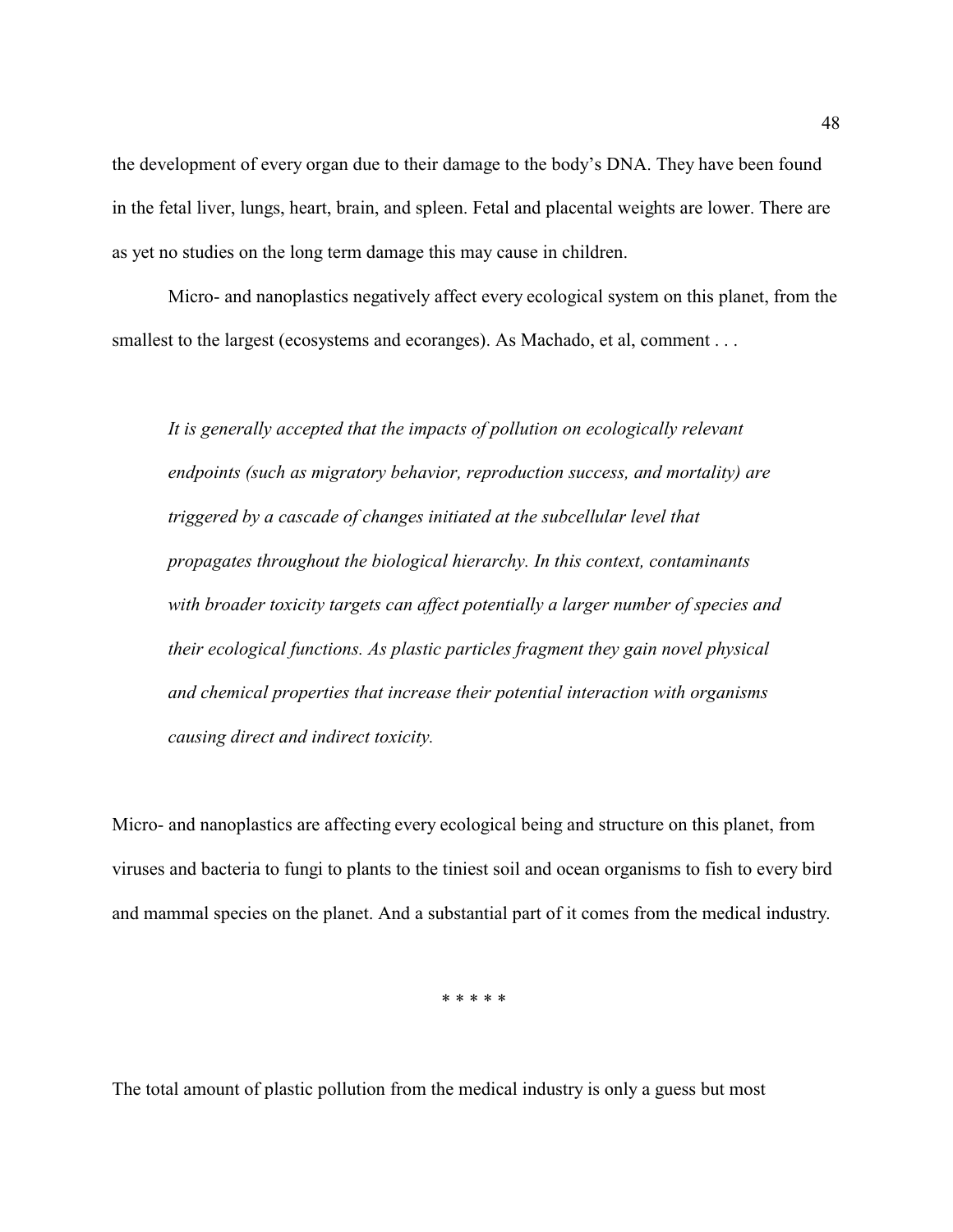researchers put hospital plastic waste at 25% to 33% of their waste stream. And hospitals produce about 6 million tons of waste each year; plastics make up two million tons, that is, in real life terms, *four billion pounds*, each and every year. This does not include doctor, dental, veterinary clinics, or home health care, the figures of which, interestingly enough, prove elusive to the most diligent search.

*All* of the plastic waste produced by hospitals and the various clinics is single use plastic. And there is a lot of it. Clinicians, in fact, cover themselves in single use plastic, multiple times, as they work during the day. They do it because it is easy and cheap; it lowers costs because there is less need to launder, less need to sterilize, less need for staff to take care of all the aspects of reusable medical care. And the bottom line (so scatalogical) is more important to the corporations and licensed professionals involved in health care than anything else. (In fact, health care should have been nationalized a long time ago. Only government has the power to force it to behave, to act *for* the people who are suffering instead of being focused primarily on lining their own pockets.) As the American Chemical Council (a plastics trade group, of course) puts it, "Single-use plastics are the cleanest, most efficient way to facilitate health and hygiene in hospitals."

*Actually: no, they aren't; microbial contamination of plastic tubing, for instance, is a continuing problem in hospitals. And they are only efficient in that they don't need a support staff as glass and cotton does to keep them sterile. Mostly, they are cheap. But that is only in the short run, in the long run, ecologically and heathwise: single-use medical plastics are very expensive indeed.*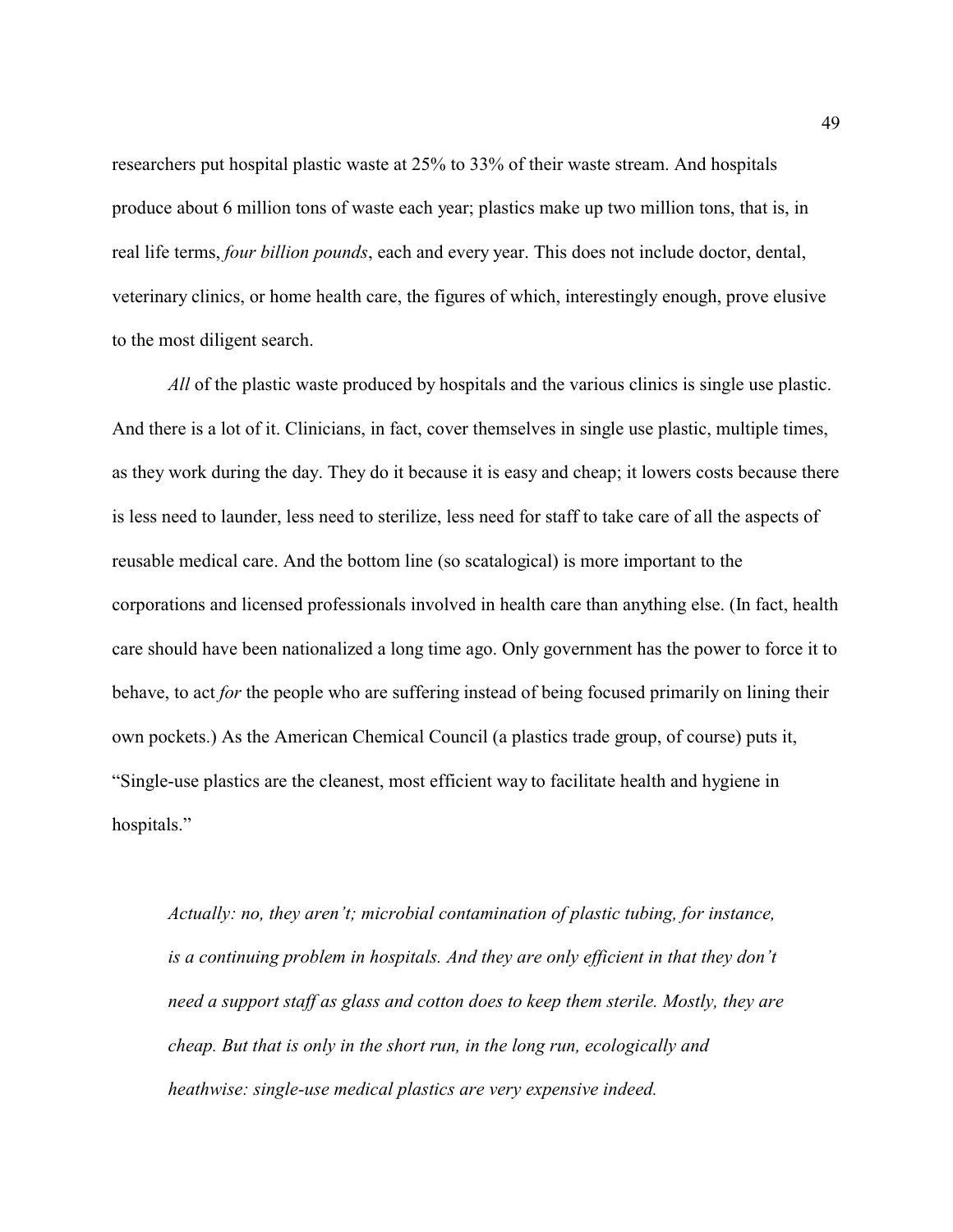Similarly to your kitchen, plastic is incorporated into nearly everything in hospitals and medical clinics. From the flooring to the counters, face masks, gloves, tubing, IV bags, face shields, even many surgical instruments are plastic now. All of that goes into the plastic waste stream. Almost none of it is recyclable. And treating Covid-19 patients in their millions has increased the waste stream considerably.

When a physician gets ready to treat a new patient in the emergency room, they go through a lot of protective gear. First, a pair of gloves, a plastic gown, another pair of gloves, an N95 mask, a face shield. All of that but the face shield is discarded after seeing one patient. Most doctors see 20 patients a day and there are many doctors in every hospital in the world doing this every day of their working life. Hypodermic syringes are thrown away daily – in their millions. Even the needles have a plastic end with which to attach to the metal of the needle. (Some needles are now plastic as well.)

Once upon a time, not so very long ago, all hypodermics were glass and were sterilized. Needles, including their attachment head, were metal, and could be sterilized as well. Masks and gowns were cloth and could be cleaned (usually necessitating a hospital laundry to handle it). And physicians did not wear plastic gloves; they washed their hands, extensively and well. Research has found that due to the use of disposable gloves, physicians no longer wash their hands as well as they once did, nor do nurses or other hospital staff. Once upon a time, the medical industry was relatively ecologically benign. It no longer is.

The truth is that the medical industry as it is now structured cannot function without plastic and that plastic is affecting the health of every person on this planet as well as the functioning and health of every other life form and every ecosystem there is.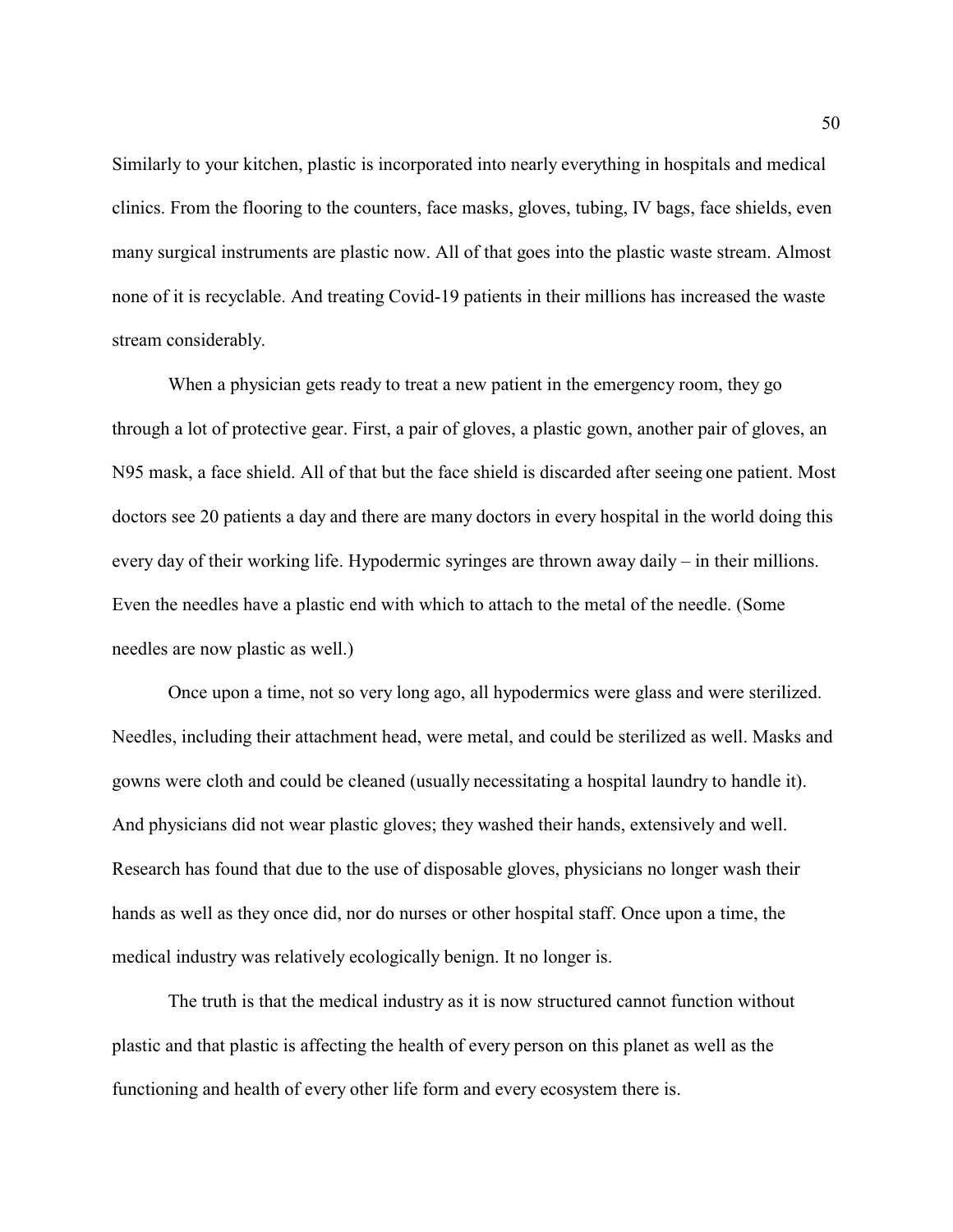#### **The Drug War**

While generally hidden from easy sight, the drug war is based almost entirely on the creation of substances for use in the medical industry. Cocaine, heroin, methamphetamine, ketamine, fentanyl, all the various opiates, uppers and downers, and everything in between. (I am not focusing here on natural substances such as cannabis and psilocybin which I view as collateral damage in the drug war.)

In the latter decades of the nineteenth century and the first few years of the twentieth the American Medical Association began to gain control over medicine in the United States. They did this primarily through one mechanism: allowing pharmaceutical advertising in their trade magazine, the *Journal of the American Medical Association*. The used this war chest to lobby state governments to mandate licensure for physicians, to formalize medical training that was heavily oriented toward their paradigm (and thus outlaw other approaches), and joined with two other groups to lobby congress to restrict the access of drugs solely to people for whom licensed physicians wrote prescriptions. Prior to this, there was no regulation of drugs, all were available over the counter. (The country seemed to do okay for several centuries without this regulation.)

Physicians worked with two groups to gain control over health care and the prescribing of medicines: the prohibitionists (who had themselves come out of the abolitionist movement and were looking for new areas of activism) and those energized by Upton Sinclair's expose' of the meat packing industry. Together they managed to convince the U.S. government to outlaw private use of drugs and to form the Federal Drug Administration (FDA).

The prohibitionists were particularly focused on alcohol, tobacco (spittoons and smoking), opiates, and, to a lesser extent, cocaine. Their motivation came primarily from a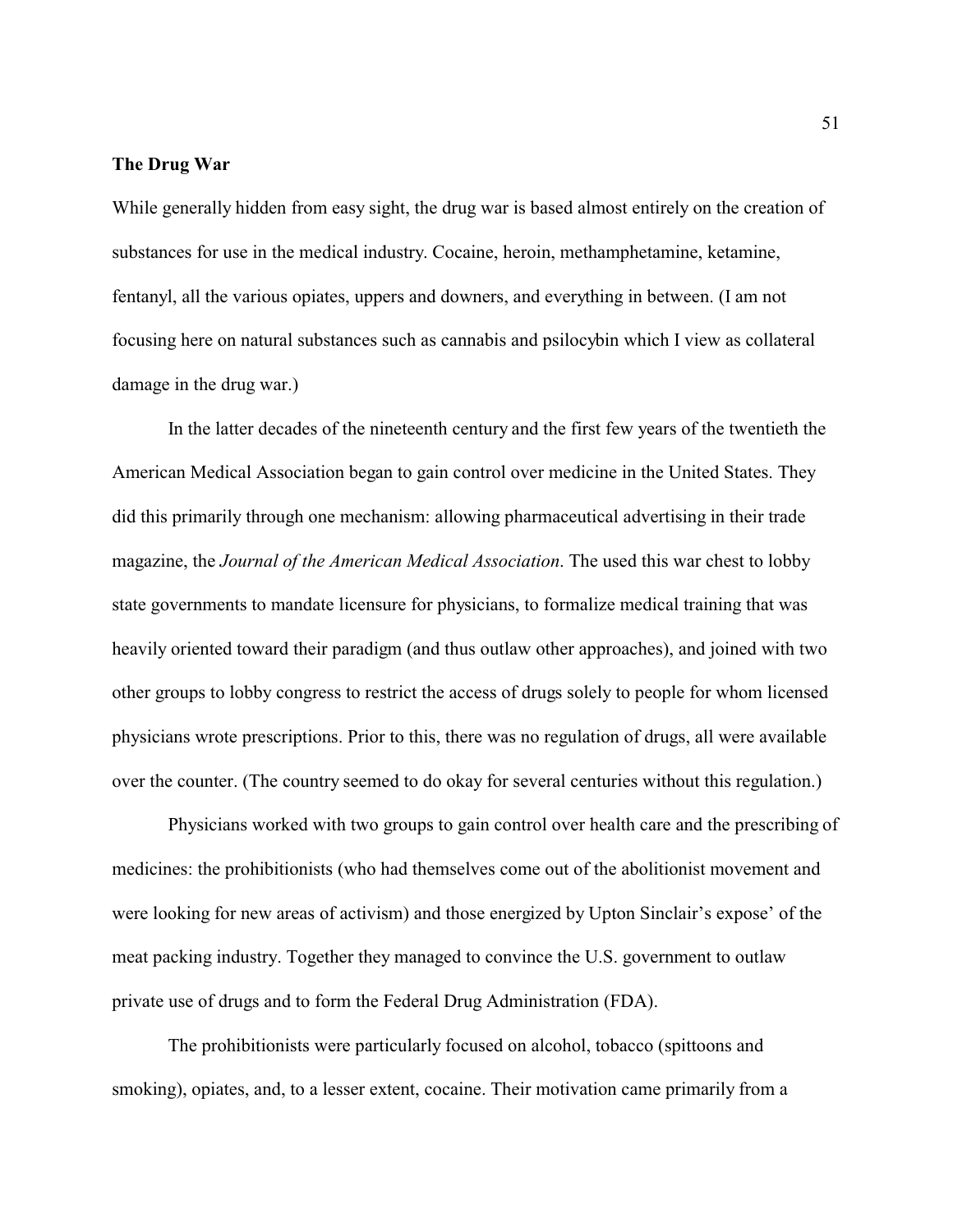Puritan sensibility, that is, a religious focus on the evils of certain vices. A substantial portion of the American population (and the western world in general I suspect) was addicted to laudanum, an opium/alcohol combination that was used for everything from keeping babies quiet, to helping teething and dental pain, to helping massively overworked and unprotected workers deal with job injuries. (I have been curious but have never found a discussion of the massive national.

Alcohol prohibition didn't work out well, as most people in the U.S. now know. It has not worked out with the prohibition of drugs either . . . as most people in the U.S. are coming to understand. It has caused countless deaths, the massive increase in militarized police presence in the U.S., foreign interventions and the destabilization of democracy in other countries – which has cost numerous lives and billions of dollars, the undermining of civil rights in the U.S. through the passage of laws designed to make drug prohibition easier to enforce, and a massive increase in prisons and incarceration: On any given day, for instance, there are 450,000 people in jail for drug offences on any given day. None of this has done anything to stop the personal use of drugs.

### **By the Numbers**

\* Every 25 seconds someone is arrested for drug possession in the U.S., about 1.3 million arrests per year since 1980. This is six times the numbers of those arrested for drug sales.

\* On-fifth of people in prison is serving time for drug offenses. Another 1.15 million are on parole. In 1980 there were only 50,000 people in jail for drug violations, now there are a half million.

\* Incarcerating people for drug offences has been found to have no effect on stopping drug use.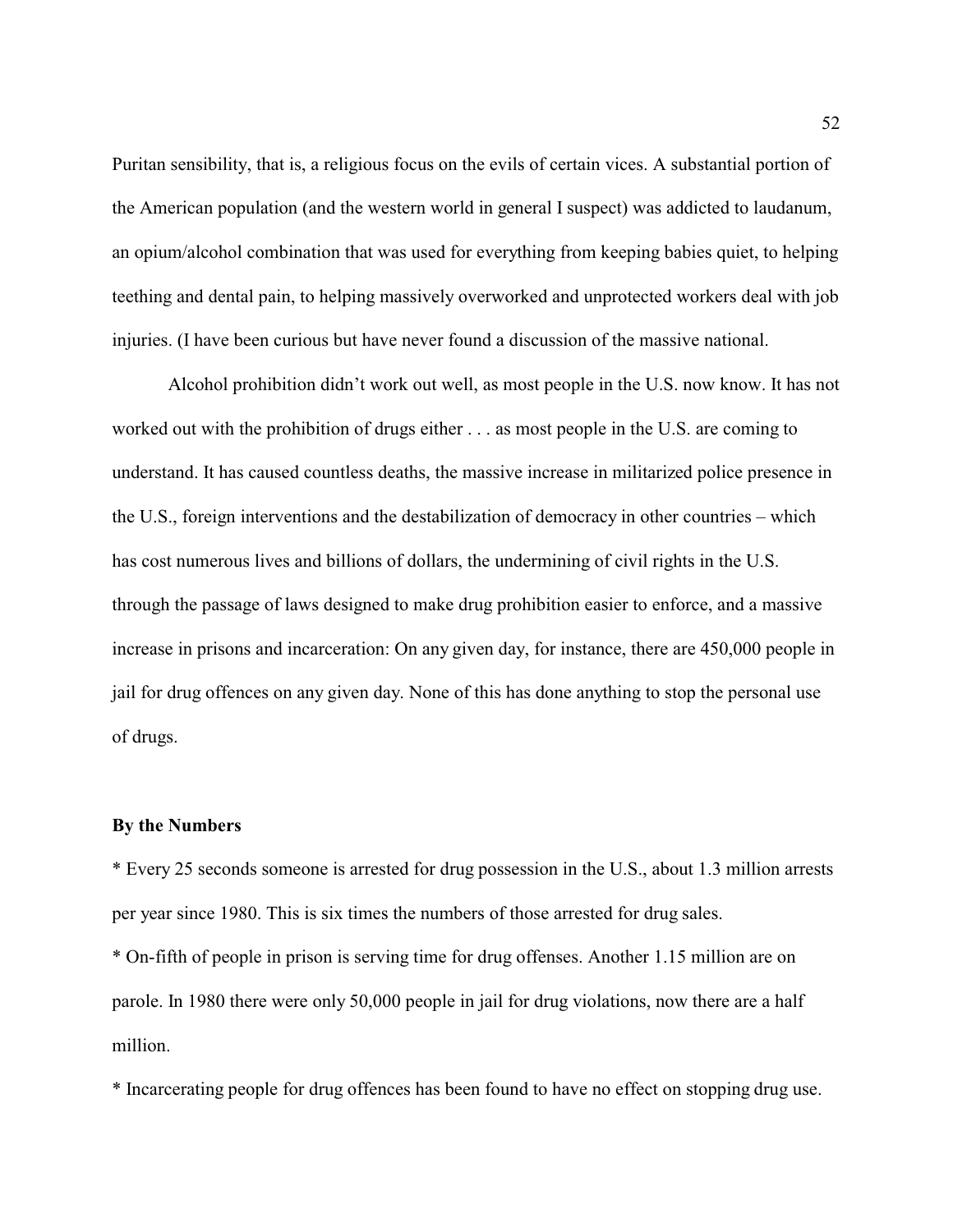\* Since 1971, the war on drugs has cost the U.S. one trillion dollars. In 2015 the federal government spent over nine million dollars to incarcerate people charged with drug-related offences, some three billion dollars annually.

\* State governments spend another seven billion in 2015 to incarcerate people for drug-related offences.

\* Asset forfeiture laws, justified as a way to remove funds from drug barons, are now used against anyone and everyone, from the seizure of the boats of people who have caught too many fish in a lake, to the seizure of cash from people driving on the highway to purchase trucks at auction, to the homes of people whose child sold a minimal amount of marijuana to a friend. \* Law enforcement agencies get to keep all or a substantial portion of property and cash seized which stimulates them to focus on drug arrests more than community policing.

\* Programs, such as the Byrne Justice Assistance Grant Program, provides federal funding to hundreds of regional anti-drug groups which are at the center of numerous scandals including falsified records, witness tampering, fabricated evidence, false imprisonment, stolen property, racial profiling, and sexual abuse including rape.

\* Drug prohibition has resulted in the formation of gangs throughout much of the world, in most countries, an increase in violence, and the creation of drug pipelines to supply drugs throughout the world.

\* Home invasions by police have been normalized. Often innocent homeowners are killed or disabled by police forces in the process. No knock warrants are an especially egregious aspect of this.

\* Surveillance technologies are widely used by police forces to monitor individuals and pursue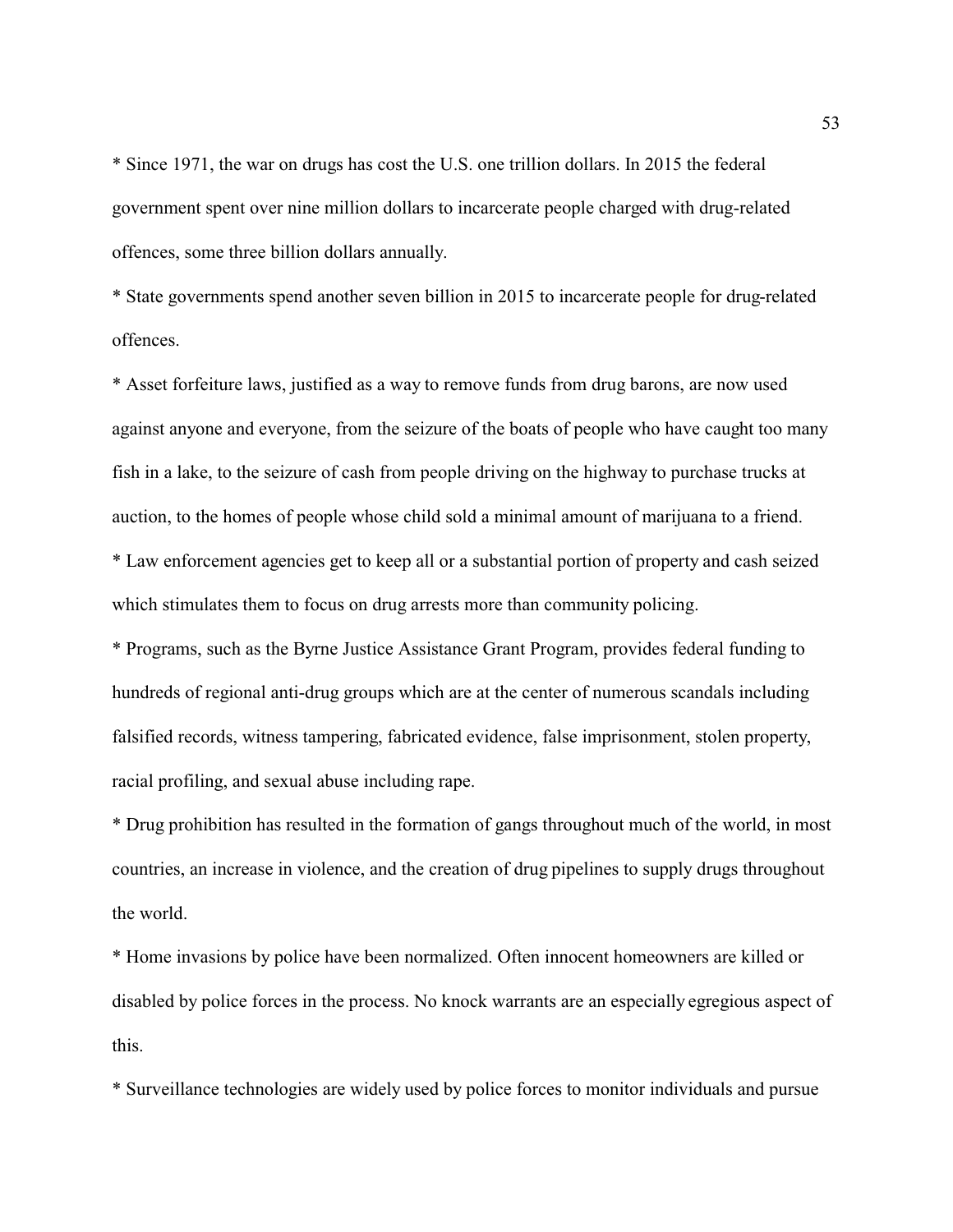drug evidence, including location tracking devices, license plate readers, drones, social network monitoring, cell-site simulators, surveillance cameras, facial recognition software, and predictive policing software. This has vastly eroded fourth amendment protections in the U.S.

While half of the prohibition drive can be laid to the feet of religious groups in their drive to eliminate what they consider to be vice, the other half belongs to the American Medical Association. One hundred percent of the responsibility for the existence of drugs other than those naturally produced in the ecosystems of the planet, belongs to the medical industry, including physicians and medical researchers. Neither the medical industry nor the religious groups own any responsibility for the harm that has been caused. The drug war is in fact one part of the massive iatrogenic disease problems that exist in the U.S. and the world.

Technologists, corporatists, scientists, and researchers continually believe that what they create will not escape their control. It is and always has been an erroneous belief.

(Note: this where I began to lose steam, the rest of this material is mostly notes, thoughts, quotes, and comments that I have not coalesced into a coherent section, but you can get the gist.)

## **Health care inequality, predatory pricing, and bankruptcy**

*The American Medical Association is the strongest trade union in America.* 

Milton Friedman

## *The [medical] lobby shop has done an amazingly good job of limiting*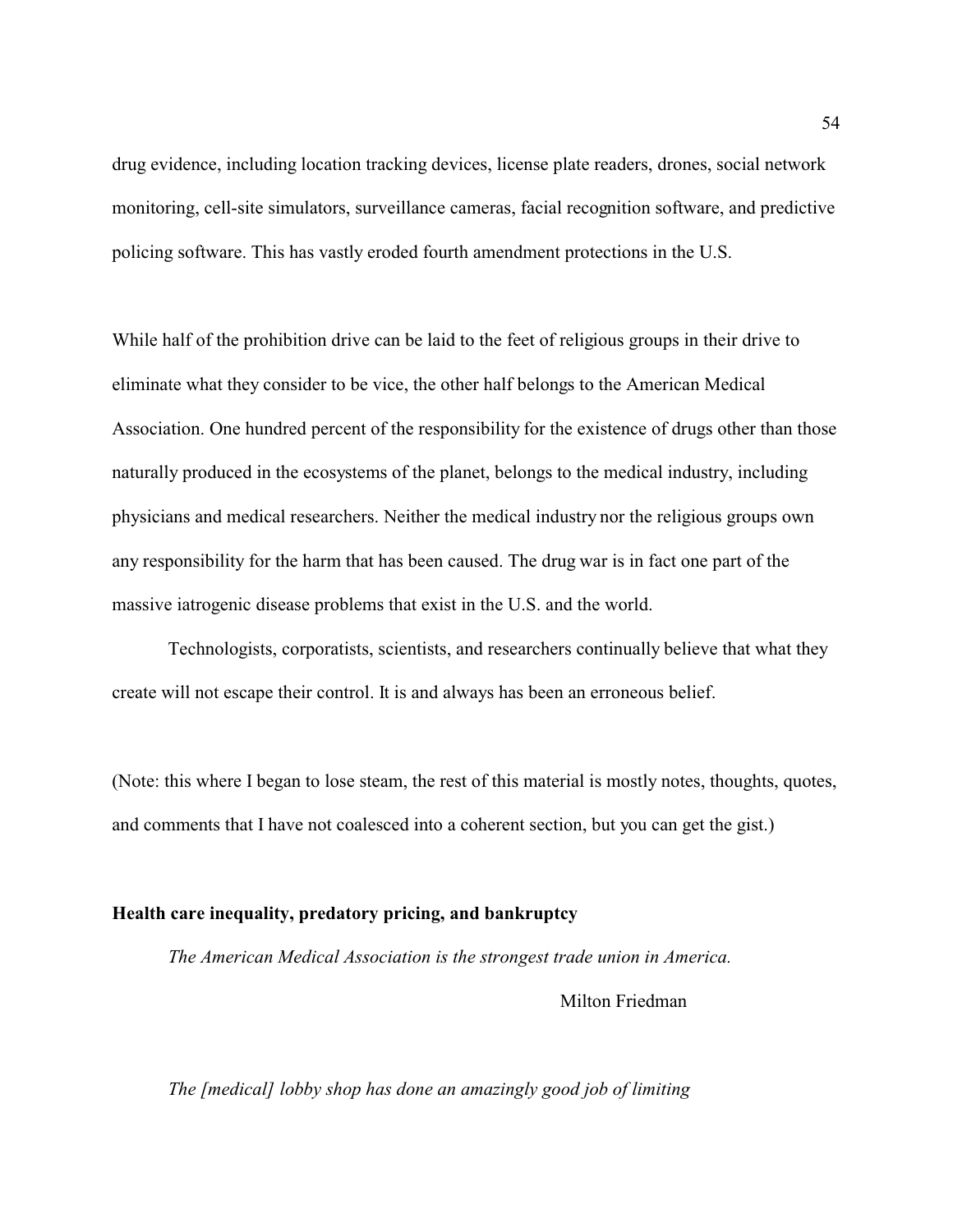*competition, raising prices, and redistributing wealth upwards.* 

Matthew Yglesias

When the American Medical Association got control over health care, that is, when the were finally able to convince legislatures to outlaw all other forms of healing practice in the U.S., only their model (the allopathic) was legal. It is generally unknown that there were at least ten other forms of health care in the U.S. at the time. Besides allopaths there were he homeopaths, the largest and most respected of all; they were also the best paid and had the best outcomes, i.e., they didn't kill their patients from the side effects of treatment as the allopaths routinely did. There were at least three forms of medical herbalists: the eclectics, physio-medicalists, and Thomsonians. And then there were midwives, hydrotherapists, osteopaths, chiropractors, naturopaths, and the diet-based healers who focused on treating disease through the regulation of food, from fasting to vegetarianism. This doesn't include ethnic healing practices such as traditional Chinese medicine that was, at that time, part of the Chinese communities in the U.S., few people, including the allopaths, knew it existed.

All that came to an end with the exclusive licensure of the allopaths who immediately began making sure that their competitors were put out of business. This included massive public campaigns to bring all other approaches into disrepute. Only the osteopaths found a way to fold themselves into the allopathic model, the rest were hounded, driven out of business, many (such as the chiropractors) were routinely imprisoned.

The allopaths developed a number of strategies to increase their power and wealth. One main strategy, still in effect in the U.S., is limiting the numbers of physicians who were allowed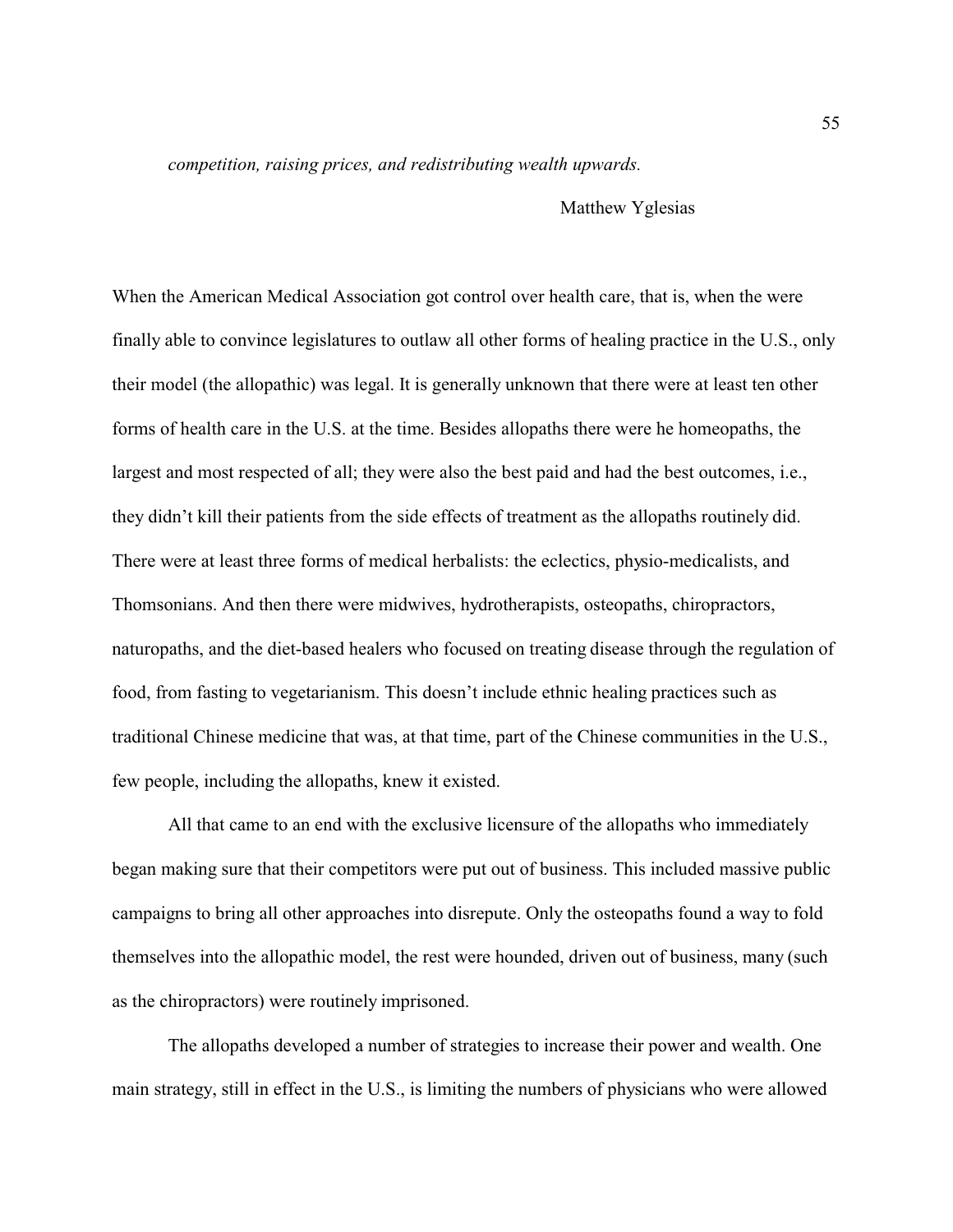to gain entry to medical schools and subsequently license to practice in the country. The U.S. has one of the worst ratios in the developed world, 2.6 per thousand people (as of 2017). France is 3.3, Finland is 3.8, Denmark is 4.0, Cuba (who the U.S. likes to pick on) is 8.1, Austria is 5.2, the U.K. is 2.8, one of the lowest of the European countries. This low ratio is why the wait time to see a physician is often weeks or months; it is to keep physicians busy and rich. It is why so many people can't easily find a physician and why they spend so little time with them when they do.

## **hospital closures, hedge funds, etc**

about 150 rural hospitals have closed in the past decade, leaving many people without hospital care or else having to drive long distances to get help.

## **Quotes from here down**

"Exorbitant bills, underpaid and exhausted EMTs: why emergency medical services need to be public…"

"Nationwide, there is one massive monopoly, American Medical Response, which is kind of like the McDonald's of EMS, since they have branches all over that are fairly decentralized but still linked to the same capital distribution system. AMR runs a massive share of private EMS services, with over 6,000 ambulances and even 12 fixed-wing aircrafts."

"The private ownership model for ambulances is fundamentally at odds with its own purpose. In the beginning they were useful insofar as they were an ad-hoc option in a society that gave no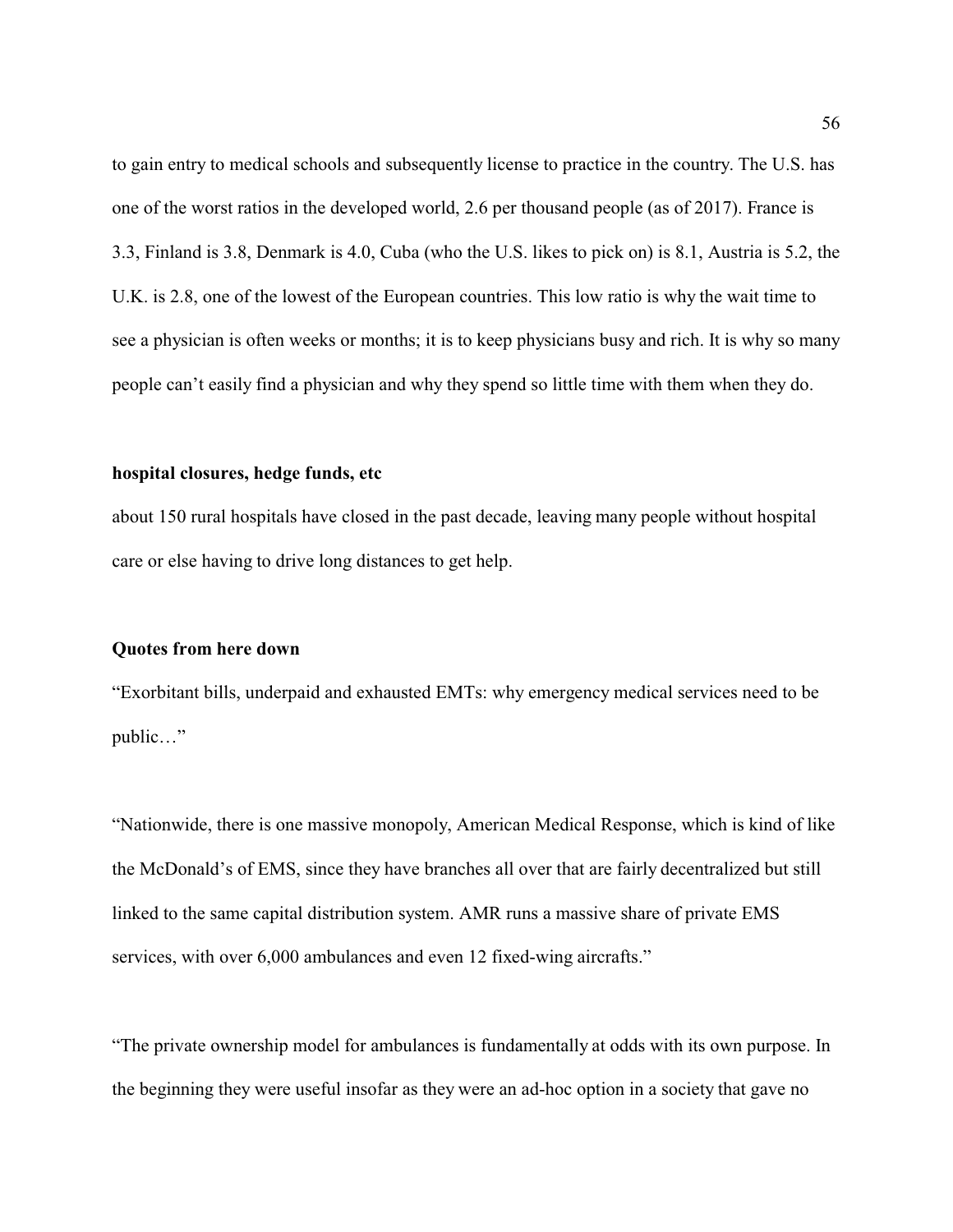thought to whether or not speed was important in treating an illness or injury. However, this jumble of organizations across the nation creates big problems beyond figuring out billing logs. A key problem is the cost of doing business. A single ambulance can cost somewhere in the \$500,000 to \$1 million range, so any ambulance company's first priority is to reduce overhead as much as possible. Of course, if you read Current Affairs, you can probably guess what the implications are. They want to get the cheapest gear, the cheapest ambulances, and the cheapest workers. You will see EMS personnel make fast-food level wages, for what is ostensibly an extremely important job. Paying people by the hour in addition to having prohibitively expensive equipment means EMS corporations need to maximize the workload for a workforce that they keep as small as is feasible."

"So, you have EMTs pulling 60-hour workweeks to scrounge together a rent check, which means their free time is spent recovering from work. They essentially exist to work. Their day-to-day schedules are often determined by manpower needs, so they often don't know what their shifts look like from week to week, and every hour on shift is different from the last one. You could sit in the station for five hours before you get tasked out to transport someone from one hospital to another, or you could get a CPR call right as you punch in. You may get tasked to deal with a guy whose only problem is being stuck in the bathtub and feel frustrated as you listen to your partner units get dispatched to a car wreck."

"The irregularity is just one reason that health problems are rampant in EMS. Overworked EMTs have random meal schedules, eat unhealthy food often, and are too tired to exercise.About 1/3 of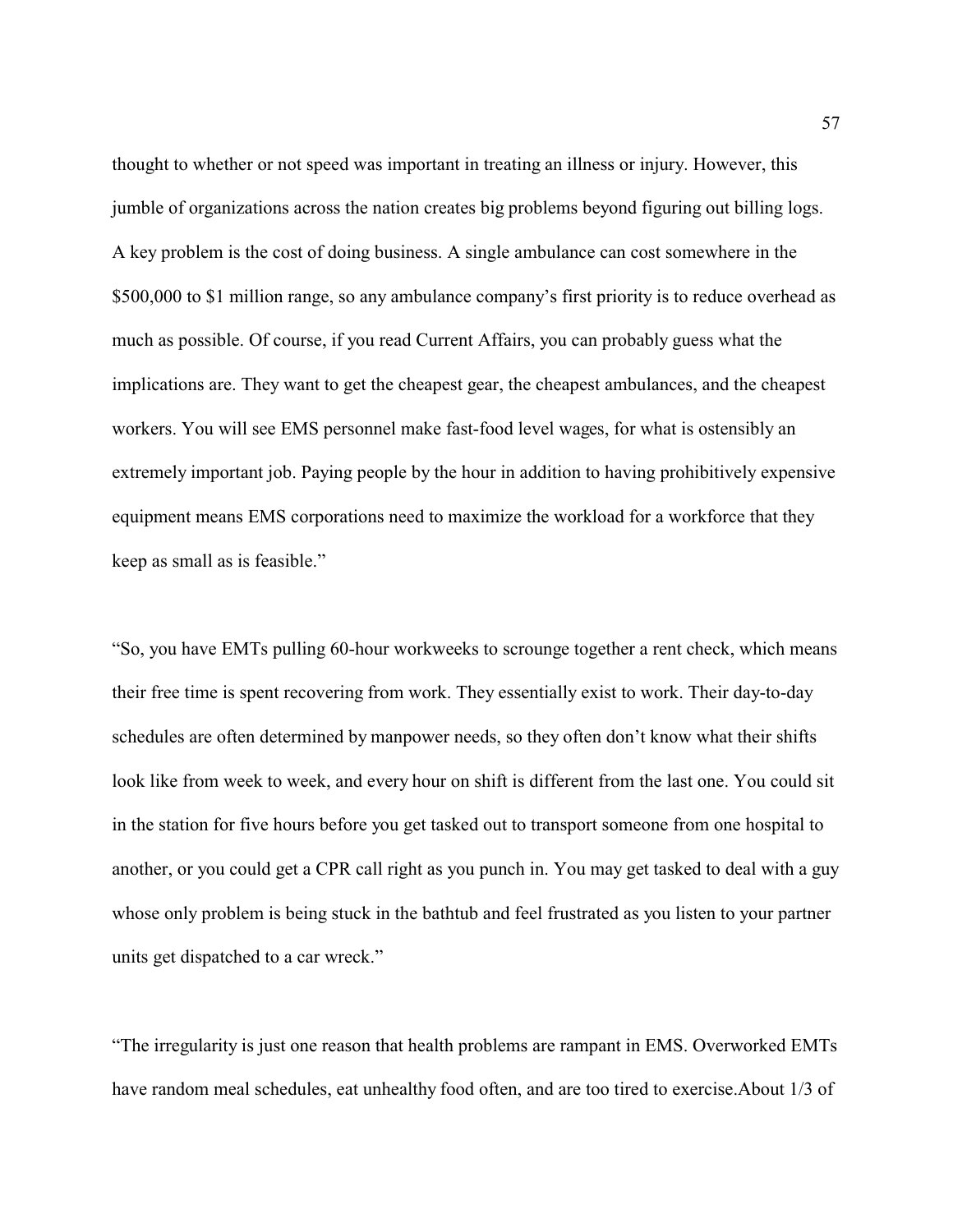EMTs work more than 40 hours a week, and the Bureau of Labor Statistics confirms that they have "one of the highest rates of injuries and illnesses of all occupations." This has led to plenty of stories of EMTs and paramedics suffering health emergencies while they transport patients to the hospital. I know at least one EMT who had a heart attack while driving the ambulance(survived), and another one who was out for months due to pericardial tamponade. One of the most common injuries they get are back injuries due to lifting heavy patients- as a volunteer EMT every stretcher was battery operated, but in the private sector cost analysis demanded old fashioned pneumatic lever operated ones. We haven't even talked about the psychological toll. The Journal of Emergency Medical Services reports "alarming rates of EMS provider stress and thoughts of suicide." No wonder, then, that your average EMT lasts about two years before experiencing "burnout," the psychological exhaustion that irreversibly damages your performance."

"Recently, Nathan Robinson wrote about an incident he observed in a diner, where two EMTs were disdainful and uncaring towards a sick woman. She seemed to be homeless, a drug addict, or both, and passed out in the booth. When the EMTs arrived, Robinson said, they seemed to care little about her well-being, and were more concerned with figuring out who would pay her bill than with treating her."

"I'm not going to justify their behavior. But it's not necessarily a product of individually callous EMTs. It's also a product of a medical system that creates indifferent and exasperated EMTs who are forced to work far too long for little pay."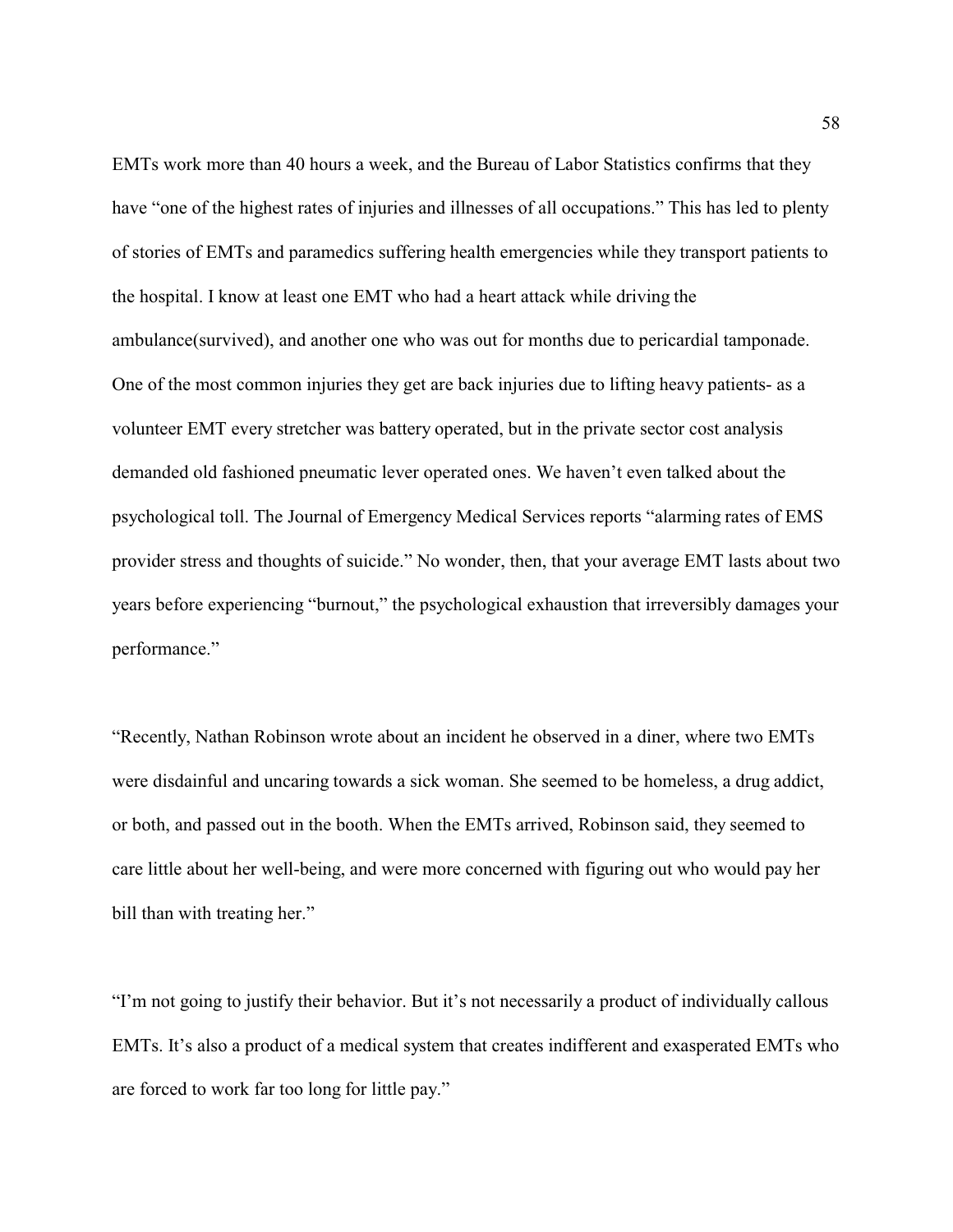"Over the past decade, private equity firms like Blackstone, Apollo Global Management, The Carlyle Group, KKR & Co. and Warburg Pincus have deployed more than \$340 billion to buy health care-related operations around the world. In 2019, private equity's health care acquisitions reached \$79 billion, a record, according to Bain & Co., a consulting firm."

"Private equity's purchases have included rural hospitals, physicians' practices, nursing homes and hospice centers, air ambulance companies and health care billing management and debt collection systems."

"Partly as a result of private equity purchases, many formerly doctor-owned practices no longer are. The American Medical Association recently reported that 2018 was the first year in which more physicians were employees — 47.4 percent — than owners of their practices — 45.9 percent. In 1988, 72.1 percent of medical practices were owned by physicians."

"In some parts of the health care industry, private equity firms dominate. For example, TeamHealth, owned by Blackstone, and Envision Healthcare, owned by KKR, provide staffing for about a third of the country's emergency rooms."

"This has been a seismic shift. During the 1900s, most hospitals were owned either by nonprofit entities with religious affiliations or by states and cities, with ties to medical schools. For-profit hospitals existed, but it wasn't until recently that they became nearly ubiquitous."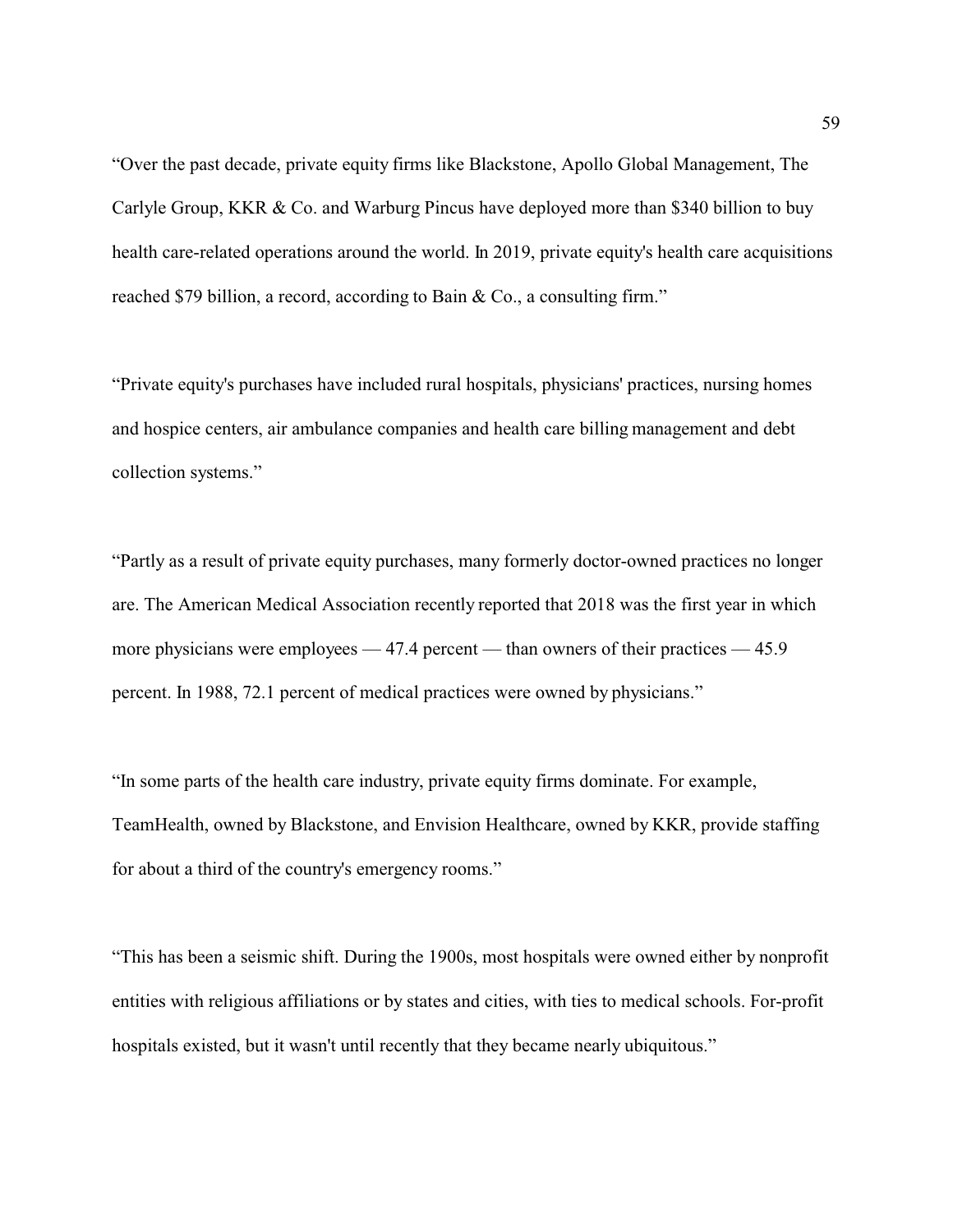"For the past 20 years, private equity has been a source of immense wealth for the executives overseeing the entities. Most of those who head major private equity firms are reported to be billionaires, like the two men atop Blackstone: Stephen Schwarzman, a close adviser to President Donald Trump, and Hamilton "Tony" James, a major donor to Democrats."

"The impact private equity has had on employees and customers of the companies it has taken over, however, isn't always beneficial. To finance the purchases, private equity owners typically load the companies they buy with debt. Then they slash the companies' costs to increase earnings and appeal to potential buyers down the road."

"In the business of health care, the drive for profits can run counter to the goal of helping patients and protecting workers, critics say."

"Research shows, for example, that when private equity firms acquire nursing homes, the quality of care declines markedly. And when COVID-19 hit, hospitals associated with private equity firms were early to cut practitioners' pay and benefits because the operations could no longer generate profits on elective surgical procedures postponed during the pandemic. The heavy debt loads typically associated with private equity-owned businesses hinder their ability to withstand profit downturns."

"Finally, some medical professionals say, private equity's growing involvement in health care in recent years has contributed to shortages of ventilators, masks and other equipment needed to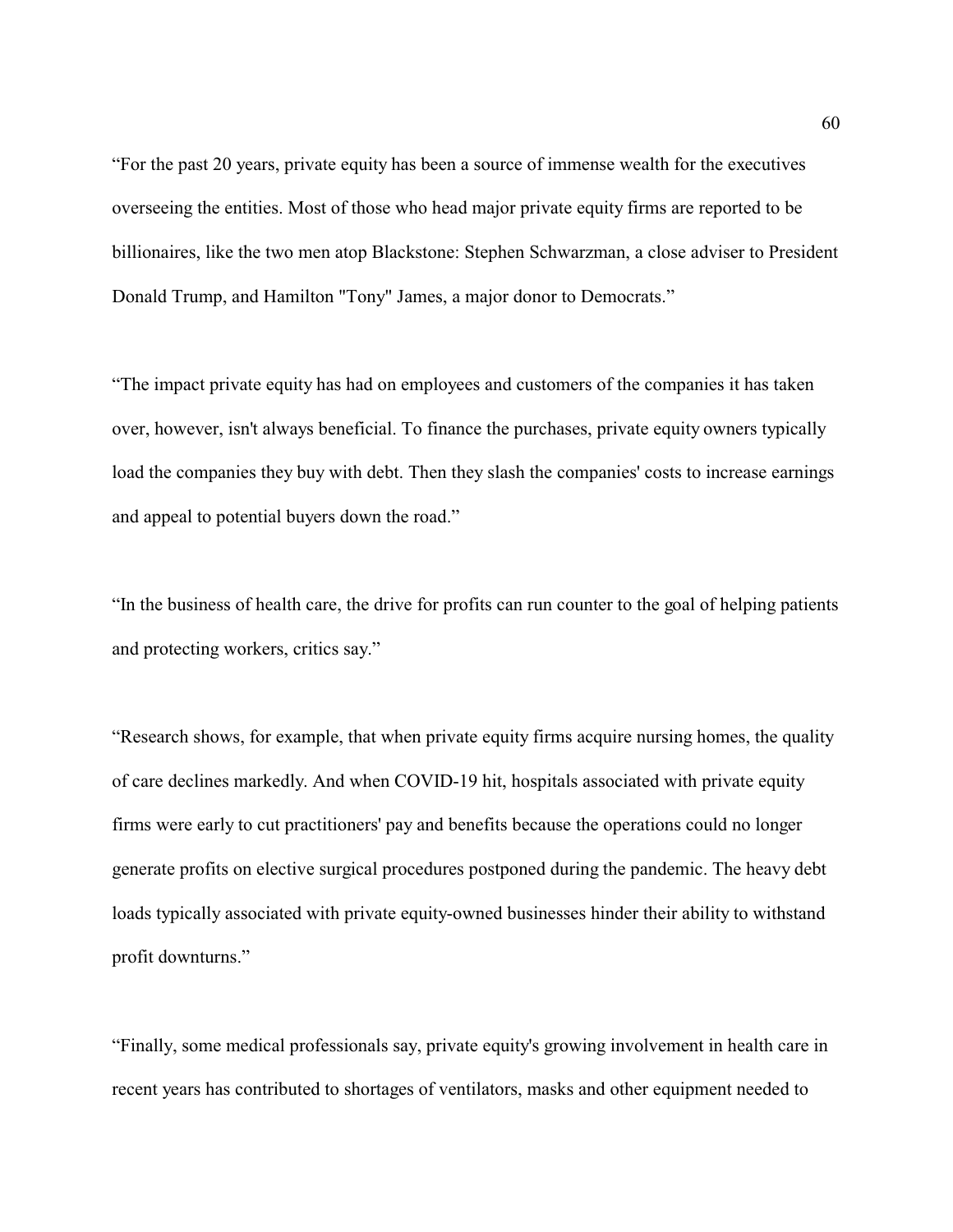combat COVID-19, because keeping such goods on hand costs money. And to private equity, that's like putting dollar bills on a shelf."

"Private equity firms have jumped into health care with both feet. Apollo Global Management, a \$330 billion investment firm overseen by Leon Black, owns RCCH Healthcare Partners, an operator of 88 rural hospital campuses in West Virginia, Tennessee, Kentucky and 26 other states. Cerberus Capital Management, a \$42 billion investment firm run by Steve Feinberg, owns Steward Health Care; it runs 35 hospitals and a swath of urgent care facilities in 11 states. Warburg Pincus, overseen by former Treasury Secretary Timothy Geithner, owns Modernizing Medicine, an information technology company that helps health care providers ramp up profits through medical billing and, to a lesser degree, debt collections. The Carlyle Group owns MedRisk, a leading provider of physical therapy cost-containment systems for U.S. workers' compensation payers, such as insurers and large employers."

"Private equity's laser focus on cost cutting and operational efficiencies can benefit consumers, economists say, if lower costs are passed on to end users. Problems arise, however, when the push for profits reduces quality. That can be especially harmful in health care, in which patients' lives are on the line and it is difficult for consumers to comparison shop by analyzing quality of care."

### **Put in data from book, an american sickness by Elizabeth Rosenthal**

**Bibliography**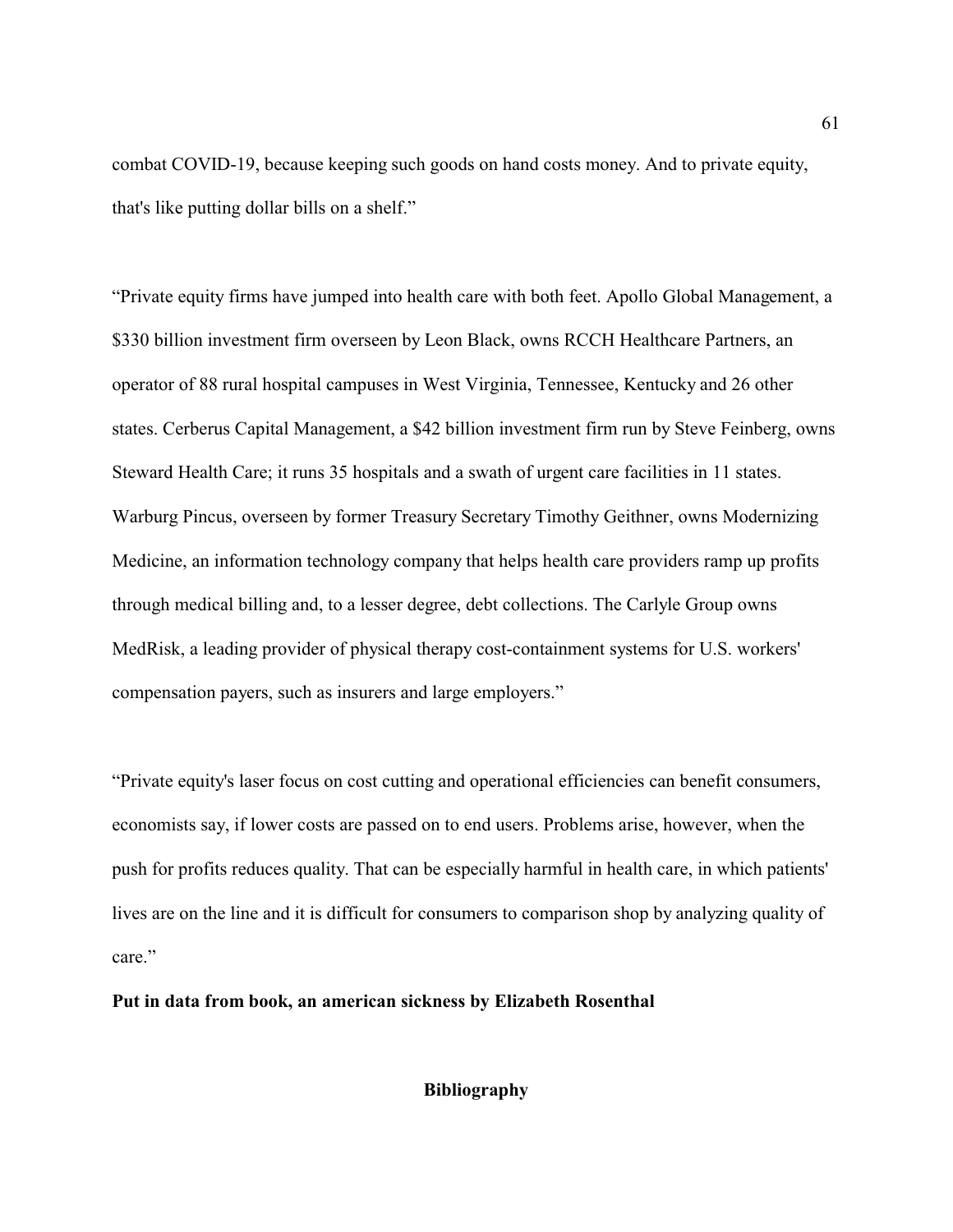#### **Pharmaceutical Impact References:**

\* Agence France-Presse. Drug waste clogs rivers around the world, scientists say, *The Guardian*, April 10, 2018.

\* American Rivers. Pharmaceuticals in the Water Supply, *American Rivers*, downloaded October 8, 2019.

\* Arnold, Kathryn, et al. Assessing the exposure risk and impacts of pharmaceuticals in the environment on individuals and ecosystems, *Biology Letters* 9, 2013:0492.

\* Bain, Kevin. Public health implications of household pharmaceutical waste in the United States, *Health Services Insights* 3, 2010:21-36.

\* Beek, Tim aus der, et al. Pharmaceuticals in the environment – global occurrences and perspectives, *Environmental Toxicology and Chemistry* 35(4), 2016:823-35.

\* Biello, David. Pill to Gill: Antianxiety Drugs Flushed into Water May Be Making Fishes Fearless, *Scientific American*, February 15, 2013.

\* Brodin, Tomas, et al. Environmental relevant levels of a benzodiazepine (oxazepam) alters important behavioral traits in a common planktivorous fish, (*Rutilus rutilus*), *Journal of Toxicology and Environmental Health, Part A*, 2017:1352214.

\* Burnham, Jason. Re-estimating annual deaths due to multidrug-resistant organism infections, *Infection Control and Hospital Epidemiology* 40(1), 2019:112-3.

\* Chapman, Sasha. Playing Chicken, *The Walrus*, January 16, 2015.

\* Chung, Shan-shan and Bryan Brooks. Identifying household pharmaceutical waste characteristics and population behaviors in one of the most densely populated global cities, *Resources, Conservation & Recycling* 140, 2019:267-77.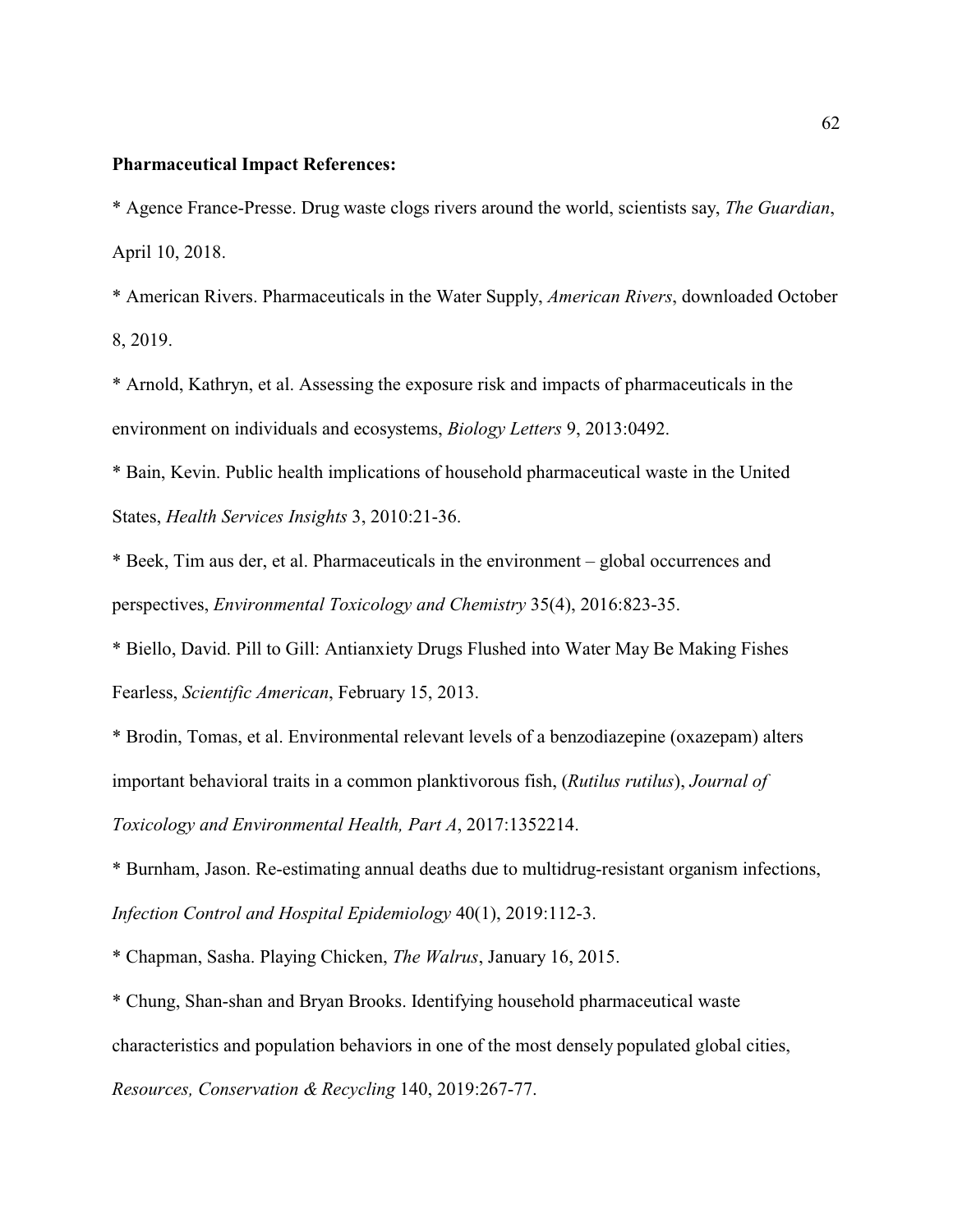\* Davies, Madlen. Big Pharma's pollution is creating deadly superbugs while the world looks the other way, *The Bureau of Investigative Journalism*, May 6, 2017.

\* Deeb, Ahmad, et al. Suspect screning of micropollutants and their transformation products in advanced wastewater treatment, *Science of the Total Environment* 601-602, 2017:1247-53.

\* Dellinger, AJ. Coronavirus is creating a staggering amount of medical waste, *mic.com*, March 27, 2020.

\* El Murr, Yara. Hospitals try to curb astronomical emissions as pandemic brings new challenges, *The Guardian*, April 7, 2021.

\* Evans, Sydney, et al. PFAS contamination of drinking water far more prevalent than previously reported, *ewg.org*, January 22, 2020.

\* Fletcher, Carly. What happens to waste PPE during the coronavirus pandemic? *The Conversation*, May 12, 2020.

\* Galdiero, F, et al. Effects of benzodiazepines on immunodeficiency and resistance in mice, *Life Sciences* 57(26), 1995:2413-23.

\*\*\* Gerber, Leah. This little-known principle has harmed millions of people. What are we doing to change it? *Ensia*, downloaded April 5, 2020.

\* Giggs, Rebecca. Human Drugs Are Pollution the Water – And Animals Are Swimming in It, *The Atlantic*, May 2019.

\* Gilbert, Natasha. Dump it down the drain, *Type Investigations*, December 11, 2019.

\* Gilbert, Natasha. World's rivers 'awash with dangerous levels of antibiotics,' *The Guardian*, May 26, 2019.

\* Guillette, Louis, et al. Alligators and Endocrine Disrupting Contaminants: A Current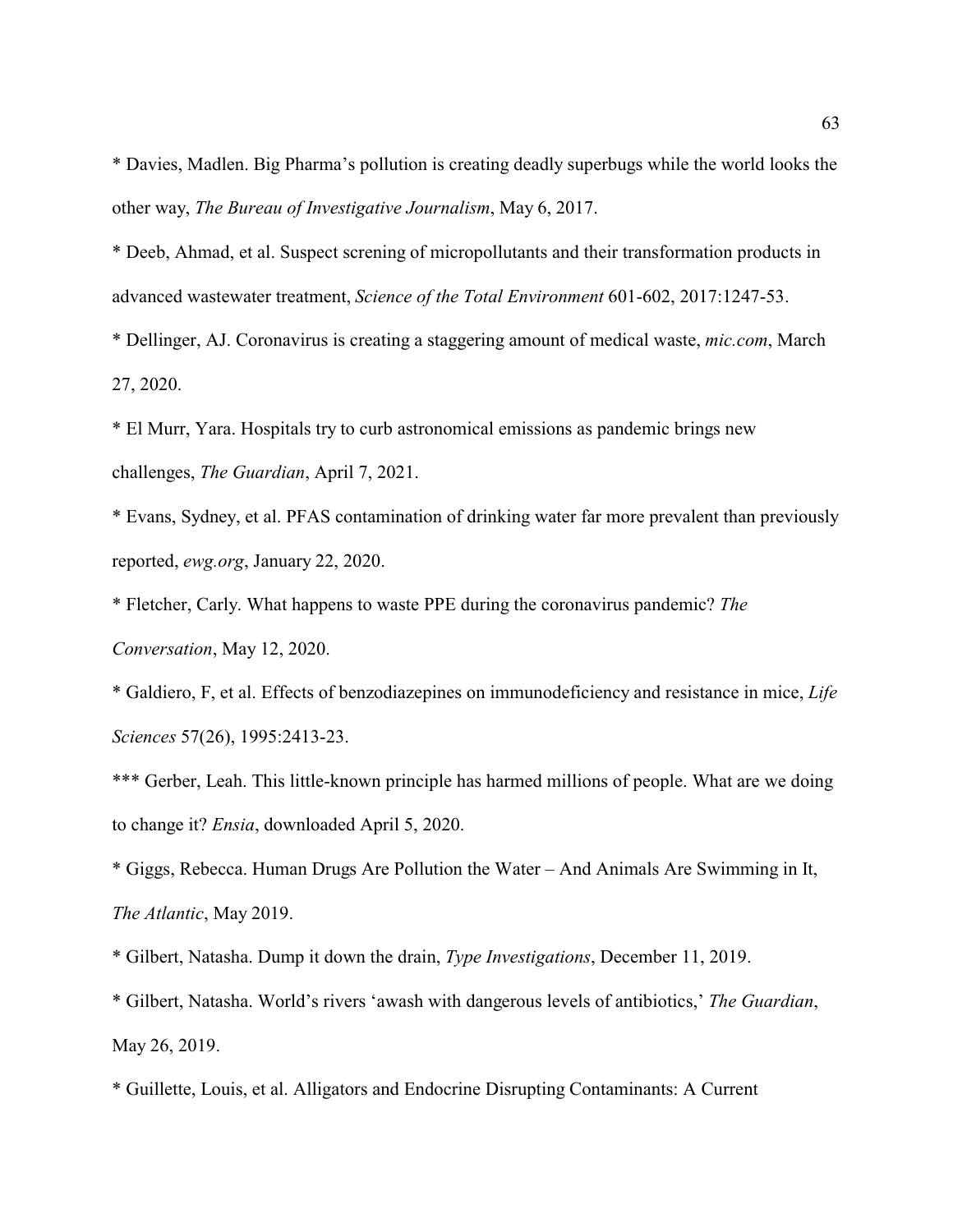Perspective, *American Zoology* 40, 2000:438-52.

\* Guillette, Louis. Endocrine disrupting contaminants – beyond the dogma, *Environmental Health Perspectives* 114 (supplement 1), 2006:9-12.

\* Guillette, Louis, et al. Epigenetic programming alterations in alligators from environmentally contaminated lakes, *General and Comparative Endocrinology* 238, 2016:4-12.

\* Guthrie, George and Catherine Nicholson-Guthrie. *y*-Aminobutyric acid uptake by a bacterial system with neurotransmitter binding characteristics, *Proceedings of the National Academy of Sciences* 86, 1989:7378-81.

\* Hess, Jeremy, et al. Petroleum and Health Care: Evaluating and Managing Health Care's Vulnerability to Petroleum Supply Shifts, *Peak Petroleum and Public Health* 101(9), 2011:1568- 79.

\* Hughes, Stephen and Paul Kay and Lee Brown. Global synthesis and critical evaluation of pharmaceutical data sets collected from river systems, *Environmental Science and Technology* 47, 2013:661-77.

\* Jaseem, Muhammed, et al. AN overview of waste management in pharmaceutical industry, *The Pharma Innovation Journal* 6(3), 2017:158-61.

\* Jobling, Susan, et al. Predictede exposures to steroid estrogens in U.K. rivers correlate with widespread sexual disruption in wild fish populations, *Environmental Health Perspectives* 114(Supplement 1), 2006.

\* Joseph, Brian. Study links cosmetics to altered body chemistry, *Fair Warning Website*, March 7, 2016.

\* Kamba, Pakoyo, et al. Why regulatory indifference towards pharmaceutical pollution of the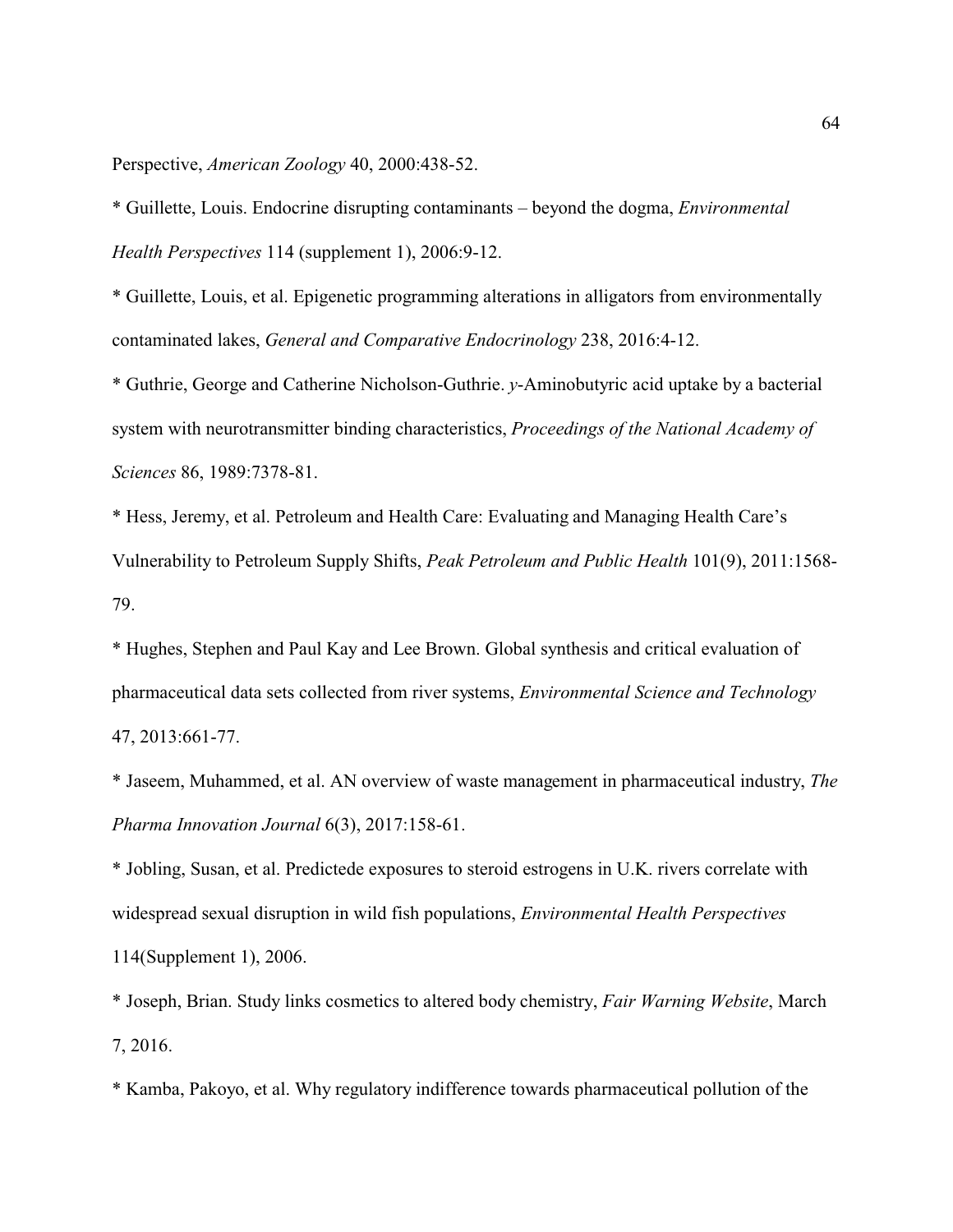environment could be a missed opportunity in public health protection, a holistic view,

*PanAfrican Medical Journal* 27, 2017:77.

\* Kolpin, Dana, et al. Pharmaceuticals, hormones, and other organic wastewater contaminants in U.S. streams, 199-2000: A national reconnaissance, *Environmental Science and Technology*36, 2002:1202-11.

\* Kookana, Rai, et al. Potential ecological footprints of active pharmaceutical ingredients: an examination of risk factors in low-, middle-, and high-income countries, *Philosophical Transactions of the Royal Society B* 369, 2013:0586.

\* Kosjek, T. et al. Environmental occurrence, fate and transformation of benzodiazepines in water treatment, *Water Research* 46, 2012: 355-68.

\* Kummerer, Klaus. Pharmaceuticals in the Environment, *The Annual Review of Environment and Resources* 35, 2010:57-75.

\* Kurtzman, Laura. UCSF Study Finds Evidence of 55 Chemicals Never Before Reported in People, *University of California San Francisco Research*, March 16, 2021.

\* Law, Anandi, et al. Taking stock of medication wastage: Unused medications in US households, *Research in Social and Administrative Pharmacy*, 2014:1-8.

\* Lim, Xiao Zhi. Tainted water: the scientists tracing thousands of fluorinated chemicals in our environment, *Nature*, February 6, 2019.

\* Lubbert, Christoph, et al. Environmental pollution with antimicrobial agents from bulk drug manufacturing industries in Hyderabad, South India, is associated with dissemination of extended-spectrum beta-lactamase and carbapenemase-producing pathogens, *Infection* online, 2017.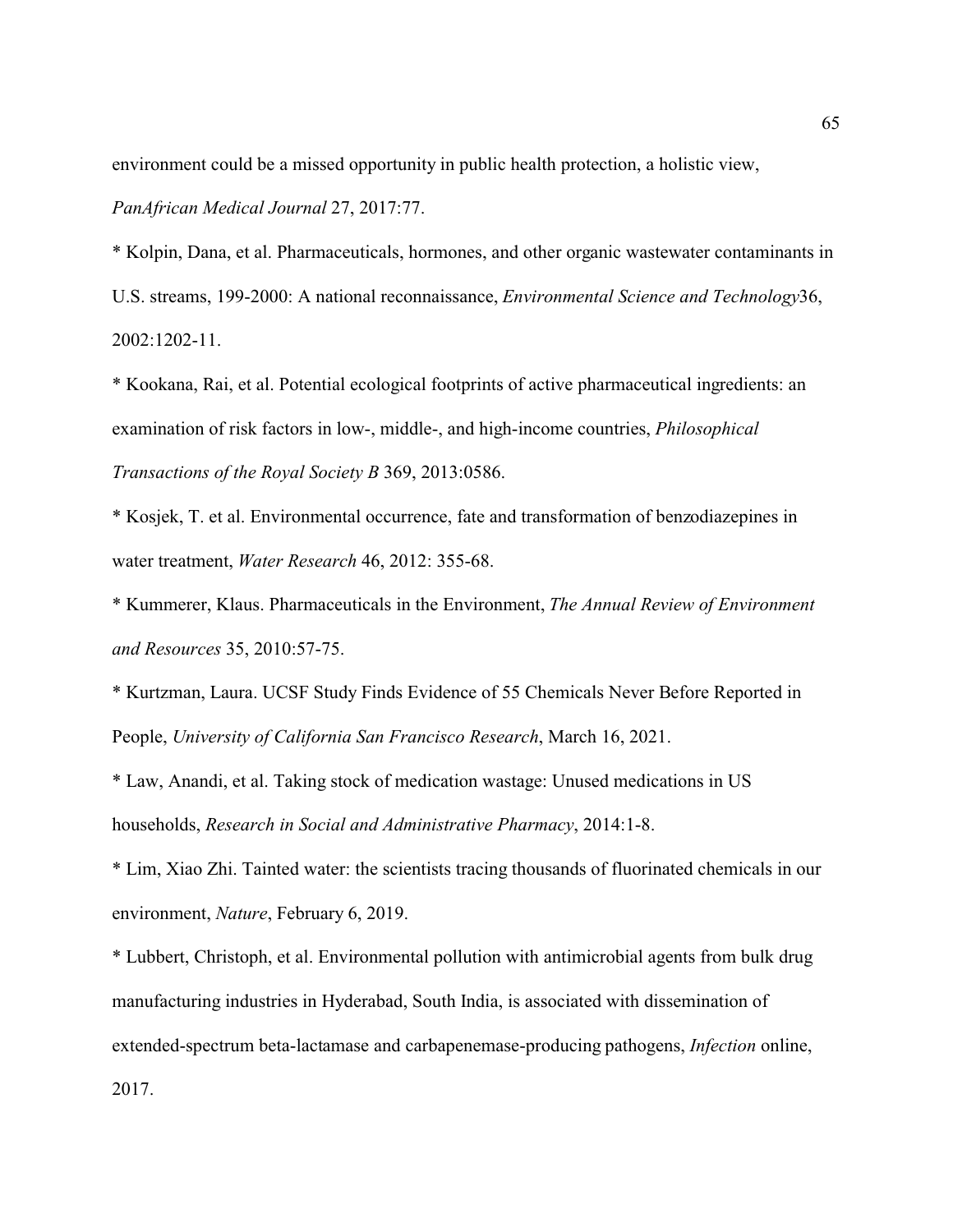\* Maynard, Jake. Green Burial Wants to Clean Up American Funerals, *Slate*, February 5, 2021. 8 McKenna, Maryn. Racing the clock to stop drug-resistant superbugs, *The Boston Globe*, August 5, 2020.

\* Miller, Thomas, et al. A review of the pharmaceutical exposome in aquatic fauna, *Environmental Pollution* 239, 2018:129-46.

\* Miller, Thomas, et al. Biomonitoring of pesticides, pharmaceuticals and illicit drugs in a freshwater invertebrate to estimate toxic or effect pressure, *Environment International* 129, 2019:595-606.

\* Mompelat, B. and O. Thomas. Occurrence and fate of pharmaceutical products and byproducts, from resource to drinking water, *Environment International* 35, 2009:803-14.

\* Muhamedagic, Belma, et al. Dental office waste – public health and ecological risk, *Materia Socio Medica* 21(1), 2009:35-8.

\* Nunes, Chalger, et al. Are there pharmaceutical compounds in sediments or in water? Determination of the distribution coefficient od benzodiazepine drugs in aquatic environment, *Environmental Pollution* 251, 2019:522-9.

\* Orlando, Edward, et al. Endrocrine-disrupting effects of cattle feedlot effluent on aquatic sentinel species, the fathead minnow, *Environmental Health Perspectives* 112, 2004:353-8.

\* Palma, Patricia, et al. Pharmaceuticals in a Meditarranean Basin: The influence of temporal and hydrological patterns in environmental risk assessment, *Science of the Total Environment* 709, 2020:136205.

\* Pivetta, Rhannanda, et al. Tracking the occurrence of psychotropic pharmaceuticals in Brazilian wastewater treatment plants and surface water, with assessment of environmental risks,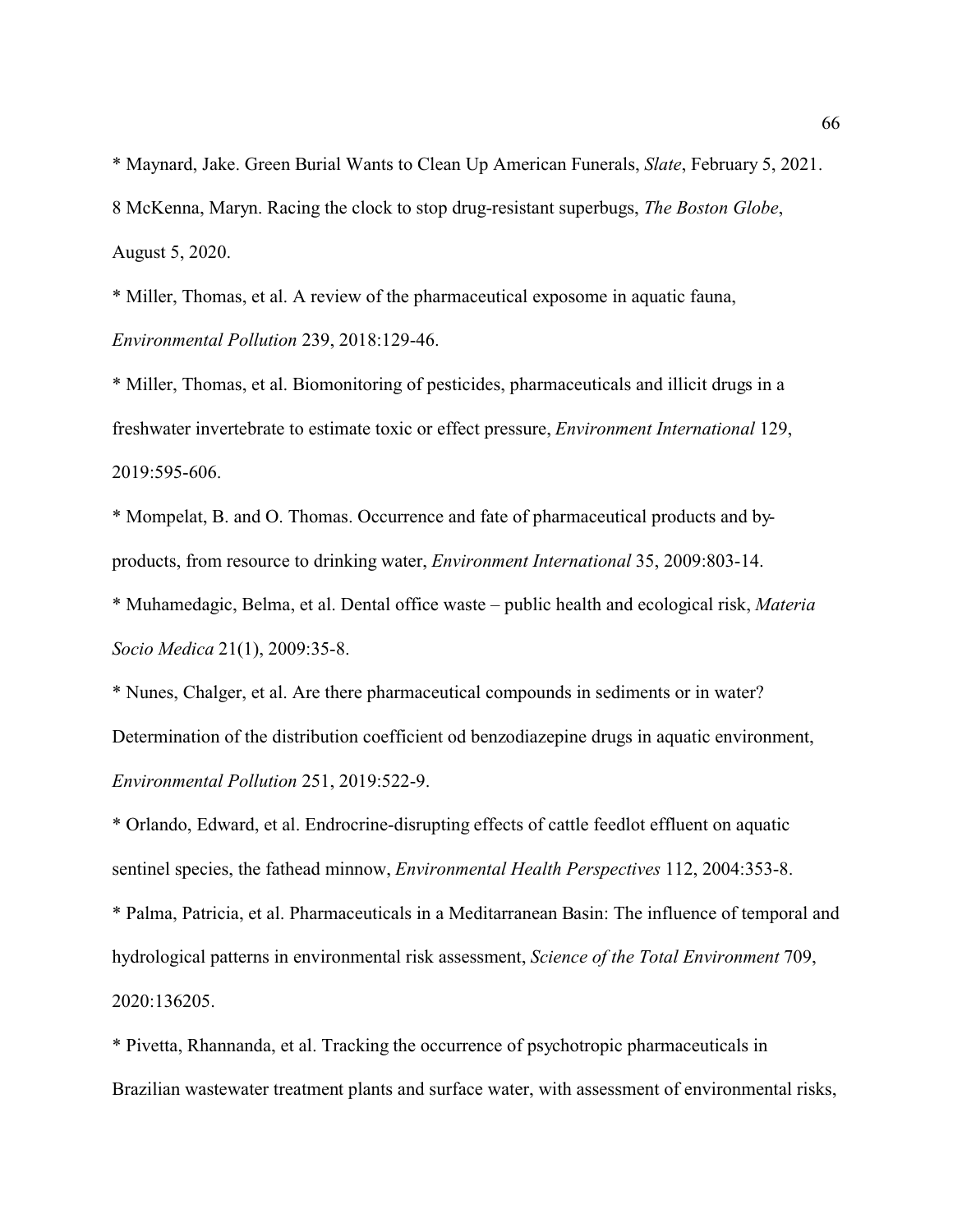*Science of the Total Environment* 727, 2020:138661.

\* Puckowski, Alan, et al. Bioaccumulation and analytics of pharmaceutical residues in the environment: A review, *Journal of Pharmaceutical and Biomedical Analysis* 127, 2016:232-55.

\* Qiu, Wenhui, et al. Single and joint toxic effects of four antibiotics on some metabolic pathways of zebrafish (Danio rerio) larvae, *Science of the Total Environment* 716, 2020:137062.

\* Rehman, Muhammad, et al. Global risk of pharmaceutical contamination from highly populated developing countries, *Chemosphere* 2013:02.036.

\* Reports and Data. Medical waste management market to reach USD 17.89 billion by 2026, *Reports and Data*, November 26, 2019.

\* Reuters. US drinking water contamination with 'forever chemicals' far worse than scientists thought, *The Guardian*, January 22, 2020.

\* Richmond, Erinn, et al. A diverse suite of pharmaceuticals contaminates stream and riparian food webs, *Nature Communications* 9, 2018:4491.

\* Ross, Daniel. Rainwater in parts of US contains high levels of PFAS chemical, says study, *The Guardian*, December 17, 2019.

\* Sabanoglu, Tugba. Total number of retail prescriptions filled annually in the U.S. 2013-1025, *Statista*, downloaded June 5, 2021.

\* Samuel, Sigal. The post-antibiotic era is here, *Vox*, November 14, 2019.

\* Schug, Thaddeus, et al. Minireview: Endocrine Distuptors: Past Lessons and Future Directions, *Molecular Endocrinology* 30(8):2016.

\* Smith, Charlotte. Managing Pharmaceutical Waste, *Journal of the Pharmacy Society of Wisconsin*, Nov/Dec 2002.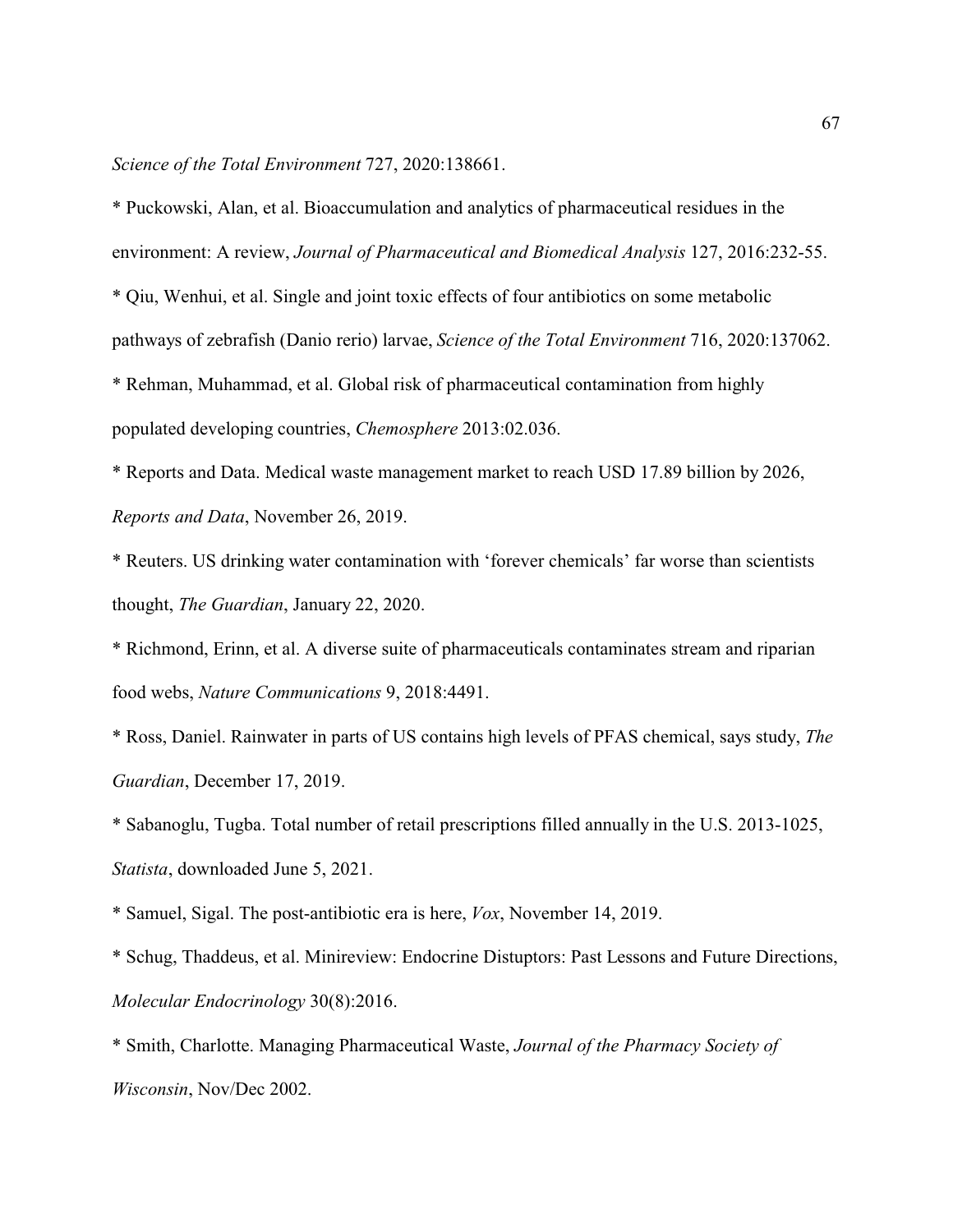\* Sneed, Annie. Forever Chemicals Are Widespread in U.S. Drinking Water, *Scientific American* January 22, 2021.

\* Subbaraman, Nidhi. These Five Brands of Dental Floss May Expose People to Harmful Chemicals, Study Finds, *Buzzfeed News*, January 9, 2019.

\* Usui, Noriko, et al. Assessment of the acute toxicity of 16 veterinary drugs and a disinfectant to aquatic and soil organisms, *Fundamental Toxicological Sciences* 6(9), 2019:333-40.

\* Verlicchi, P and M Al Aukidy and E Zambello. Occurrence of pharmaceutical compounds in urban wastewater: Removal, mass load and environmental risk after a secondary treatment – A review, *Science of the Total Environment* 429, 2012:123-55.

\* Wang, Aolin, et al. Suspect Screening, Prioritization, and Confirmation of Environmental Chemicals in Maternal-Newborh Pairs from San Francisco, *Environmental Science and Technology* March 16, 2021.

\* \* \* Williams, Hywel and Timothy Lenton. Microbial Gaia: A new model for the evolution of environmental regulation, Earth System Modelling Group, School of Environmental Sciences, September 19, 2007.

\* World Health Organization. Health Care Waste, *WHO*, February 8, 2018.

\* World Health Organization. Management of Solid Health-Care Waste at Primary Health-Care Centers, *WHO*, 2005.

\* Yoshida, Kate. Anti-anxiety drugs in wastewater impact fish behavior, *Ars Technica*, February 14, 2013.

\* Zanolli, Lauren. Bisphenol: what to know about the chemicals in water bottles and cans, *The Guardian*, May 24, 2019.